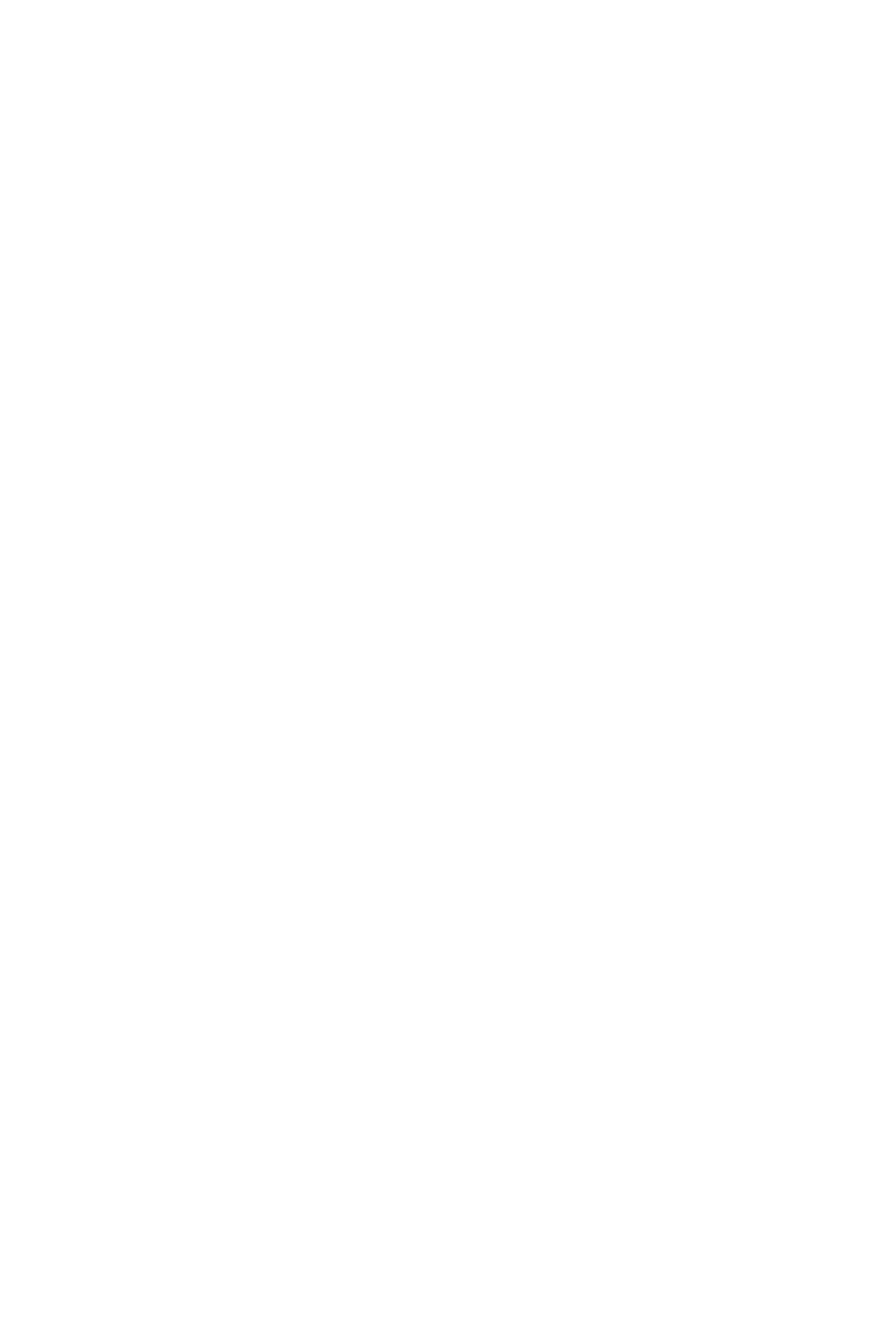# **CONTENTS**

| Acknowledgments                                                                                                                                   | $\boldsymbol{\mathrm{V}}$ |
|---------------------------------------------------------------------------------------------------------------------------------------------------|---------------------------|
| Introduction<br>Sessi Kuwabara Blanchard & Henry Krusoe                                                                                           | $\overline{\mathrm{v}}$   |
| <b>ESSAYS</b>                                                                                                                                     |                           |
| Badiou's Faithful Subject and Real-Life Truth Production.<br>A Badiouan Analysis of the 'Potter' Wars<br>Mauricio Collao<br>University of Calgary | 8                         |
| The Olfactic Horror of Dachau<br>Sessi Kuwabara Blanchard<br>Vassar College                                                                       | 21                        |
| On the Borders of Vagueness and the Vagueness of Borders<br>Rory Collins<br>University of Canterbury                                              | 30                        |
| Border Policy Behind the Veil.<br>Challenging Wellman's Right to Exclude<br>Maryellen Stohlman-Vanderveen<br>Smith College                        | 45                        |
| <b>BOOK REVIEWS</b>                                                                                                                               |                           |
| A Review of Giorgio Agamben, Taste<br>Kirk Testa<br>Vassar College                                                                                | 59                        |
| A Review of Jasbir Puar, The Right to Maim<br>Griffin Scott-Rifer<br>Vassar College                                                               | 62                        |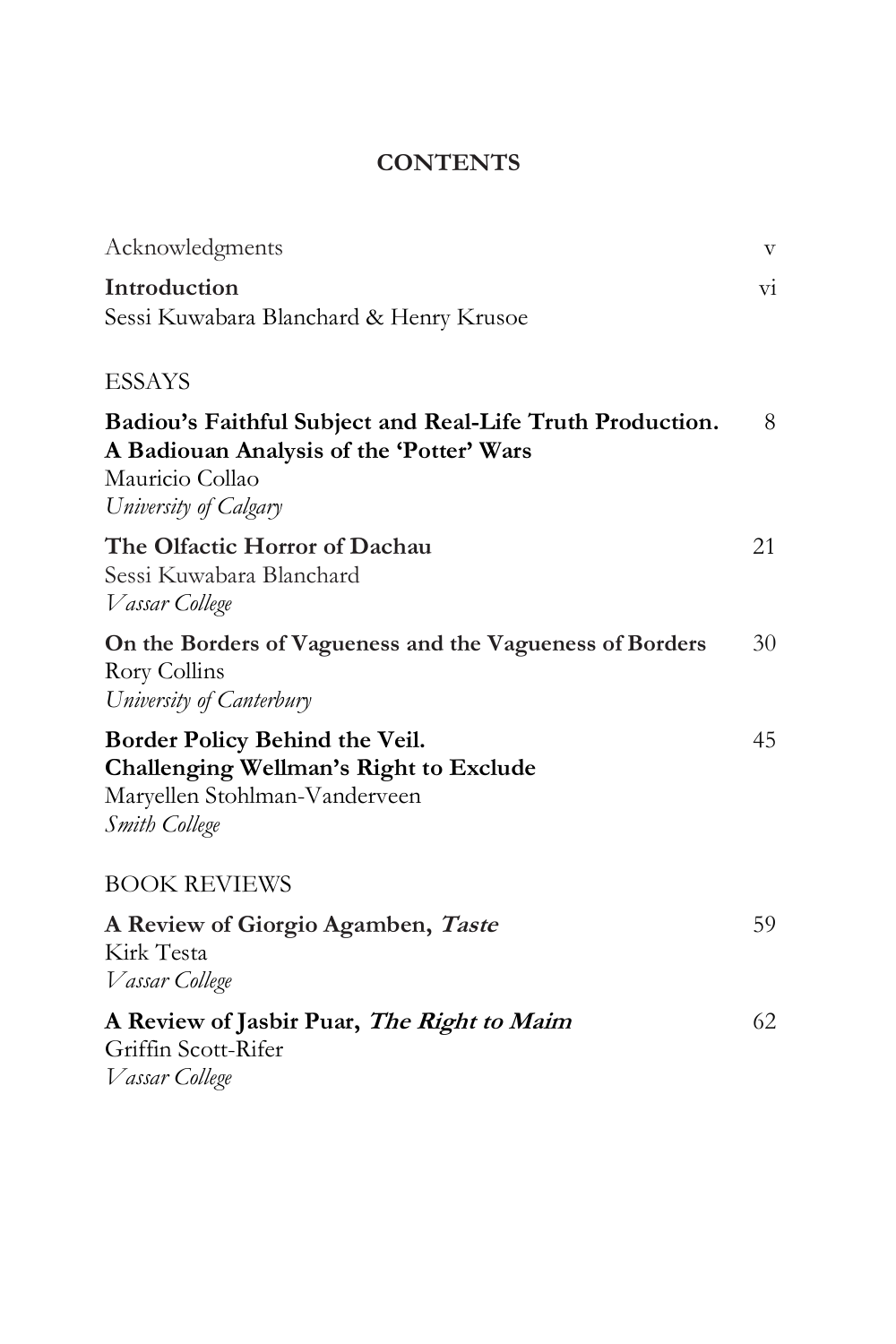# INTERVIEW

| Vassar's Borders, Within And Without.                 | -67 |
|-------------------------------------------------------|-----|
| In Conversation With Elizabeth Bradley                |     |
| Henry Krusoe, Sessi Blanchard, and Giovanna Borradori |     |
|                                                       |     |

Call for Papers....................................................................................... 83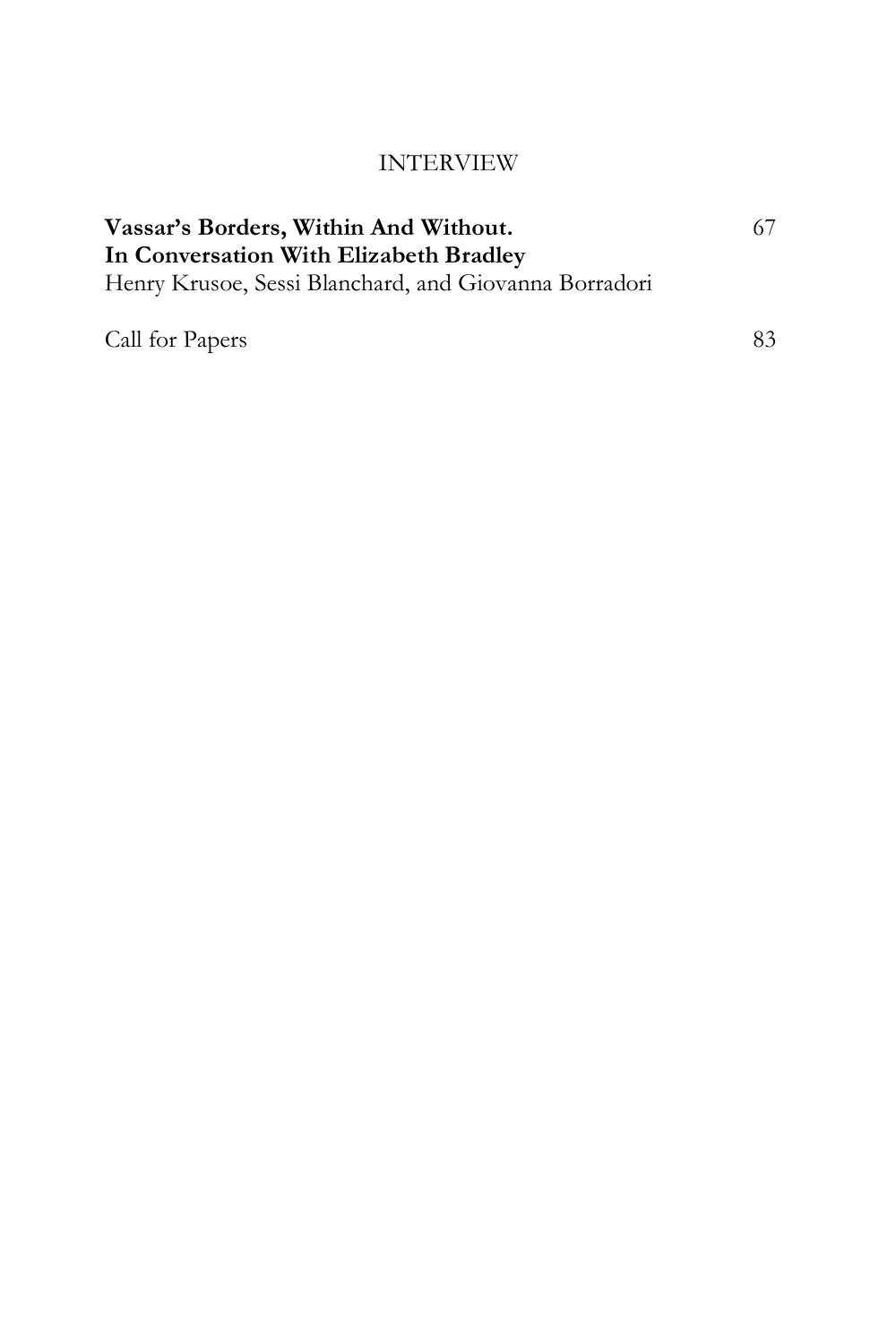#### **ACKNOWLEDGMENTS**

*The Vassar College Journal of Philosophy* would like to thank a number of individuals and organizations. This issue of the *Journal* would not have been possible without the generous support of Vassar College's President Elizabeth Bradley. We also thank President Bradley for welcoming us into her home and participating in a conversation with the *Journal* staff published in this issue. The *Journal* is grateful to Athena Bartolotta '18, who provided the cover artwork. Professor Giovanna Borradori, our Faculty Advisor, deserves thanks for her continued guidance and fierce advocacy, which endured even while abroad in London this Spring. Finally, the *Journal* offers a special thanks to all the undergraduates who submitted their thoughtful essays on the topic of "Borders."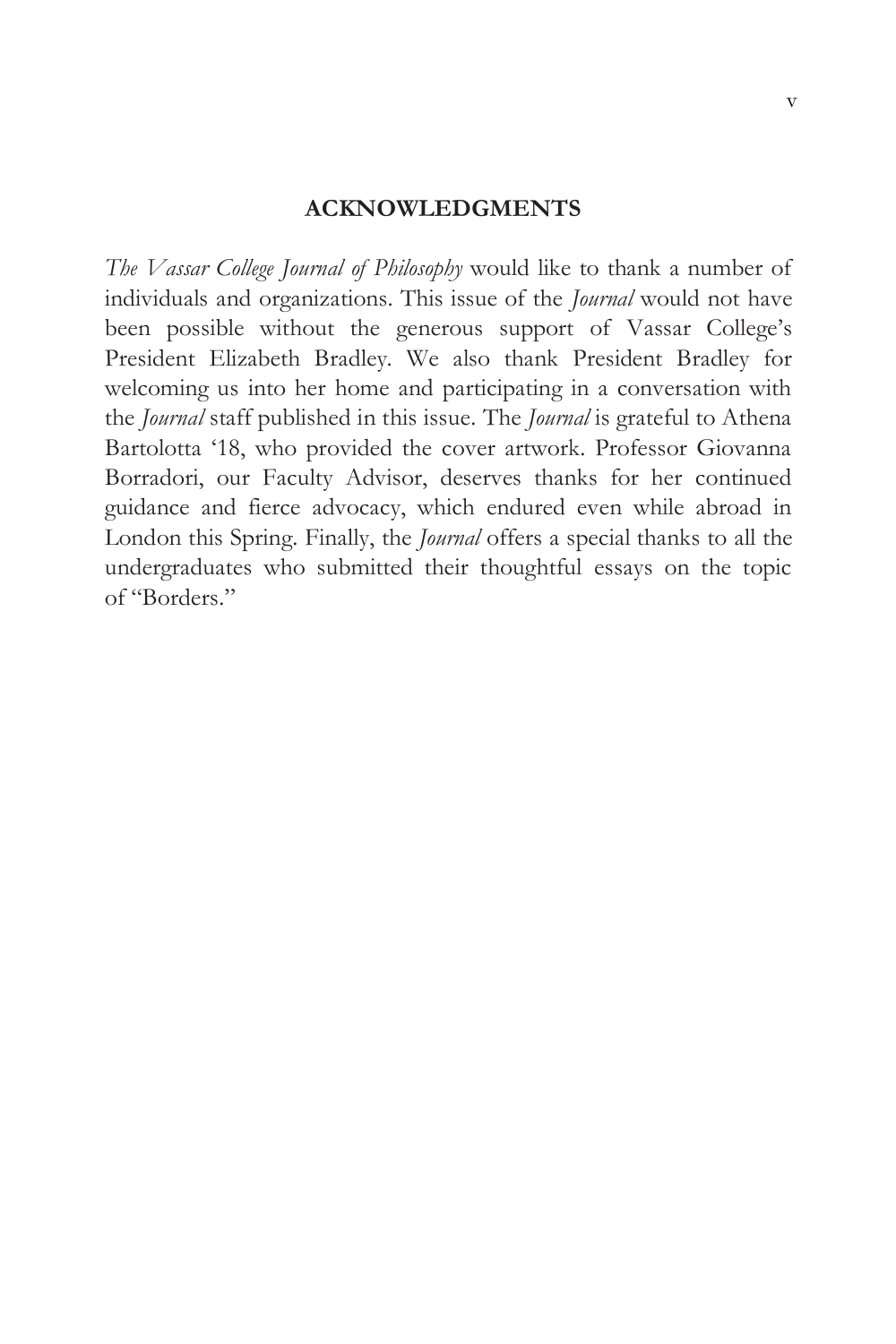#### **INTRODUCTION**

## Sessi Kuwabara Blanchard and Henry Krusoe *Co-Editors-in-Chief*

Each year, *The Vassar College Journal of Philosophy* contributes to the intellectual life of academic institutions– public and private, national and international–by offering a platform with a provocative thematic orientation. To celebrate the fifth year of the *Journal'*s life, we chose the theme of "Borders." This theme was selected in the hopes that the undergraduate submissions it solicited would offer rich insights into the social, political, and critical ecologies of 2018. After an extended process of review and composition, it is into these ecologies that the *Journal* shall now be released. Assembled between 2017 and 2018, the *Journal* grew amidst the inauguration Elizabeth Bradley as Vassar College's eleventh president, the rise of the neo-fascist Trump presidency, and the intensifying globalization of the liberal arts, all of which have profound resonances with borders.

The *Journal'*s contents engage the theme through many different frames, both historical and theoretical: from the arena of the nation (Stohlman-Vanderveen) to the intra-continental Nazi death camps (Blanchard), from the perspective of semantics and concepts (Collins) to social dynamics and culture (Collao). All four essays use the topic of borders to grapple with issues of inclusion and exclusion, defining what is and what is not. The *Journal* is further extended by the diverse nationalities reflected in this year's submissions, ranging from Austria to Canada to Russia. The *Journal'*s context, content, and production attest to the significance of borders, and the ways in which they are being fortified and redrawn.

The first two essays in this edition, by Mauricio Collao and Sessi Blanchard respectively, examine the formation of concepts and narratives, and the ways they are intrinsically incomplete. Collao links Badiou's ontology of multiplicities and Warner Brother's "Potter Wars," the serial enforcement of copyright law waged against *Harry*  Potter fans. Blanchard problematizes the familiar narrative that photography captures the world as it is. By considering photographs of the Dachau death camp, she examines how their regime of representation excludes the olfactic dimension of experience.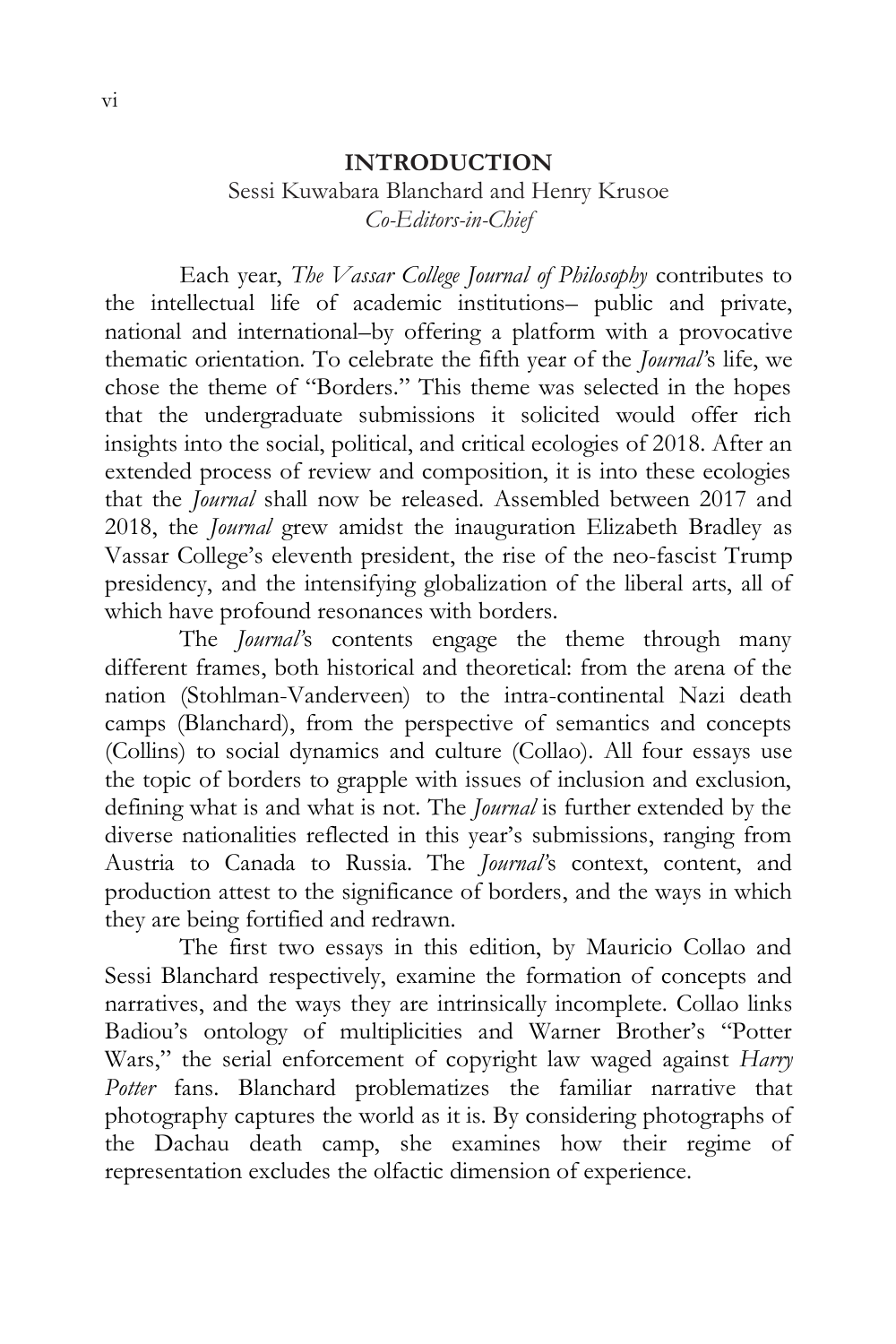While Collao and Blanchard draw attention to the contested experiences of borders, Rory Collins turns to a classical question in Western epistemology: can definite conceptual borders be drawn? Finally Maryellen Stohlman-Vanderveen looks at the social and political significance of national borders, and their ethical ramifications.

In addition to publishing four essays, this "Borders" issue reviews two books in the tradition of critical theory that elaborate borders in the aesthetic and geopolitical perspectives. Kirk Testa engages with *Taste* by Giorgio Agamben, a concise reconstruction of the contours of a historically denigrated mode of sensation, and the reframing that such an investigation brings to aesthetics and philosophy at large. Griffin Scott-Rifer unpacks Jasbir Puar's *Right to Maim*, a text that provokes a reconsideration of disability, its national formations, and its transnational exportations.

Lastly, we have marked the fifth issue of the *Journal* with an interview dedicated to this publication's institutional home: Vassar College. Our Faculty Advisor, Giovanna Borradori and we, the editorsin-chief, spoke to newly-inaugurated President Bradley about the past and the future of Vassar College, her scholarship on Grand Strategy, and the globalization of the liberal arts. We are proud to have broadened the exchange between our community and its recentlyinaugurated President, even in the face of a set of heavy deletions on her part that reduced the spontaneity of the original transcript.

"Borders" promises to be our most timely and politicallyengaged issue to date. The undergraduate scholarship assembled here resonates across times, spaces, and intellectual traditions that have newfound relevancy in 2018.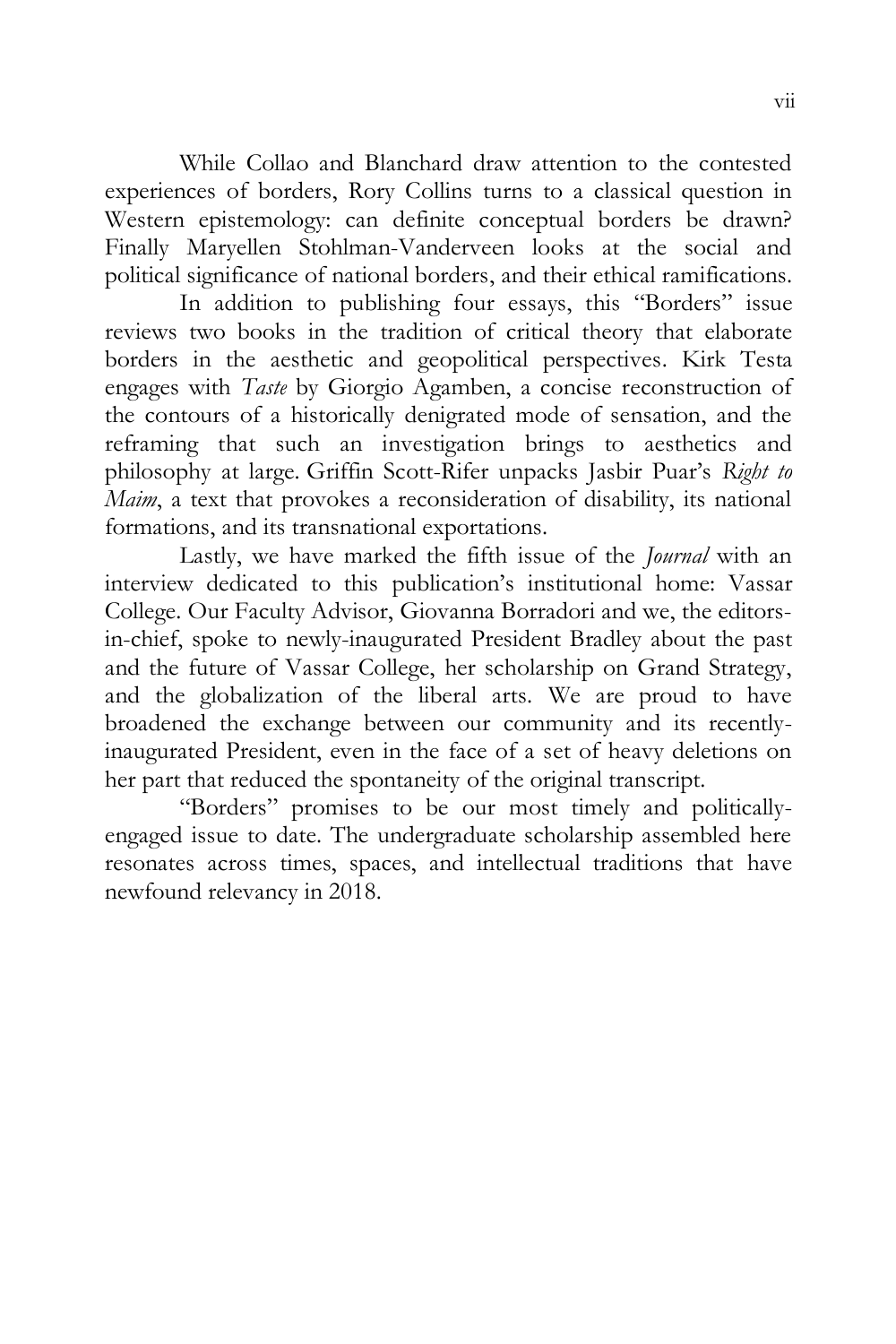# **BADIOU'S FAITHFUL SUBJECT AND REAL-LIFE TRUTH PRODUCTION: A BADIOUAN ANALYSIS OF THE 'POTTER' WARS**

Mauricio Collao *University of Calgary* 

**Abstract.** In this paper, I explain the main concepts of Alain Badiou's theoretical framework and discuss its practical application. To this end, I have chosen to analyze a case of emancipatory social organization, referred to as "The 'Potter' Wars" by media analyst Henry Jenkins in his 2006 book *Convergence Culture: Where New and Old Media Collide*. This name was given to a 2003 movement initiated by Harry Potter fans, whose websites and other fan-related activities such as fan fiction writing had come under legal attack at the hands of Warner Bros. The purpose of this paper is threefold: first, to map the theoretical terrain of Badiou's ideas on being, the event, truth, and subjectivity; second, to demonstrate that the fan movement features key elements of Badiou's theoretical framework and serves as an adequate example for the practical application of his philosophy; third, to show how revolutionary new ideas can open a space for greater equality and inclusion by expanding the limits of what is possible within certain social and political situations.

In *Being and Event*, Alain Badiou articulates a mathematical approach to ontology grounded in set theory. This approach begins with the thesis that being is an infinity of multiplicities with "neither an initial One, nor an ultimate atom."<sup>1</sup> As such, any attempt to pin down a particular entity can do so only by subtracting consistent multiples from the pure multiplicity of being, creating, from these, a consistent set of elements that is itself devoid of being. This means that what 'there is' comes to be through an operation of "counting-as-one" that unifies and organizes consistent multiples into one according to an order of presentation. Accordingly, any presented one (any particular being) comes to be through a type of subtractive operation on the pure multiplicity of being.<sup>2</sup>

The presentation of distinct beings (or multiple-ones) occurs in what Badiou calls a *situation*. Situations have a law of presentation that structures and unifies consistent multiples into one. A situation's law of presentation determines what sets and elements are to be presented or denied presentation. This organizing principle creates "ones" for presentation by limiting the presentation of entities to what is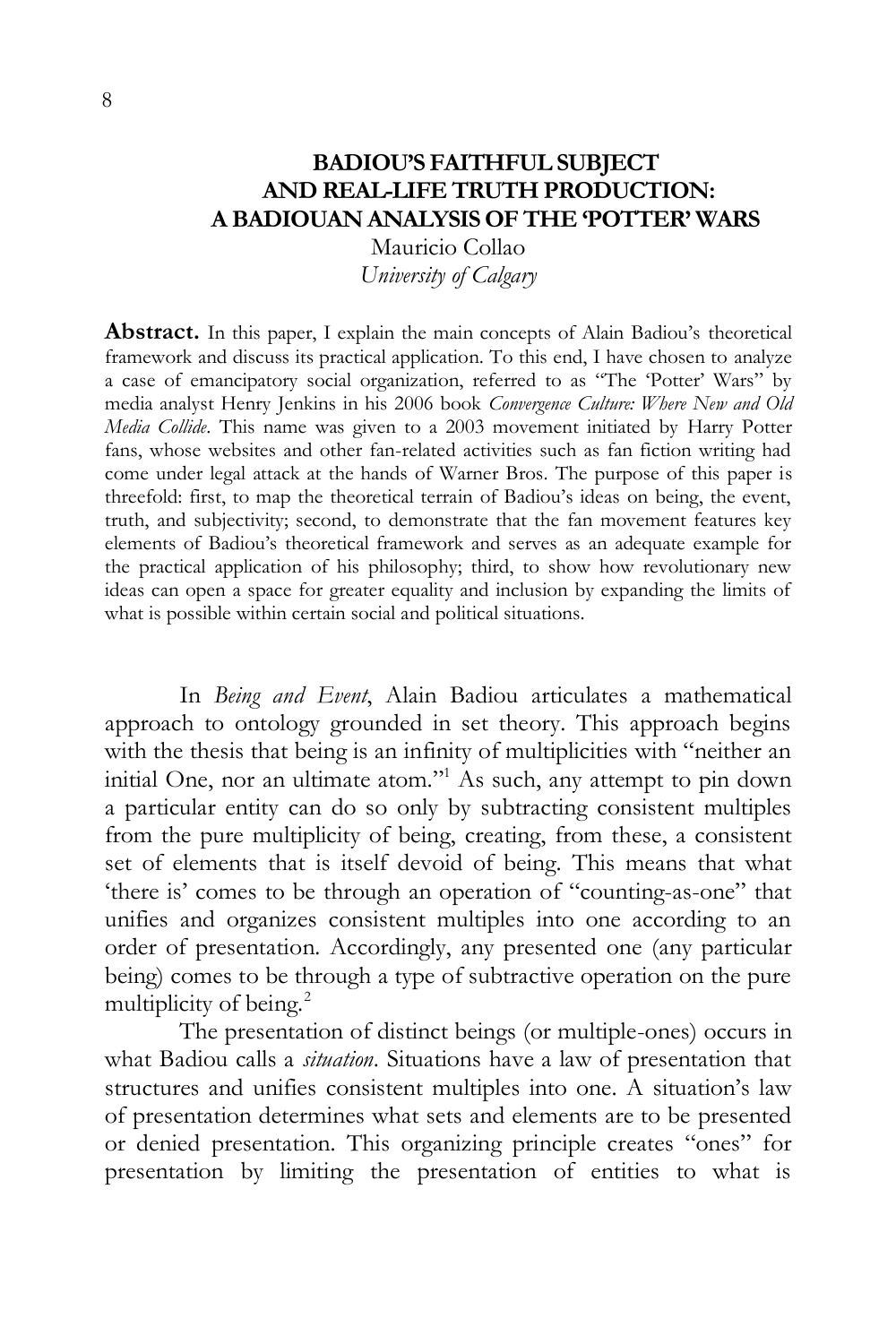presentable within its structural parameters, leaving all remaining multiplicity unpresented and unthinkable both for and by the situation. Thus, from the standpoint of the situation, there is simply nothing outside of itself, only a void which Badiou equates with the pure, inconsistent multiplicity of being.

Each situation is structured by two principles of organization that operate at different levels or orders of presentation. The first of these is the aforementioned "count-as-one" that deals with the composition of elements into sets and their belonging to the situation. This primary structure of presentation is itself structured by a metastructure or "state" that secures the consistency of presentation against the shattering presentation of the void. The state of a situation tries to ensure that all the elements of the multiples of the situation are themselves included in the situation, creating what Badiou calls a "count-of-the-count." The count-of-the-count is a count of the subsets included in the situation, a re-presentation of presented multiples that organizes and maintains the distinction between what is possible and what is not possible within its structural parameter.<sup>3</sup> Ultimately, the goal of the state is to give the situation control over the parts or subsets of its presented multiples. A multiple that is both presented and represented will remain stable and exist harmoniously in the situation, thus minimizing the risk of encountering the shattering inconsistency of the void. Badiou associates multiples like this with nature. Metaphorically, all the elements of a natural situation are fully accounted for by its initial structure and metastructure. As a result, everything that happens in nature can be said to happen within nature. Nature, therefore, has a monopoly over possibilities that effectively prevents anything to happen to it from outside of nature.

Social and historical situations are different, however. In these, we find multiples that are presented but not represented by the state of the situation. Badiou calls these s*ingular* multiples. Although they are counted in the situation, singular multiples are not reducible to separate subsets and show the state's failure to recount everything in the situation. The singular is, in other words, "that upon which the state's metastructure has no hold. It is a point of subtraction from the state's re-securing of the count."<sup>4</sup> Badiou uses the example of a French family to illustrate this. He says: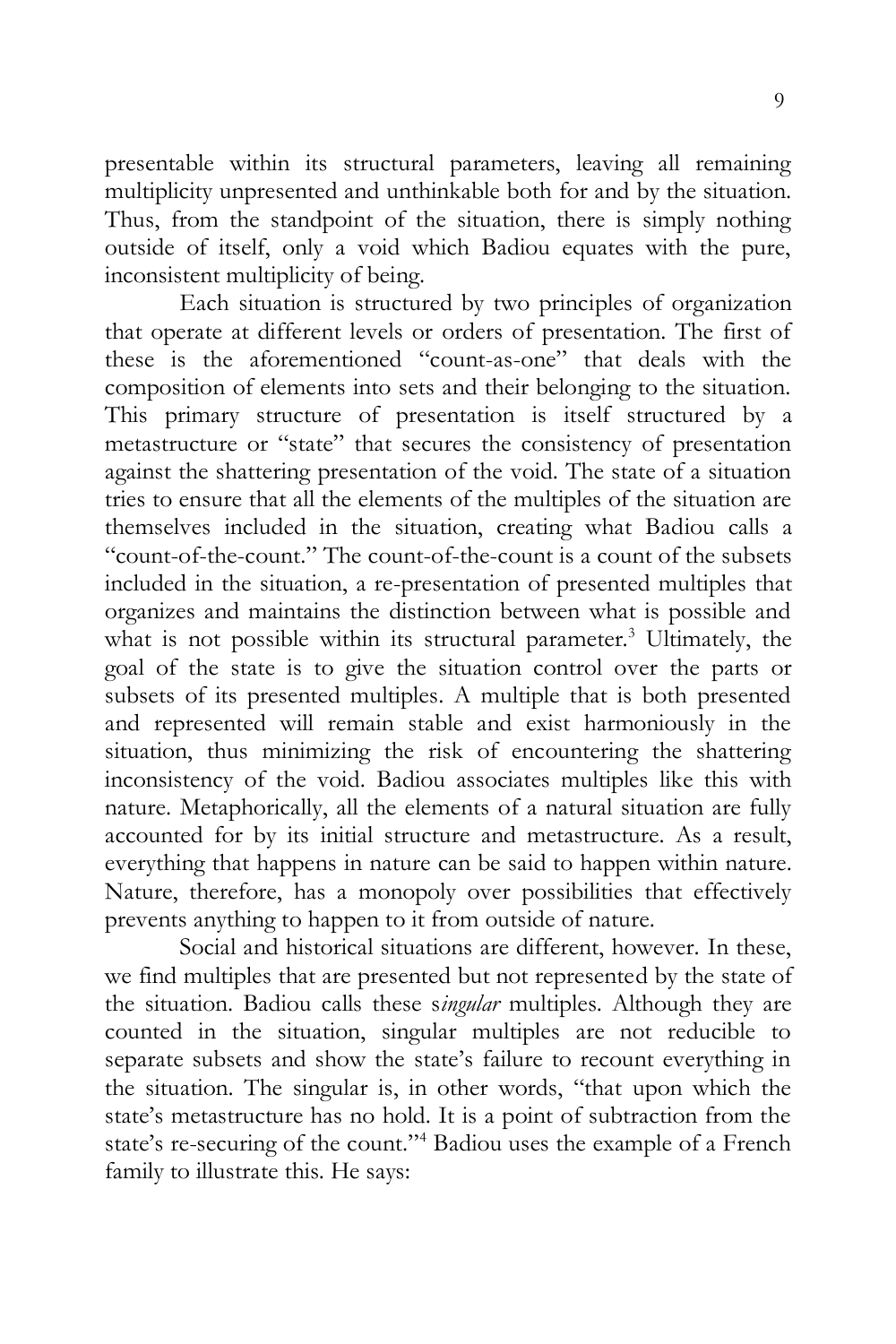A family of people is a presented multiple of the social situation (in the sense that they live together in the same apartment, or go on holiday together, etc.), and it is also a represented multiple, a part, in the sense that *each* of its members is registered by the registry office, possesses French nationality, and so on. If, however, one of the members of the family…is not registered and remains clandestine…it can be said that this family, despite being presented, is not represented. It is thus a *singular*.

If all the family members were clandestine, the family-multiple that is presented in the social situation would be an *evental site*.

## **Evental Site, Event, and Intervention**

*Evental sites* are *maximal* singular multiples whose subsets are not presented in the situation. As Badiou puts it, "the site itself is presented, but 'beneath' it nothing from which it is composed is presented."<sup>5</sup> This means that, although the site is presented in the situation, the multiples that make up the site are, from the point of view of the situation, nothing. Because of this, evental sites are said to be "on the edge of the void."<sup>6</sup> To go back to the example used above, an evental site would be a family that is presented publicly in the social situation but whose members are *all* clandestine. This family is presented but not represented, making it "a set that contains elements that are not presented in the situation, but that is still itself present in the situation."<sup>7</sup>

The event-multiple "*is composed of, on the one hand, elements of the site, and on the other hand, itself*."<sup>8</sup> When it appears in the situation, the event presents both its site and itself under its own signifier, indicating the shattering arrival of something new in the situation that is partly composed of the unpresented elements of its site. The event does this by "mobilizing" the elements of its site while adding its own presentation to the mix.<sup>9</sup> On their own, these elements do not constitute an event. It is only when an event presents them under its own signifier that they acquire an evental status and appear in the situation as something new and unprecedented.

Now, because the event does not exist for the situation, its belonging to the situation is undecidable.<sup>10</sup> The situation does not have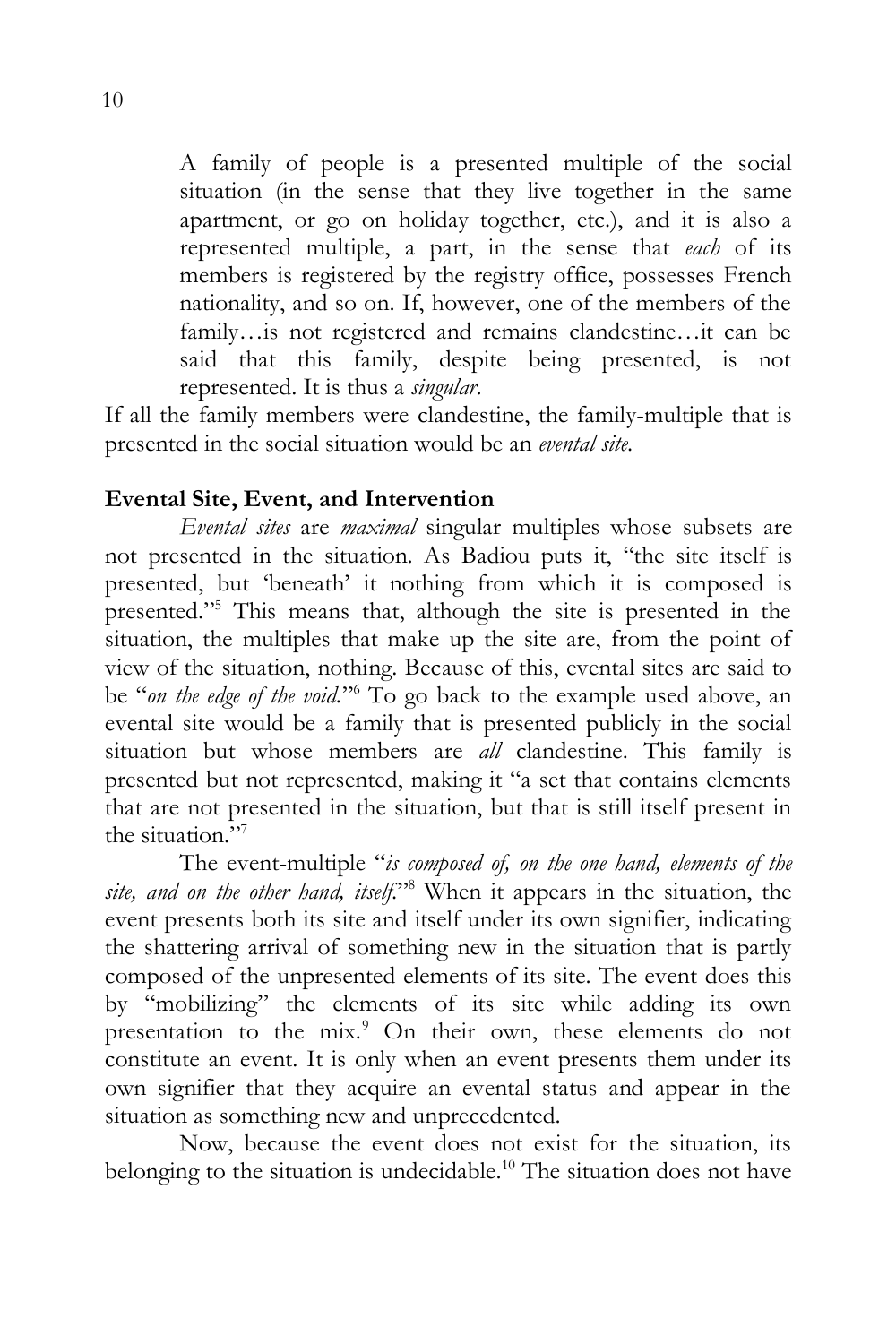the resources to determine whether or not the site's elements truly constitute a radical new multiple capable of introducing novelty and change into the situation. Therefore, deciding that the event belongs to the situation is ultimately a wager.<sup>11</sup> Badiou uses the example of the French Revolution to illustrate this uncertainty. For him, the French Revolution was an event whose evental site was the various organizations and tumultuous happenings of eighteenth-century France, unified under signifiers such as "troubled times."<sup>12</sup> These occurrences were present in France's social and political situation but did not alone constitute or guarantee the unfolding of a revolution. Although some of the site's elements seemed to be constitutive of a revolution, whether or not these happenings were truly elements of a revolution was undecidable from the standpoint of the situation. The site indicated only the presence of something whose status within the situation was undecidable. Accordingly, in the moments leading up to the eruption of the French Revolution, the revolution itself was only a *possible* multiple in the social and political situation of eighteenthcentury France. When the event-multiple finally appeared in the situation, it presented both its site and itself under its own signifier: The French Revolution. This presentation challenged the constitution of France's social and political situation by presenting for it a radical new multiple that could only belong to a new situation.

For an event to have consequences in a situation, its possibility must first be actualized– or, to use Badiou's term, *produced*. The event itself does not produce its possibility, however. It only *proposes* it, making it up to the subject to produce it. In the case of the French Revolution, the event only proposed a revolution. The revolution itself and the consequences that unfolded from it were the result of an active production of the possibility of the event by those who recognized it as such. To produce the possibility of the event, the event must first be recognized as a multiple of the situation. But because the event does not yet exist for the situation, deciding that an event-multiple belongs to the situation is ultimately a wager.

Badiou uses the term "intervention" to refer to the procedure (or wager) by which a multiple within a situation is recognized as an event.<sup>13</sup> Because the event's belonging to a situation is undecidable, intervention requires a decision to be made on behalf of the event: that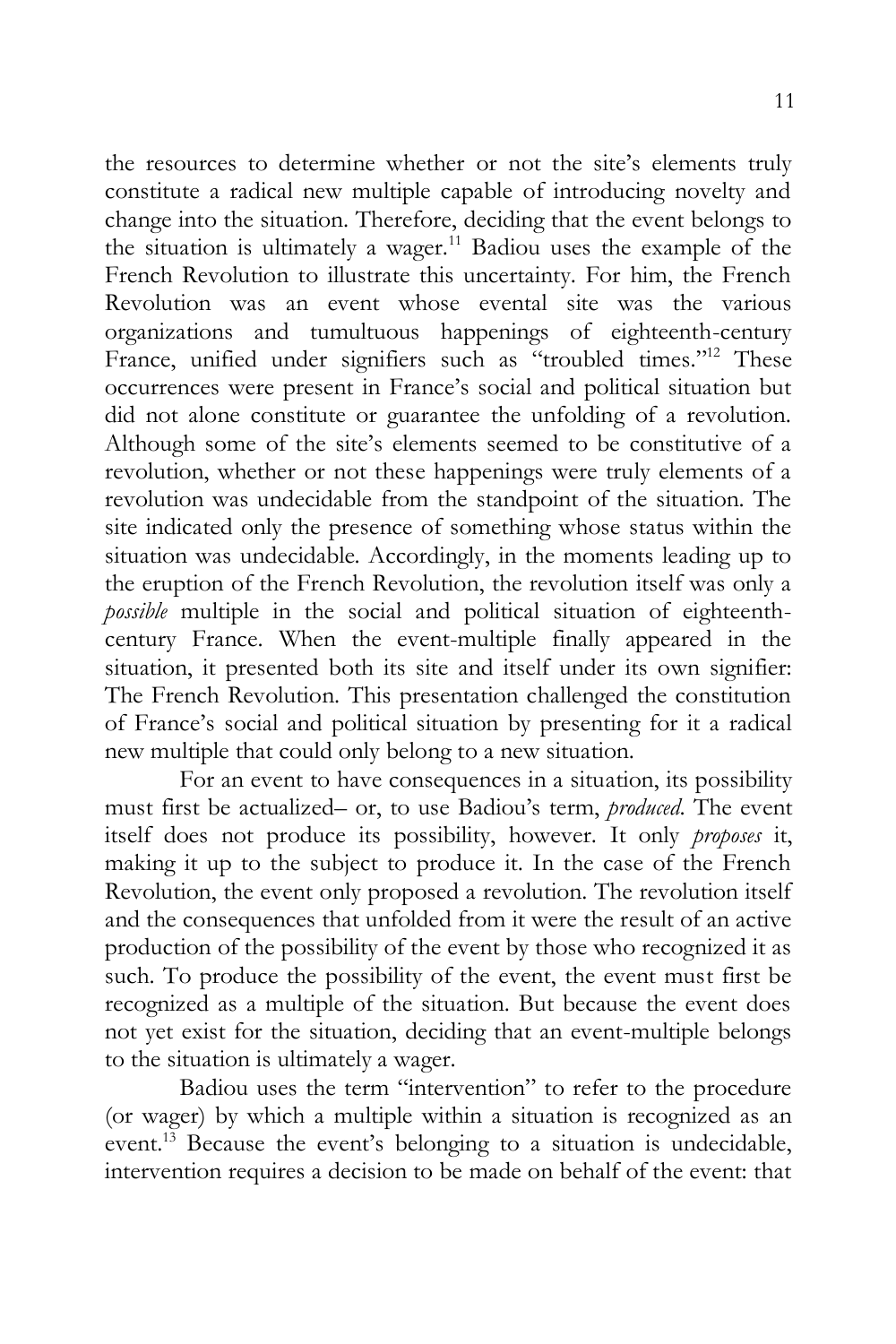the event belongs to its situation. <sup>14</sup> This decision is expressed in a strategic naming of the event that allows the event to acquire some sort of presence in the situation. The name of the event must be chosen from the unpresented elements of the evental site, otherwise the event will fall within the count of the situation and lose its "eventhood." This feature shows that what is being circulated is a radical new multiple that escapes the situation's law of presentation. The event itself is not the same as its name, however. The name that the event is assigned is only the means by which the event can become available for decision and, thus, effective in the situation.<sup>15</sup> Therefore, nomination does not affirm the existence of an event (this is, after all, undecidable from the standpoint of the situation). Instead, the role of nomination is to circulate the signifier of a posited event-multiple in the situation to make the event susceptible to the unfolding of its consequences. An event-multiple that is allowed to have consequences in a situation can be produced into a truth.

## **Fidelity, Truth, and The Theory of the Subject**

Badiou calls a produced event-multiple a *truth*. <sup>16</sup> The event's possibility becomes into a truth through "truth procedures" such as *fidelity*. Fidelity is a situated process of examination whereby a subject is convoked by the event to inquire into the terms of the situation and decide which of these are connected or compatible with the event. To say that fidelity is a "situated" procedure of truth is to say that its operation always takes place within a particular situation and in relation to a nominated event-multiple. To be faithful to an event is to think a situation according to it by separating those multiples that are related to the event from those that are not.<sup>17</sup> This results in an abstract positing of "a kind of *other* situation, obtained by the division in two of the primitive situation."<sup>18</sup> This *other* situation is made of those multiples that are related to the event and the event-multiple itself. These multiples are then mobilized by the subject to produce a truth that can only belong to a *new* situation that counts the truth of the event.

The term *subject*, for Badiou, "designates something that emerges with a truth procedure."<sup>19</sup> The subject is not substantial in any particular or lasting manner, and it need not be a single individual but can be the sum of individuals incorporated in a truth procedure, e.g. an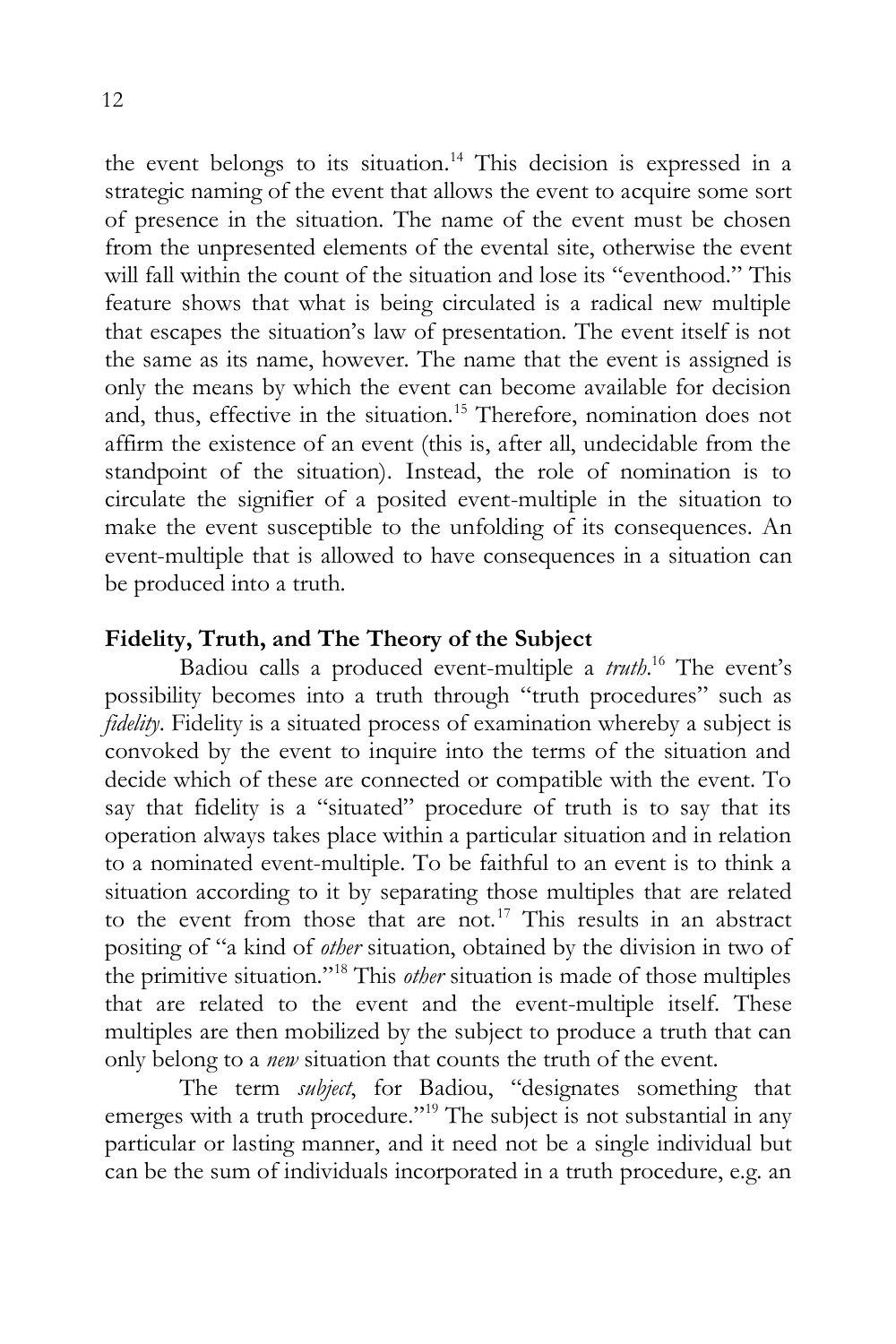artist in an artistic situation or a social collectivity in a political situation. One does not enter into the composition of a subject until an event calls for it by proposing a possibility of novelty and change in the situation that *demands* a decision to be made regarding the event's belonging to the situation. Therefore, a subject does not come into being until it is convoked by the event to produce and introduce its truth into a situation. For this to occur, two conditions need to be met. First, an event needs to be introduced into the situation through intervention. Second, the multiples of a situation need to be "mobilized" in accordance with the name of the event through a process of fidelity. The encounter of these two operations gives rise to the subject that will produce the truth of the event and create a situation to which this truth can belong.

The truth that the subject produces is generic: it cannot be categorized according to the situation in which it came to be and is "without any differential trait that would allow it to be placed in a hierarchy on the basis of a predicate."<sup>20</sup> The production of this truth cannot be guided in a particular direction as the procedure that produces it (fidelity) is itself generic. Instead, truth unfolds itself in egalitarian anonymity without letting itself be interpreted by the situation or qualifying the multiples it embraces. For Badiou, this means that truth is on the side of the Same: it is "*indifferent to differences*" and "*the same for all.*"<sup>21</sup> Truth can oppose dominant opinions that benefit some rather than all by demanding a disposal of the prevailing structural count of the situation "in accordance with the law of a specific fidelity to an event."<sup>22</sup> This means that, by faithfully producing the event's truth, the subject helps change the situation from one of structured difference to one of the same, undoing, through fidelity, the finite categorical propositions under which its situation is organized. The subject must do this in order to become a part of a situation in which equality prevails; an equality that "neither designates nor presumes the advent of totality"<sup>23</sup> but does justice to one's infinite constitution. This, however, can only be achieved by doing things that escape the law of the situation, as a militant of the truth of the event. This is precisely what a group of individuals in a subjective configuration did in 2003 when, after buying the rights to make the *Harry Potter* movies, Warner Bros. began to legally threaten the fans'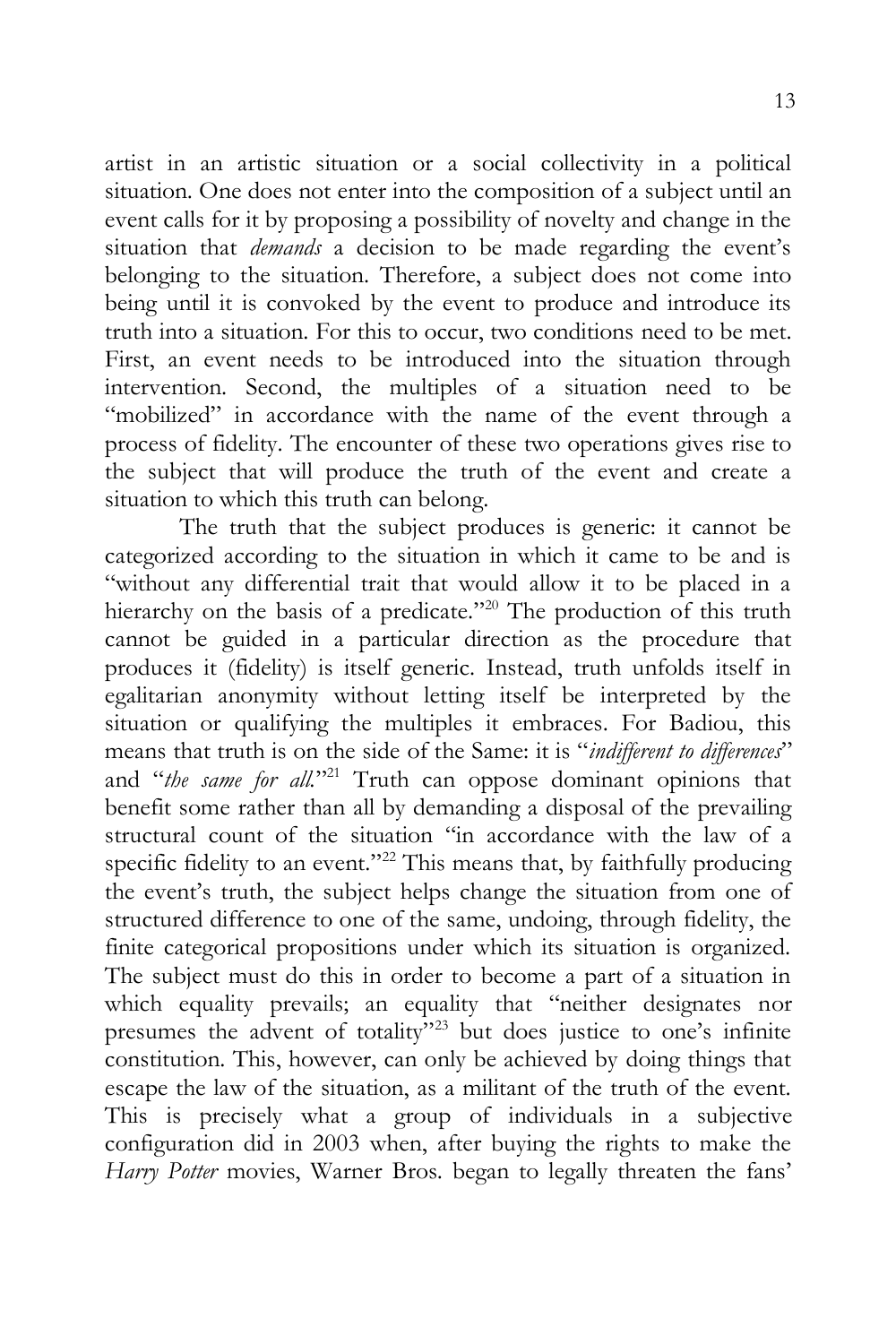capacities to actively participate in the imaginative expansion of the *Harry Potter* world.

#### **The 'Potter' Wars: Fans vs. Warner Bros.**

In *Convergence Culture: Where Old and New Media Collide*, media analyst Henry Jenkins discusses the changing relationship between media producers and media consumers in today's technological age. The preceding explication of Badiou may be brought to bear on Jenkin's discussion of *Harry Potter* fans. Jenkins tells us that, when Warner Bros. bought the film rights to the *Harry Potter* books in 2001, the studio began to police and legally censor fan activities that used copyrighted or trademarked material. This involved attempts to suspend or shut down fan sites that showcased content that was deemed inappropriate, offensive, or simply incompatible with the studio's view of the franchise. Many of those caught up in this legal struggle were children and teens who lacked the means to defend themselves against the studio's controlling practices. Because of this, Heather Lawver, the young editor of an online *Harry Potter* fan-based newspaper formed an organization called Defense Against the Dark Arts whose aim was to help protect fans from the studio's legal actions.

The organization argued that "fans had helped to turn a littleknown children's book into an international best-seller and that the rights holders owed them some latitude to do their work."<sup>24</sup> They felt that Warner Bros. was trying to strip fans of their creative capacities to actively engage with the story by producing and sharing related works of their own. This meant not only the fans' right to exercise their creative capacities was at stake, but also their freedom to express and communicate their thoughts and ideas about *Harry Potter*. As Lawver put it, the studio was "daring to take away something so basic, so human, that it's close to murder."<sup>25</sup>

To justify the studio's actions, Diane Nelson, senior vice president of Warner Bros. Family Entertainment, stated: "When we dug down under some of these domain names, we could see clearly who was creating a screen behind which they were exploiting our property illegally… You hate to penalize an authentic fan for the actions of an inauthentic fan..."<sup>26</sup> What is remarkable about this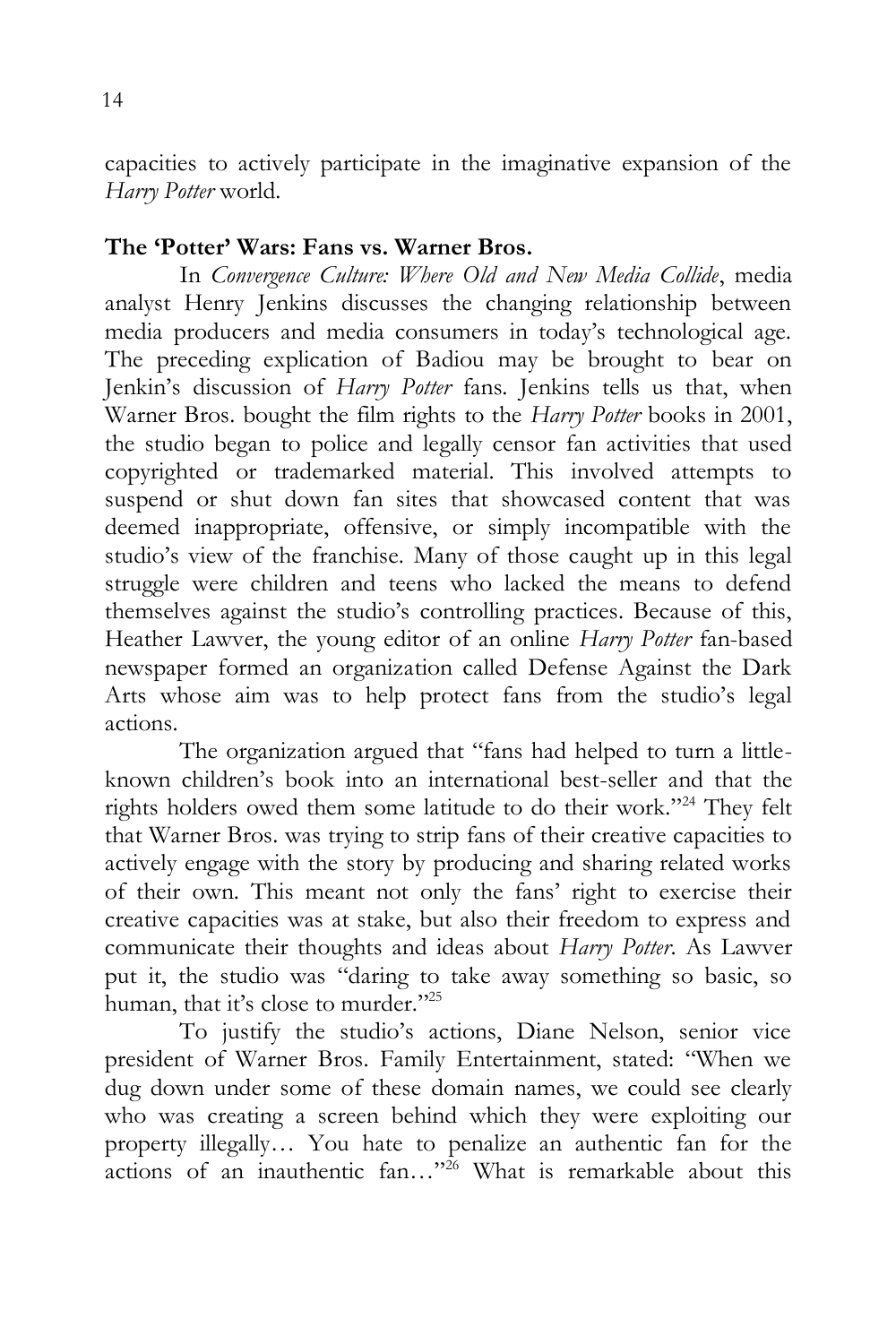statement is not only the fact that the studio was accusing these young *Harry Potter* followers of *exploiting* their legal property, but also the distinction it made between authentic" and inauthentic fans. It seems that Warner Bros. considered authentic fans to be those who engage passively with media content, while those who actively participate in its imaginary expansion are "inauthentic fans" whose exploitative practices must be legally sanctioned.

*Harry Potter* fans did not share the studio's idea of what a fan should be and through the support and activities of their online communities, these fans had developed an alternate understanding of what it means to be a fan. They collectively conceived of a new type of fan with a full range of creative capacities and the right to share ideas and actively engage with media content by producing and sharing related works of their own. This reconceptualization of "the fan" did better justice to their creative capacities and opened the mediaproduction-and-consumption situation to greater participation.

When Warner Bros. refused to accept the fans' request for "latitude to do their work," fans resorted to a "call to arms" against inappreciative studios.<sup>27</sup> Immediately, they began circulating a petition that received 1,500 signatures in two weeks and showed Warner Bros. the interconnectedness and organizational power of the books' fandom. As a result, Warner Bros. felt pressured to negotiate with fans and "publicly acknowledge that the studio's legal response had been 'naïve' and 'an act of miscommunication."<sup>28</sup> The studio then decided to develop more collaborative policies for engaging with fans.

# **Discussion**

What occurred here was the introduction of a new multiple into a media-production-and-consumption situation whose law of presentation did not count creatively active fans as fans. Although they belonged to the situation, their presentation was prohibited by the situation's law of count. The situation only counted as fans those who engaged passively with media content; meanwhile, creatively active fans were denied their status as authentic fans and were instead treated as unlawful exploiters of legal property. The creatively active fan, therefore, simply did not exist for the situation.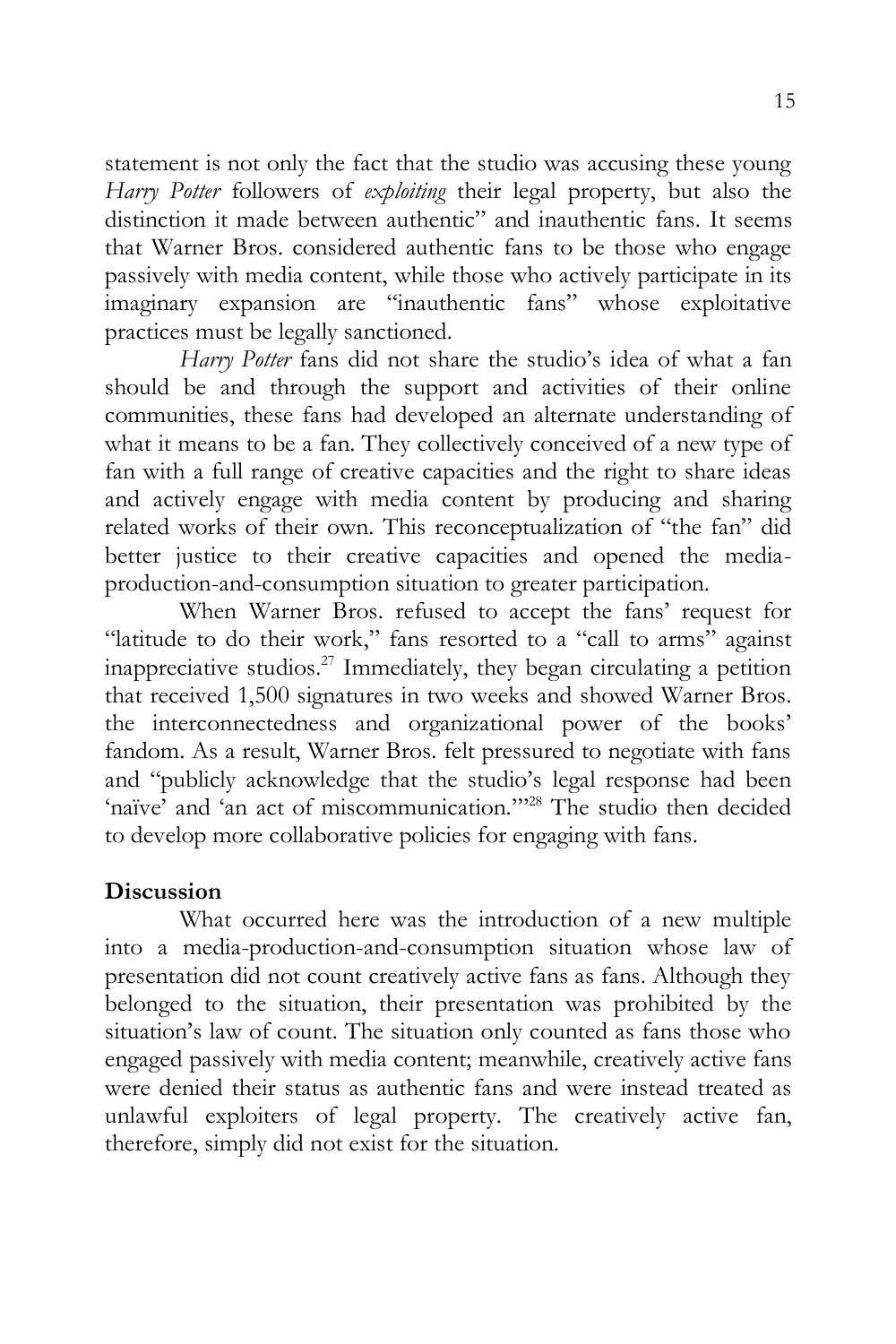The creation and sharing of fan-produced content suggested the presence of a new multiple in the situation that was incompatible with the latter's law of presentation: a creatively active fan with a full range of creative capacities and the freedom to share its thoughts and ideas regarding the *Harry Potter* world. This new fan was an eventmultiple whose evental site consisted in the various creative practices and sharing, unified under signifiers such as that of "inauthentic fandom." This event-multiple was composed of, on the one hand, those fan activities that involved the creation and sharing of fanproduced content, and, on the other hand, itself. As such, the event's presentation in the situation would indicate the presence of creatively active fans as well as a wide range of unprecedented possibilities for fans and their relations with media producers.

As an event-multiple, the creatively active fan was initially only a possibility whose production in the situation would conflict with the latter's law of presentation. If properly produced, this multiple could only belong to a new situation in which the event was counted. But to create this situation, the truth of the event first needed to be produced. To do this, *Harry Potter* fans had to first wager that their event-multiple did, in fact, belong to their situation. This required a decision to be made on behalf of the event, as well as a name under which the event could be put into circulation in the situation.

Because the event is self-referential, the name under which it is circulated in the situation must come from the unpresented elements that compose it. In this case, the event was named after the elements of the evental site that indicated the presence of a creatively active fanmultiple that did not exist for the situation. Once named, this new multiple began to acquire a (problematic) presence in the situation, making it susceptible to a division of its elements. What fans needed to do then was decide whether or not the production of this new multiple was something worth pursuing. If so, they would need to produce the event's possibility into a truth and create, with it, a new situation to which their truth could belong.

The production of the truth of the event was made possible by the fans' faithfulness to their evental discovery. Driven by their evental fidelity, *Harry Potter* fans decided that they belonged to a situation that did not do justice to their creative capacities. This meant that, to make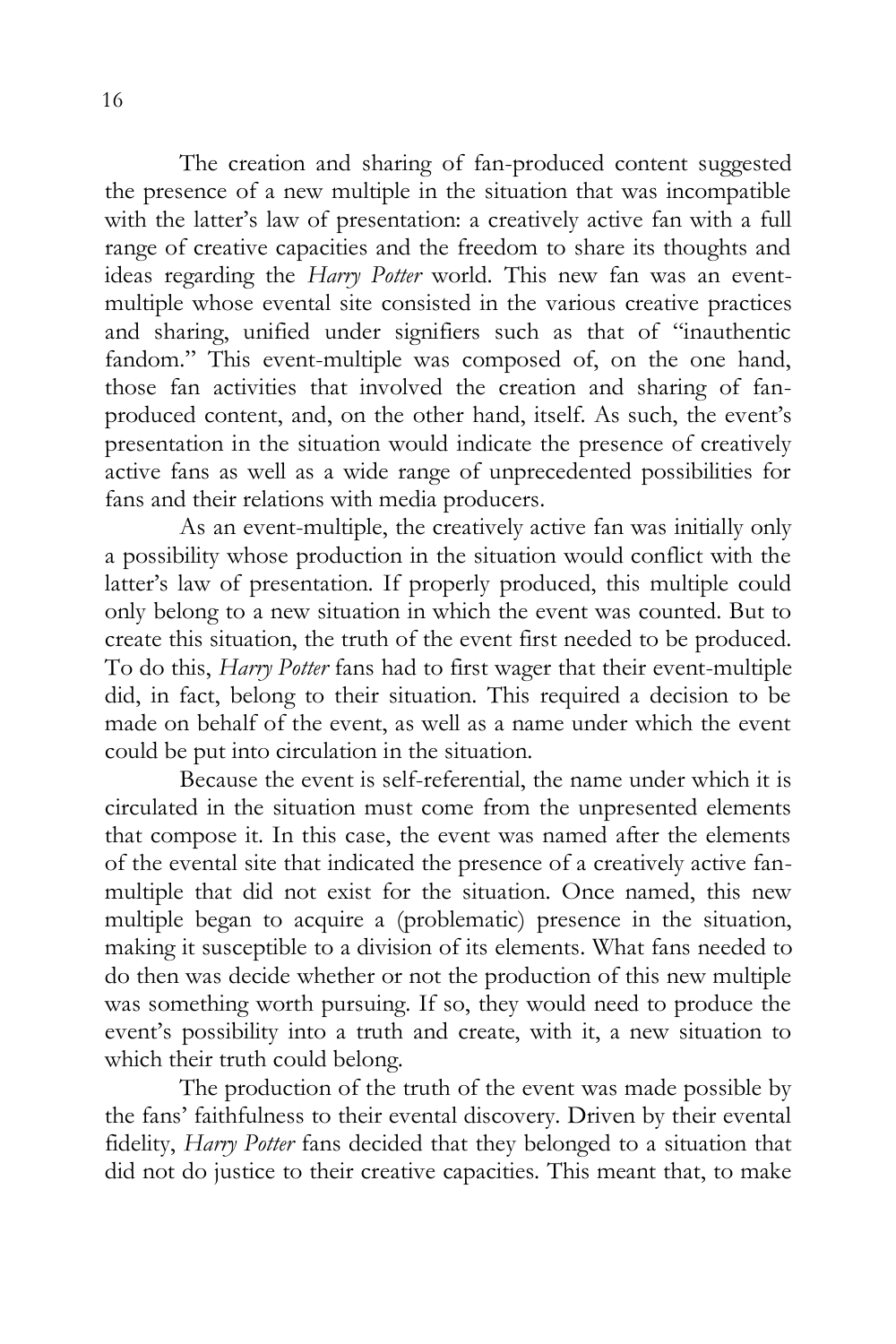the possibility of the event a reality, they would need to create a new situation altogether. To do this, they resorted to a call to arms against inappreciative studios. If they succeeded, their evental fidelity would lead to the creation of a new situation that counted creatively active fans and did justice to fans' creative capacities. Their success would bring into presentation unpresented capacities without which they could not be faithful to their infinite human constitution.

The truth of the event seized fans, collectively turning them into the subject of the truth of the event. This truth was generic in that it did not seek to establish or reinforce a particular order in the primitive situation. Rather, the truth of the event sought only to introduce in the situation something whose presentation had been denied by the situation's law of presentation. To do this, the finite categorical propositions that made up the fans' situation and mediated their relations with media produces needed to be eliminated. The disposal of these was not the product of an attempt to empower fans or aid them in their struggle against the controlling practices of media producers, but to simply create a situation in which fans could exercise their creative capacities. The fans' truth, therefore, was on the side of the Same: it sought to present capacities whose presentation had been denied by the state of the situation while being indifferent to the situation's established difference and the finite categorical propositions under which it was organized. The result was an opening up of possibilities for both fans and media producers that allowed fans to exercise their creative capacities and interact with media producers in more collaborative ways.

## **Conclusion**

What occurred in this case was an evental convocation of *Harry Potter* fans into subjects that resulted in the creation of a new situation that counted creatively active fans. Initially, fans belonged to a situation in which their active, creative engagement with media content was regarded as an illegal exploitation of private property and a sign of "inauthentic fandom". The production of the fans' truth, however, shattered the structuring principles of this primitive situation, giving way to a series of new possibilities regarding fans and their relations with media producers.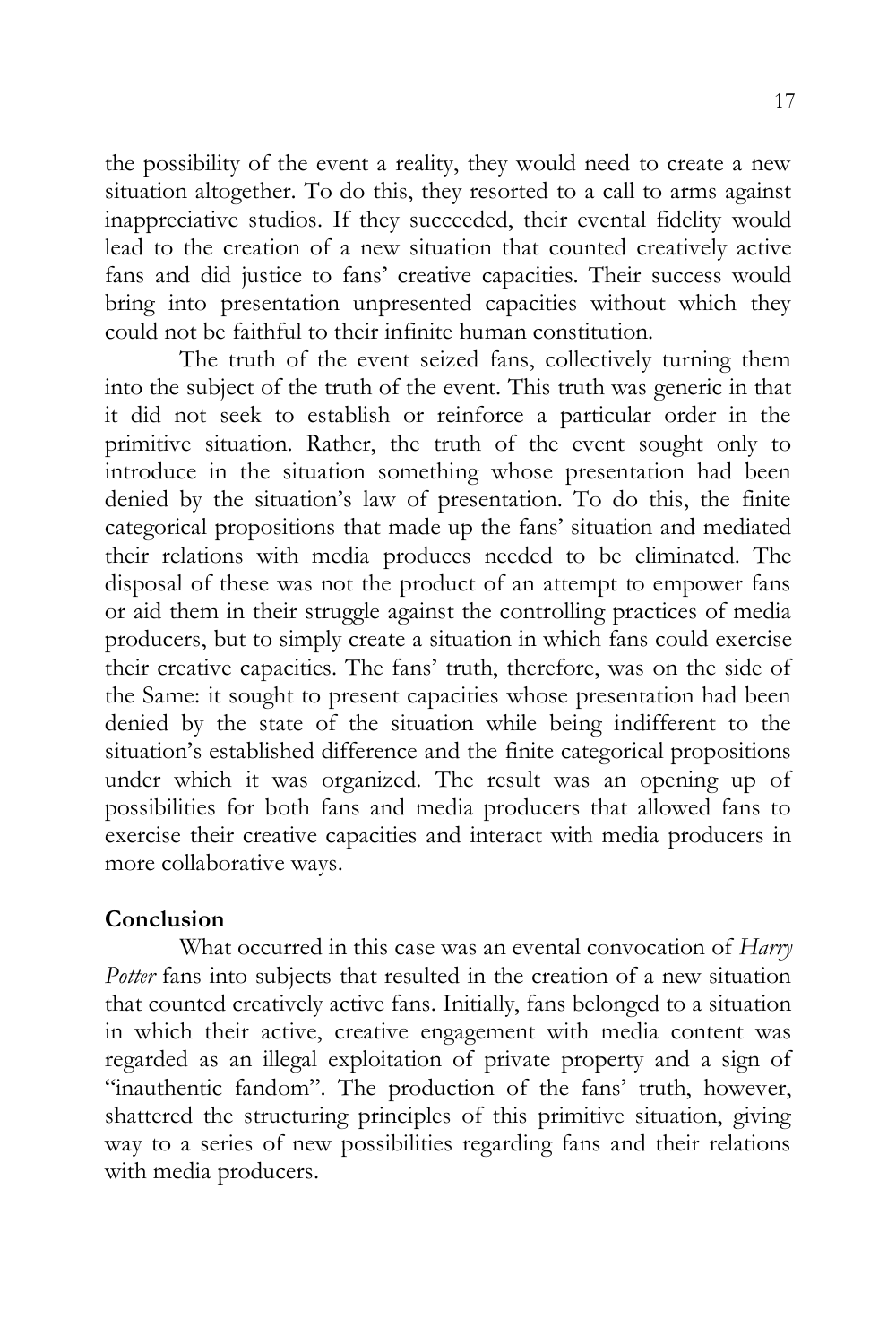Driven by their evental fidelity, fans contributed to the "humanization" of their situation by collectively working towards the creation of a situation that did justice to their creative capacities. The product of this evental fidelity was the creation of a new present that embraces fans' human constitution. In this new situation, fans can share their thoughts, feelings, and creative works without being subjected to sanctions and legal threats by media producers.

Creatively active fans were able to do this by participating in the conflict that arose from their clash with Warner Bros. without partaking in it as the "inauthentic fans" that they were for the situation. Instead, they prescribed new forms of fandom and producer-fan relations from *outside* presentation, not as "inauthentic fans," but as a new unpresented type of fan with a wide range of rights, freedoms, and creative capacities. The circulation and production of this new fanmultiple challenged the constitution of its current situation, making it susceptible to change in favor of equality and inclusion.

The lesson to be learned from this is that it takes an unwavering collective effort to produce the truth of the event and create new, more inclusive and egalitarian situations. This also makes notable a need to let ourselves be seized by the event's possibility and be willing to follow it to the very end. "If any serious uncertainty lingers on [the] subject," says Badiou, "the only possible outcome is an inevitable return to the existing order."<sup>29</sup> This is what would have happened if *Harry Potter* fans would have let themselves succumb to the law of count of their previous situation. But, because they understood that the order of the world does not have a monopoly over possibilities, when the possibility of introducing a new multiple into the situation presented itself, they were ready to create a situation to which their truth could belong.

### **Notes**

<sup>1</sup> Alain Badiou and Fabien Tarby, *Philosophy and the Event* (Cambridge: Polity, 2013), 137.

<sup>2</sup> Ed Pluth, *Badiou: A Philosophy of the New* (Cambridge: Polity, 2010), Kobo edition.

<sup>3</sup> Alain Badiou, *The Communist Hypothesis* (London: Verso, 2015), 183.

<sup>4</sup> Alain Badiou, *Being and Event* (London: Bloomsbury Academic, 2015),183.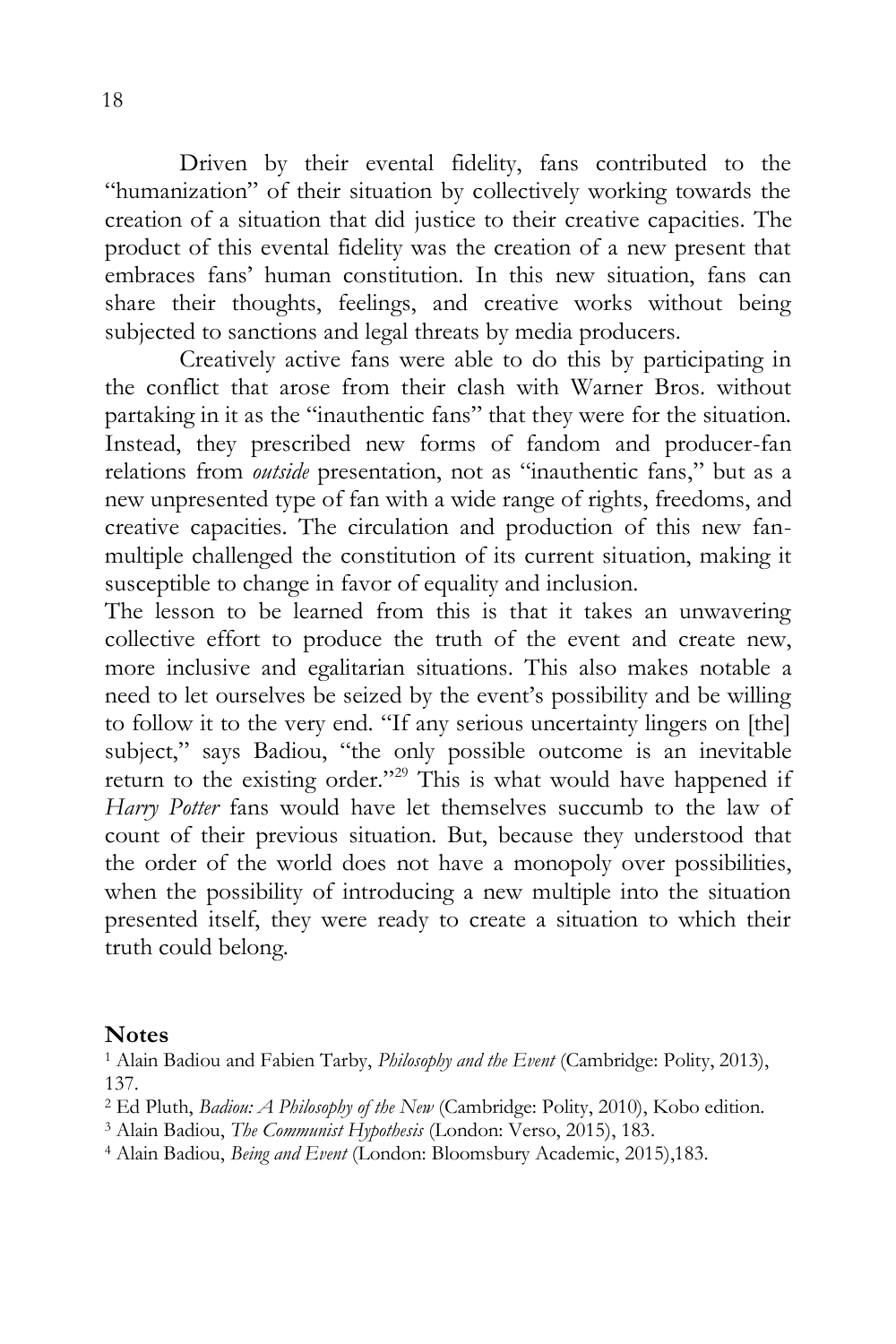Badiou, *Being and Event*, 183.

Badiou, *Being and Event*, 183.

Pluth, *Badiou*, Kobo edition.

Badiou, *Being and Event*, 188.

Badiou, *Being and Event*, 191.

- Badiou, *Being and Event*, 211.
- Badiou, *Being and Event*, 211.
- Badiou, *Being and Event*, 189.
- Badiou, *Being and Event*, 212.
- Pluth, *Badiou*, Kobo edition.

 Hollis Phelps, *Alain Badiou: Between Theology and Anti-Theology* (Durham: Acumen, 2013), 57.

Alain Badiou, *Ethics: An Essay on the Understanding of Evil* (London: Verso, 2012), 54.

Badiou, *Ethics*, 41.

Badiou, *Being and Event*, 250.

Badiou and Tarby, *Philosophy and the Event*, 60.

- Alain Badiou, *Conditions* (London: Continuum, 2008), 174.
- Badiou, *Ethics*, 27.
- Badiou, *Conditions*, 163.
- Badiou, *Conditions*, 173.
- Badiou, *Conditions*, 195.
- Badiou, *Conditions*, 195.

Henry Jenkins, *Convergence Culture: Where Old and New Media Collide* (New York: New

York University Press, 2006), 194.

- Jenkins, *Convergence Culture*, 194.
- Jenkins, *Convergence Culture*, 196.
- Badiou and Tarby, *Philosophy and the Event,* 36.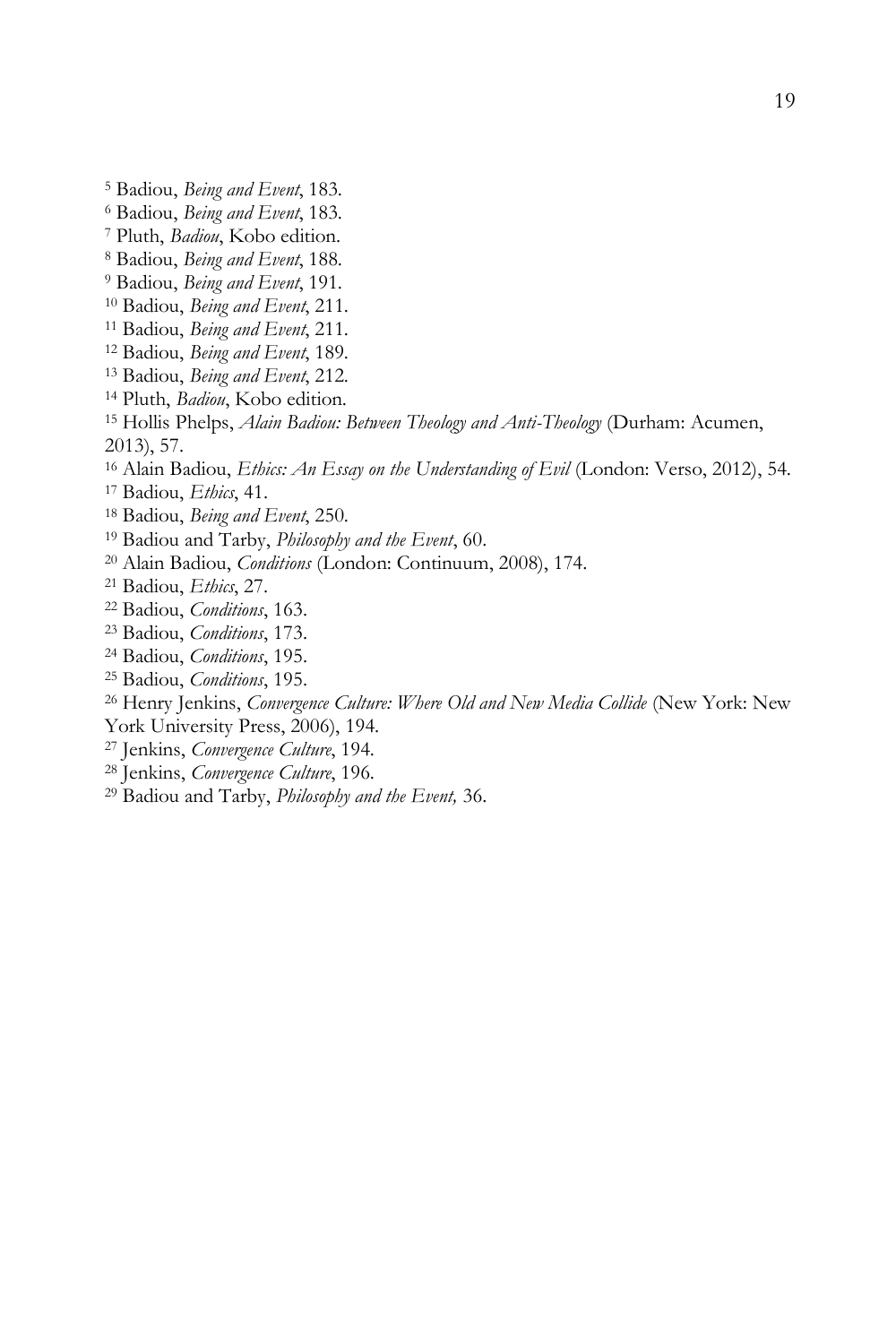#### **Bibliography**

- Badiou, Alain. *Being and Event*. London: Bloomsbury Academic, 2013.
- Badiou, Alain. *The Communist Hypothesis*. London: Verso, 2015.
- Badiou, Alain. *Conditions*. London: Continuum, 2008.
- Badiou, Alain. *Ethics: An Essay on the Understanding of Evil*. London: Verso, 2012.
- Badiou, Alain, & Fabien Tarby. *Philosophy and the Event*. Cambridge: Polity, 2013.
- Badiou, Alain, and Peter Hallward. "Politics and Philosophy an Interview with Alain Badiou." *Angelaki* 3, no. 3 (December 1, 1998): 113–33. [https://doi.org/10.1080/09697259808572002.](https://doi.org/10.1080/09697259808572002)
- Jenkins, Henry. *Convergence Culture: Where Old and New Media Collide*. New York: New York University Press, 2006.
- Phelps, Hollis. *Alain Badiou: Between Theology and Anti-Theology*. Durham: Acumen, 2013. ProQuest Ebook Central.
- Pluth, Ed. *Badiou: A Philosophy of the New*. Cambridge: Polity, 2010. Kobo edition.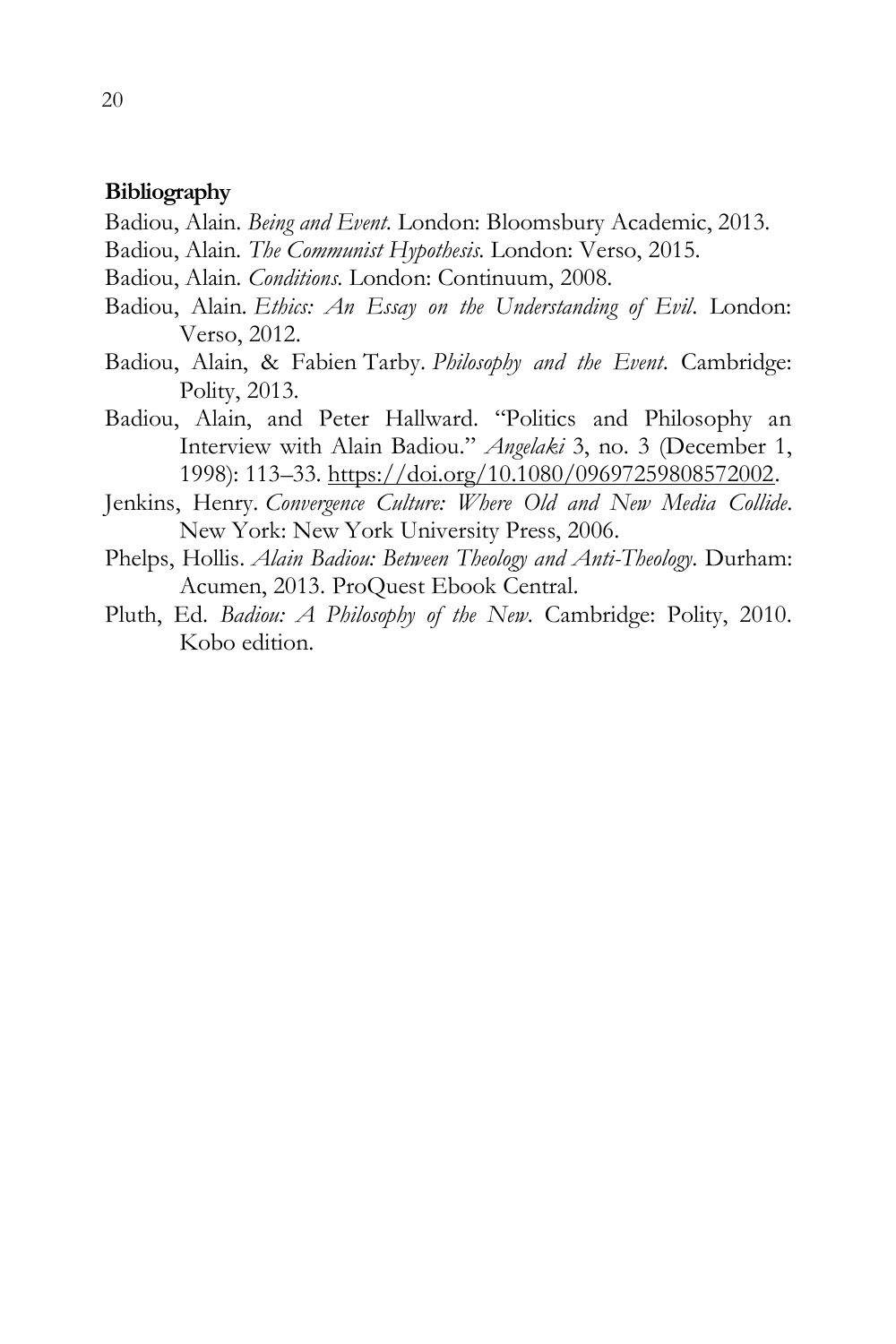#### **THE OLFACTIC HORROR OF DACHAU**

Sessi Kuwabara Blanchard *Vassar College*

**Abstract.** The photographic images of Dachau and the Nazi death camps, as captured by American photographer Lee Miller, are fertile sites of scholarly inquiry regarding the possibilities and limitations of witnessing and testimony as well as the organization of visual imaginaries. I take to task the "lacunae" present in Miller's visual testimony by raising the problematic of olfactic experience, or sensory encounter through smell. I seek to reflect upon the question: how is the olfactic simultaneously obscured by and embedded within the visual field?

"I could never get the stench of Dachau out of my nostrils," Lee Miller confessed in her biography.<sup>1</sup> Although Sharon Sliwinski, a scholar of photography, aptly reflects in her article, "Visual Testimony: Lee Miller's Dachau," on the visual trauma that Lee Miller, an American photographer, registered in her photography of the Dachau concentration camp, Sliwinski does not account for the modes of sensation beyond the visual that haunted Miller and others, particularly the "stench" that remained "uppermost in the memories of those who took part in the liberation."<sup>2</sup> Reading through and beyond the "paradox" of visual testimony, I am intrigued by the potency of the olfactic horror and nauseous indigestibility experienced by Miller and the Allied soldiers arriving in Dachau. I want to push Sharon Sliwinski's account further, beyond the limits of Miller's visual testimony by exploring the specter of the "cloying, terrible stench."<sup>3</sup> The visual field obscures, yet is perhaps organized by, the olfactic experience. Here, I propose that uncovering the relationship between the olfactic and the visual clarifies the ontology and function of photography.

Olfactic experience is an immersion within a material scene.<sup>4</sup> Odorous ligands swarm nostril interiors, intimately intermingling. The "terrible, cloying stench"<sup>5</sup> that Sliwinski refers to is a singularity, contingent upon the material formations of the "bodies impossibly tangled in rags, blood and excrement" at Dachau.<sup>6</sup> The olfactic requires a material proximity and intimacy between the olfactive subject and the inhalant. In contrast, visualization, and by extension,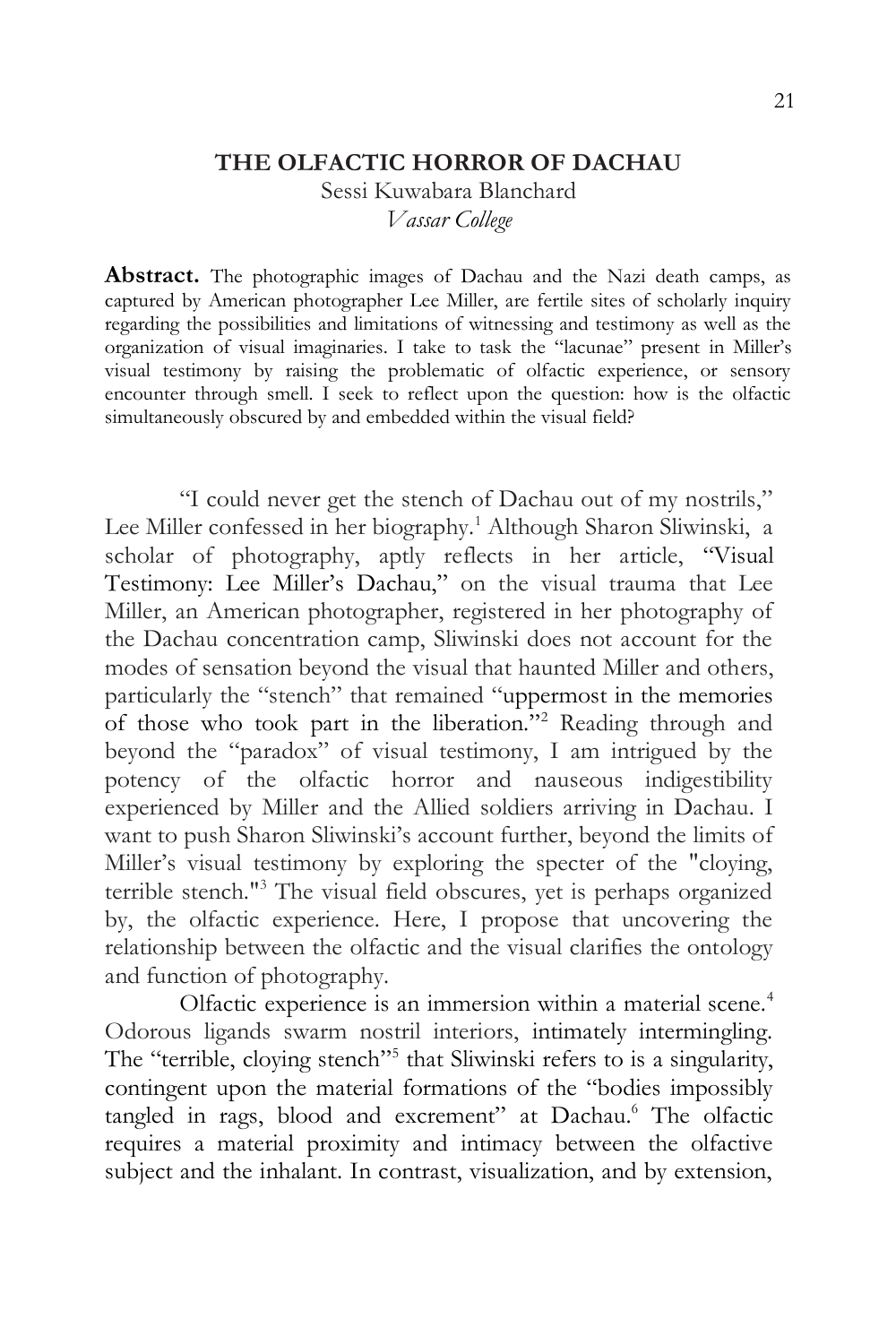photography, is a remote process, one that gifts the viewer with distance and removal from an intimate encounter.

Necessitating the submersion of its subject within the scene at hand, olfactic experience is an impossibility for projects of representation and communication. By attending to the olfactic experience of Dachau, the "paradox of witnessing" and representing is amplified. Giorgio Agamben describes the paradox of witnessing as "the essential lacuna of testimony," that which is "impossible to bear witness to."<sup>7</sup> I suggest that the lacuna of olfactic experience within photography illuminates "the breakdown in understanding [that] occurs *between* the medium of representation and the truth it attempts to convey."<sup>8</sup>

The olfactic can be the object of discourse, verbalized byway of analogy, but not materially reproduced in its contingent specificity. Sliwinski explains that "The camp was filled with nameless dreads, things for which there was not yet language."<sup>9</sup> While Sliwinski is referring to the nameless meanings and particularities of the horrors at Dachau, I contend that "the terrible, cloying stench" experienced by arriving Allied soldiers is, via Agamben, "the sound that arises from the lacuna"<sup>10</sup> of olfactic experience within photography.

Lee Miller's photograph of a cremation oven at Buchenwald is a site of multiple erasures. The contents of the cremation oven are centered as the subject of the photo, yet their true impact, the olfactic horror, is concealed by the sterilized photograph. The horror of burned flesh is inadequately verbalized through a soldier's analogy of "when his mother would hold freshly killed chicken over the gas flame in the kitchen to burn off the pinfeathers."<sup>11</sup> Namings, like "the stench" or "burning chicken," despite offering terms for mental reconstruction, cannot capture and transmit the particular smell of cremated human flesh, given that they are not material rehearsals of the olfactic experience. Miller's photographic image is a naturalistic fantasy that is exceeded by nauseating stenches.

In contrast, photography, although a bearer of unintelligible scenes, and a container of an "absolute Particular," offers the viewer a semblance through the sensory experience, visualization, in which the scene was originally witnessed. <sup>12</sup> While it may provide a distorted or obscured re-presentation, photography offers the potential for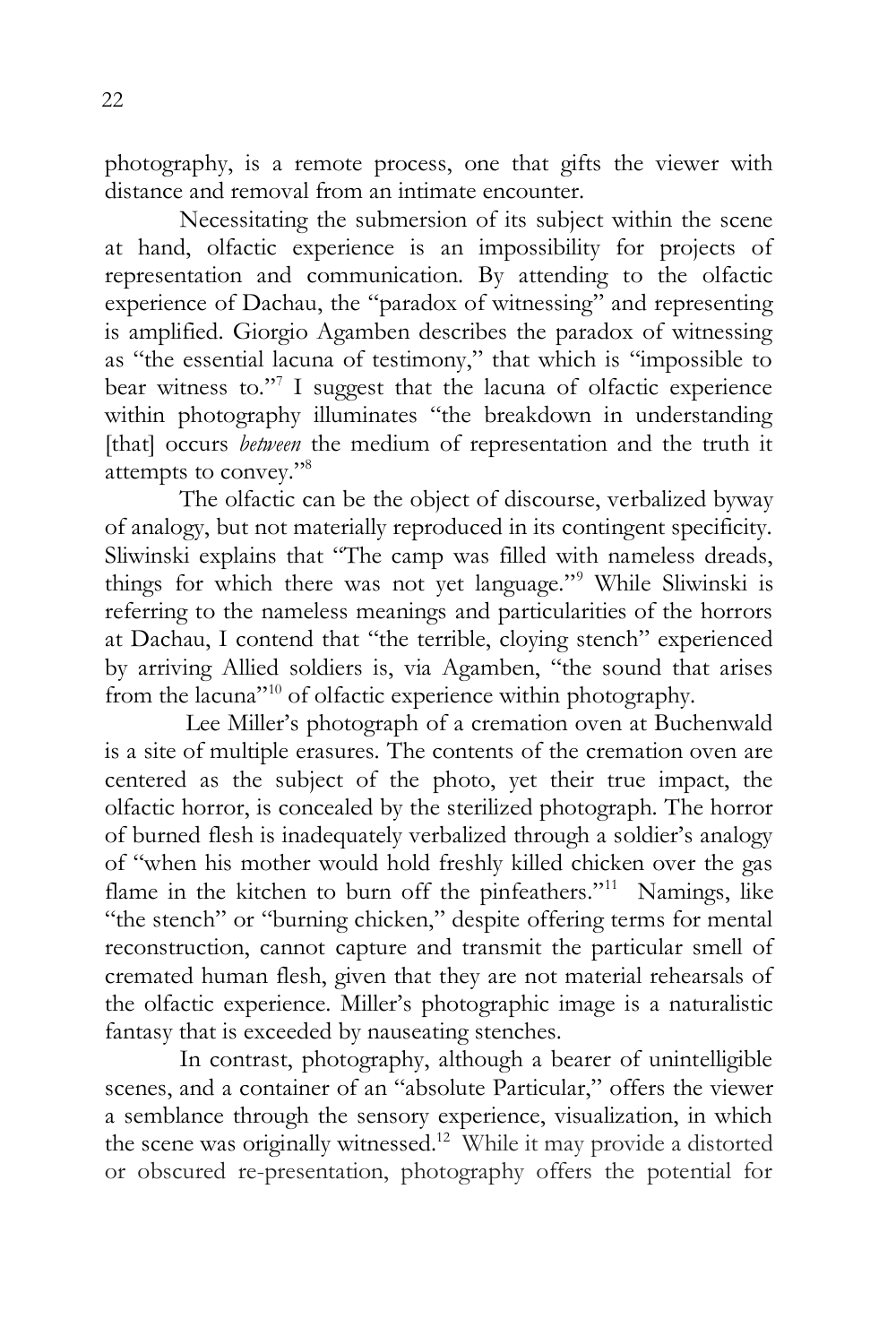visual testimony, an "anchor" of a world.<sup>13</sup> Perhaps Gilles Deleuze and Felix Guattari's formulation of smooth and striated space can assist us in understanding the ontological relationship between the olfactic and the optic. Simply, smooth space is undifferentiated and disorganized while striated space is distinguished and measured. Deleuze and Guattari exemplify smooth and striated space through the comparative difference between the haptic and the optic. I suggest that, through the olfactic's material intimacy, the olfactic is a synecdoche for the haptic, thus making Deleuze and Guattari's formulation applicable here.<sup>14</sup> The olfactic is indeterminate, smooth, fugitive, always close yet always already taking flight, foreclosed to an epistemo-sensory distinction between stench and body, horror and self. In contrast, the optic lends itself to the striation of the visual field, where subject and object, self and other, and spectator and spectated are clearly enunciated.

Olfactic reality of trauma and horror is a singularity, and the production of a semblance of an olfactive testimony is a near impossibility.<sup>15</sup> My assertion here emerges from an intuition: artificial scents are incommensurable with their authentic counterparts. The horror of a malodorous rotting corpse seems to be intuitively irreproducible, a consequence of the smooth ontology of olfaction itself. The olfactive experience is dependent on the intimate relationship between the authentic odorous body, its emitted ligands, and the inhaling subject. Attempts to vaporize, and thereby reduce spontaneous odors for the purpose of mass dissemination fails to capture the contingency of olfactic intimacy.

Keeping in mind the aforementioned intimacy and the nonrepresentability of olfactive experience, the visual lends itself towards an impersonal consumerism.<sup>16</sup> Sliwinski refers to Barbie Zelizer's account of concentration camp photography "as the pre-eminent tool for bearing witness to distant horror."<sup>17</sup> While the Dachau photography happens to represent a geographic "distant horror" for the Anglo-American audience, I suggest that an ontological distance pervades all photographs and visualizations with regard to their objects. Photography functions mechanically through the reflection of immaterial light, whereas olfactive experience involves the material grazing of odorous ligands with the body's facial interior.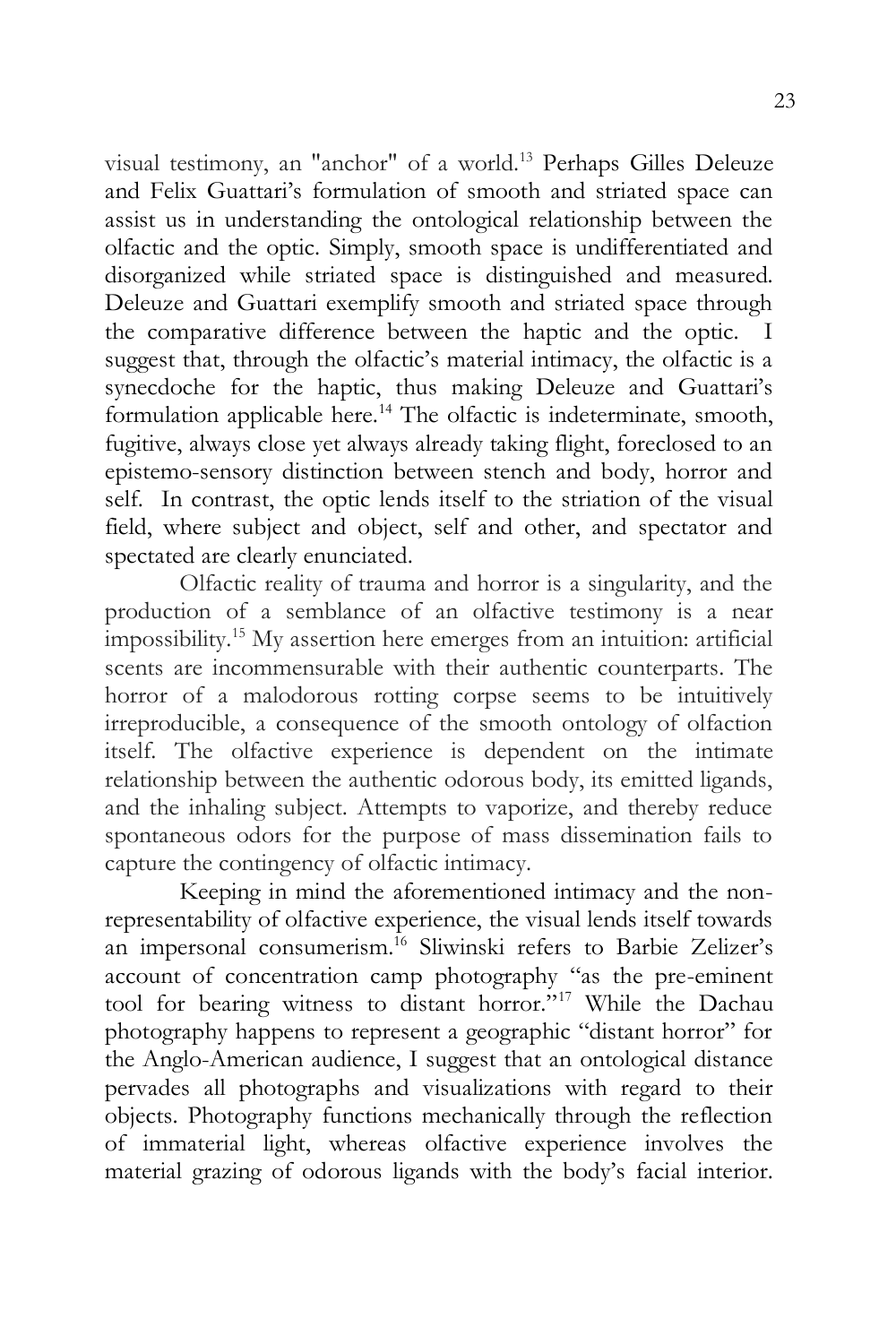The distance of visual testimony lends itself to the photograph's presentation "out of context to the times and places in which they had been taken."<sup>18</sup> The audience situated beyond the horror of war and genocide can experience a semblance of the scene without material contact with that world. While I don't intend to reify the force of materiality over that of the visual, the olfactic induces a certain unavoidable reality.

Both Zelizer and Sliwinski would agree that photography enables a de-contextualization, and perhaps sanitization, of a scene. Given the proliferation of visual testimony in *Vogue*, as well as *The New York Times*, *Los Angeles Times*, *Washington Post*, *Picture Magazine (PM)*, *Daily Telegraph*, *Illustrated London News*, and *Daily Mail*, the photographic representations of Nazi concentration camps are sterile semblances.<sup>19</sup> Claude Lanzmann, a director who refused to use photographic images of the Nazi death camps in his documentary, *Shoah*, considers photographs to be "images without imagination," windows into "unreal realities,"<sup>20</sup> devoid of sound and smell, "inciting a false sense of knowledge, all the while protecting the spectator from the true horror."<sup>21</sup> The commercial magazine reader can look upon images of Dachau without being assaulted by the "strange odor in the air, a very strong odor" that saturated the scene.<sup>22</sup>

To illustrate the affective potency of the photographicallyunmediated encounter, the Dachau scene triggered nausea in the arriving soldiers, who "vomited uncontrollably at the sight."<sup>23</sup> Although witnessing a horrific scene first-hand, versus through a photograph, bears a particular unnameable trauma, this witnessing is accompanied by the stench of corpses. With this violent indigestibility of the Dachau scene, how does olfactic intimacy function as a disruption to remote visualization? Lee Miller and other arriving witnesses "thought at first that the camp was a grotesque propaganda stunt faked by their own side."<sup>24</sup> Once the foul ligands of corpses penetrated the witnesses, the speculated falsity was dissipated by the stench, which "was not something that could be held in mind, or indeed, digested."25

Lee Miller's photography of Dachau, and perhaps photography writ large, presents images that were "unintelligible" for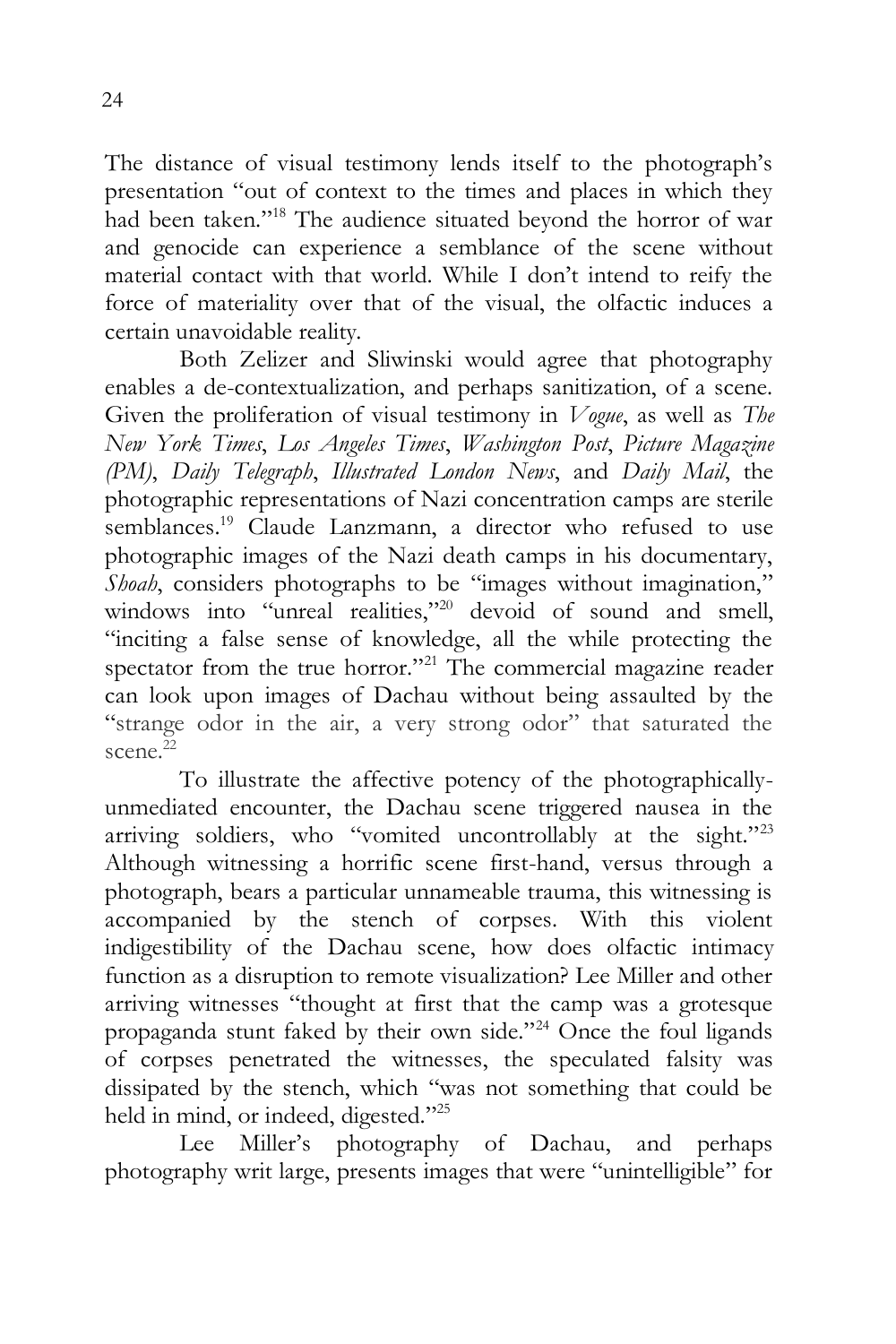her contemporary audiences.<sup>26</sup> Simultaneously, Miller's photographs are "inscribed" or "marked" with the horror of Dachau.<sup>27</sup> These obscured inscriptions and markings of Dachau stain the photograph with "the significance of these sites and the crime that they embodied."<sup>28</sup> Given the non-representability of olfactic experience, we must question whether it is possible to recuperate olfactic horror from visual testimony by way of its "inscriptions," similar to Sliwinski's encouragement of the spectator to "interpret this mark as a disquieting resource for thinking through the paradoxes of witnessing in the age of the camera."<sup>29</sup> The iconic image of two Allied soldiers peering into a train car spilling with bodies figuratively expresses this epistemo-sensory rupture, yet demands our speculation. The alterity of the witness' encounter is imaged through the soldiers' obscured faces and the pitch-black interior of the horrific box. Interpreting the photograph elicits a spectator's speculation, and perhaps fabulation of the soldier's facial contortions. Language and image fail and continue to fail us, but critical interpretation and experimentation can produce unexpected insight.

I propose the challenge to trace, "to listen to,"<sup>30</sup> the "visual" symptoms"<sup>31</sup> of the traumatic "stench" in Miller's photography. How is olfactic horror, given its contingent immediacy, difficult to visually register? $32$  Is the olfactic force potent

enough to rearrange visual and photographic frames? How do



*Figure 1 Man looks on as dead bodies are loaded into a cart at the Dachau Concentration Camp in Dachau, Germany.*

photographic images reduce our imaginaries of Dachau to the visual, concealing the horrific olfactic intimacies of the death camp? And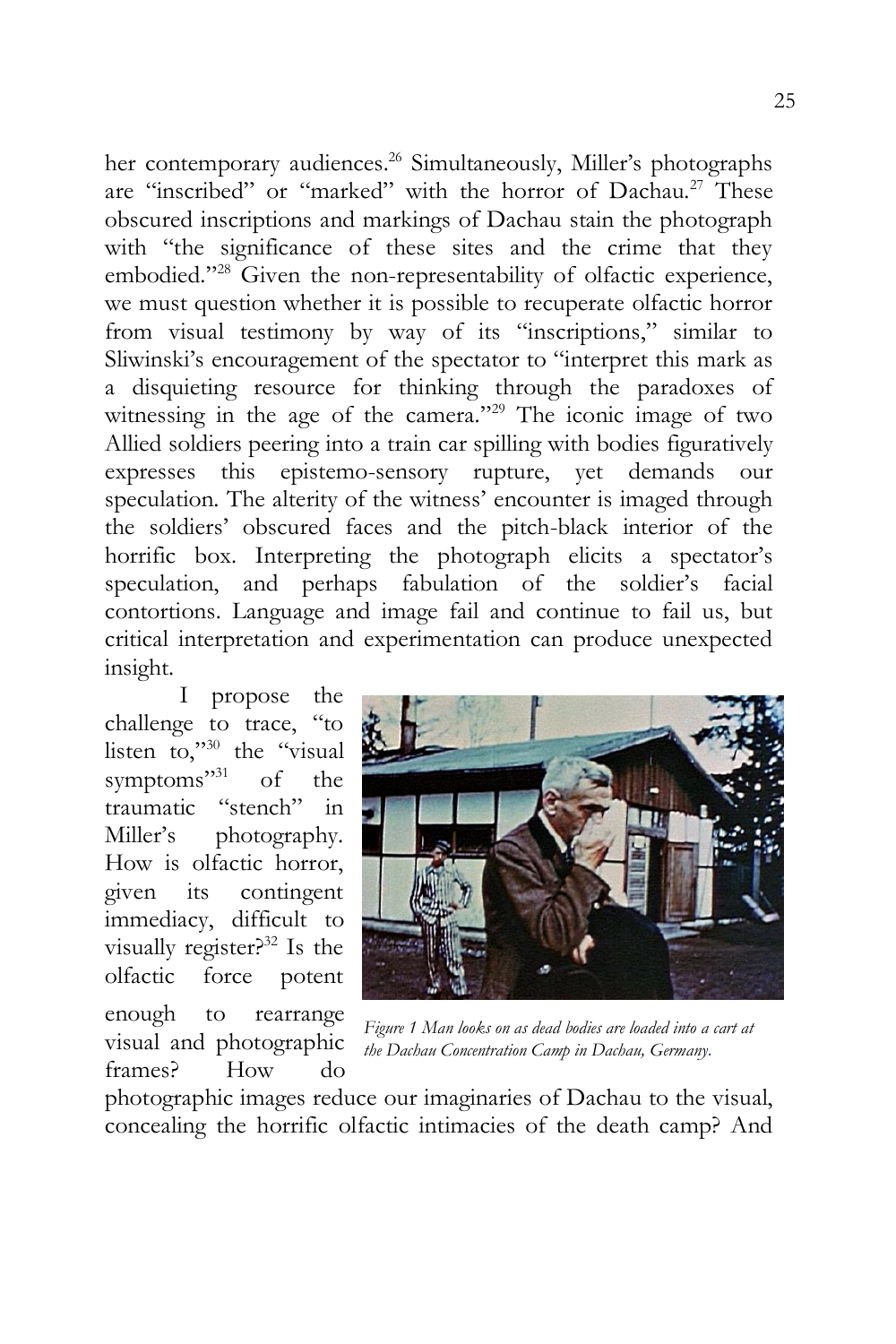how can, and must, we uncover the acrid traces and realities of Dachau?

As a means to reflect upon my self-directed provocations, I turn to archival footage that captures the Allied disassembly of Dachau. For over a minute, the video follows unidentified laborers hurling bare bodies from a pile into wheelbarrows. A German civilian, who presumably had not endured the camp given his attire, looks on at the horror, clenching his nose with a handkerchief. I snap this still for reflection. The impossibility to represent the subject's horrific experience is presented in this still. While the viewer of the footage is aware of the object of horror that the noseclenched man witnesses, the olfactic intimacy of the scene is foreclosed, only made legible through a gesture, the hand over the nose.

In addition, the manifold layers of spectator and spectated, distant and proximal, and subject and object ripple across this still. Clad in a Dachau prison uniform, a figure stares from the background at the nose-clenching man. The foreground, the proximal space of the photographic still, is occupied by a subject visually witnessing and gesturally responding to olfactic horror, a figure both ontologically and spatially distant from and intimate with the scene. In the distant space of the photograph's composition, the former Dachau prisoner, a near-constituent of the pile of fungible bodies that is the object of the subject's foregrounded gaze, returns the nose-clenched voyeur's gaze that is directed at his fellow prisoners. The Dachau prisoner and the nose-clenching man are both rendered simultaneously object and subject. The entanglements of olfactivity and visuality trouble the boundaries between the self and other, enclosed body and diffuse aromatic corpse. While this scene of contesting smooth olfactic and striated visual horror ferments, the still's visual audience reduces and comports the image to the status of a flattened organized object.

The problem I set forth is twofold: one, how do we understand and tease apart an image to account for the sensuous encounters captured therein? And two, what are the ontological and phenomenological contradictions that emerge from a consideration of our material intimacy and distance from the world? This project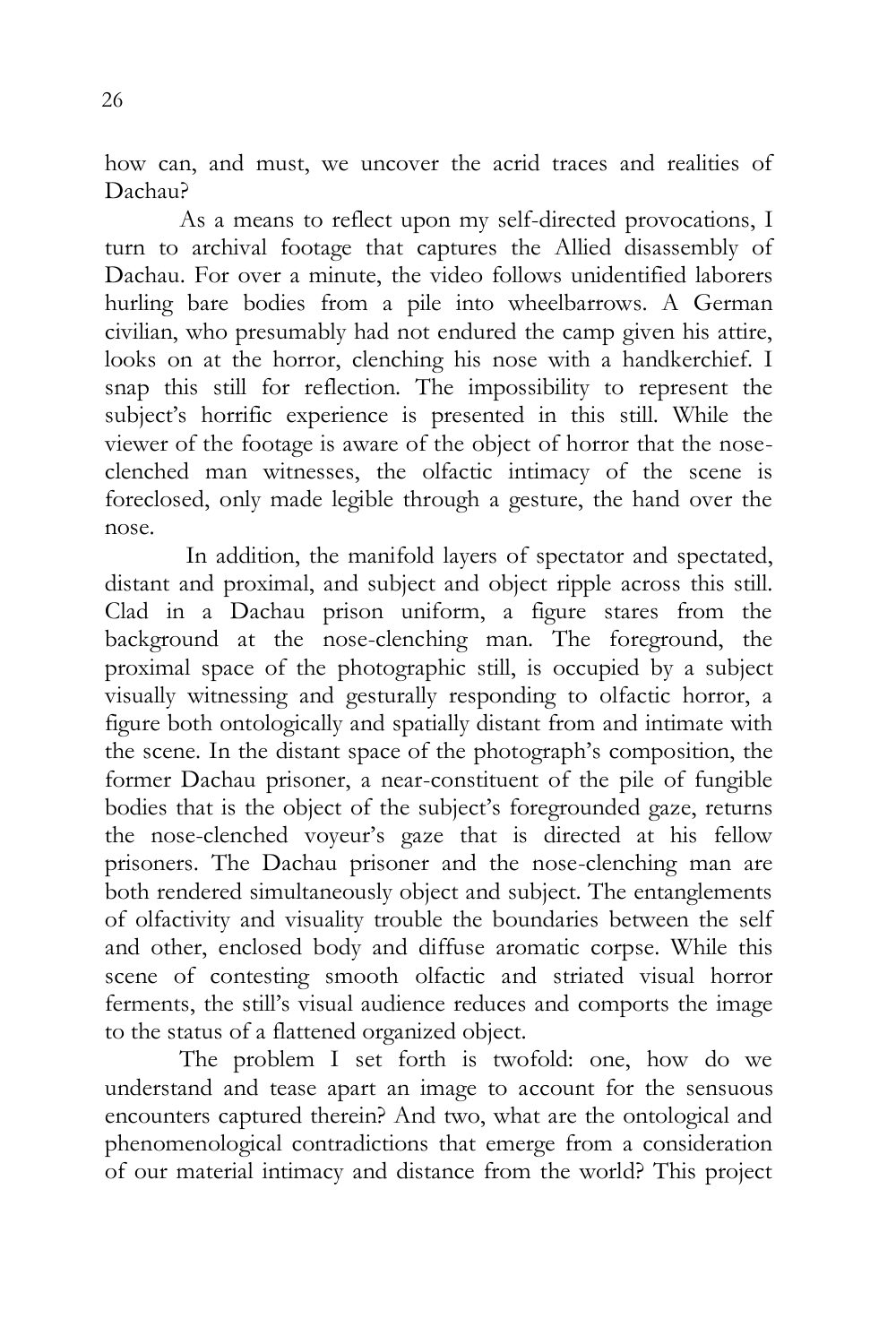implicates and perhaps destabilizes the claim that the 21st century is an epoch of hyper-visual consumption, production, and mediation. What are the undergirding and organizing senses, affects, and haptic intimacies that produce our optic consciousness?

#### **Notes**

Carolyn Burke, *Lee Miller: A Life* (Chicago, University of Chicago Press, 2005), 367.

 Sharon Sliwinski, "Visual Testimony: Lee Miller's Dachau," *Journal of Visual Culture*  9, no. 3 (December 2010), 395.

Sliwinski, "Visual Testimony: Lee Miller's Dachau," 395.

 Note on terminology: I use "olfactic" to refer to the qualitative characteristics of smelling and "olfactive" to the action of smelling.

Sliwinski, "Visual Testimony: Lee Miller's Dachau," 395.

Sliwinski, "Visual Testimony: Lee Miller's Dachau," 395.

 Giorgio Agamben, "The Witness," in *Remnants of Auschwitz: The Witness and the Archive* (New York, Zone Books, 1999), 13.

Sliwinski, "Visual Testimony: Lee Miller's Dachau," 391.

Sliwinski, "Visual Testimony: Lee Miller's Dachau," 402.

Agamben, "The Witness," 38.

 "Searing Memories Of Nazi Germany's First Concentration Camp." NPR.org. https://www.npr.org/2015/04/29/402971452/2-dachau-survivors-reflect-on-nazigermany-s-first-concentration-camp.

 Roland Barthes, *Camera Lucida: Reflections on Photography*, trans. Richard Howard (New York, Hill and Wang, 2010), 4.

Sliwinski, "Visual Testimony: Lee Miller's Dachau," 402.

 Felix Guattari and Gilles Deleuze, *A Thousand Plateaus*: *Capitalism and Schizophrenia*, translated by Brian Massumi (Minneapolis, University of Minnesota, 1987), 479.

While there are some recent attempts to digitize scent, as reported in *[Wired](https://www.wired.com/1999/11/digiscent/)* 

*[Magazine](https://www.wired.com/1999/11/digiscent/)* and *[Vice](https://motherboard.vice.com/en_us/article/xyggad/cyrano-digital-scent-gadget)*, the reproducibility of olfactic experience remains elusive.

I'd like to direct our attention to John Waters's *Polyester*, in which he used

Odorama, a parody of the attempt by previous film makers to enhance the cinematic audience's viewing experience byway of scent simulations.

Sliwinski, "Visual Testimony: Lee Miller's Dachau," 403.

Sliwinski, "Visual Testimony: Lee Miller's Dachau," 403.

Sliwinski, "Visual Testimony: Lee Miller's Dachau," 403.

 Melanie Klein's concept via Sliwinski, "Visual Testimony: Lee Miller's Dachau," 402.

Sliwinski, "Visual Testimony: Lee Miller's Dachau," 392.

"Searing Memories Of Nazi Germany's First Concentration Camp." NPR.org.

Sliwinski, "Visual Testimony: Lee Miller's Dachau," 395.

Sliwinski, "Visual Testimony: Lee Miller's Dachau," 395.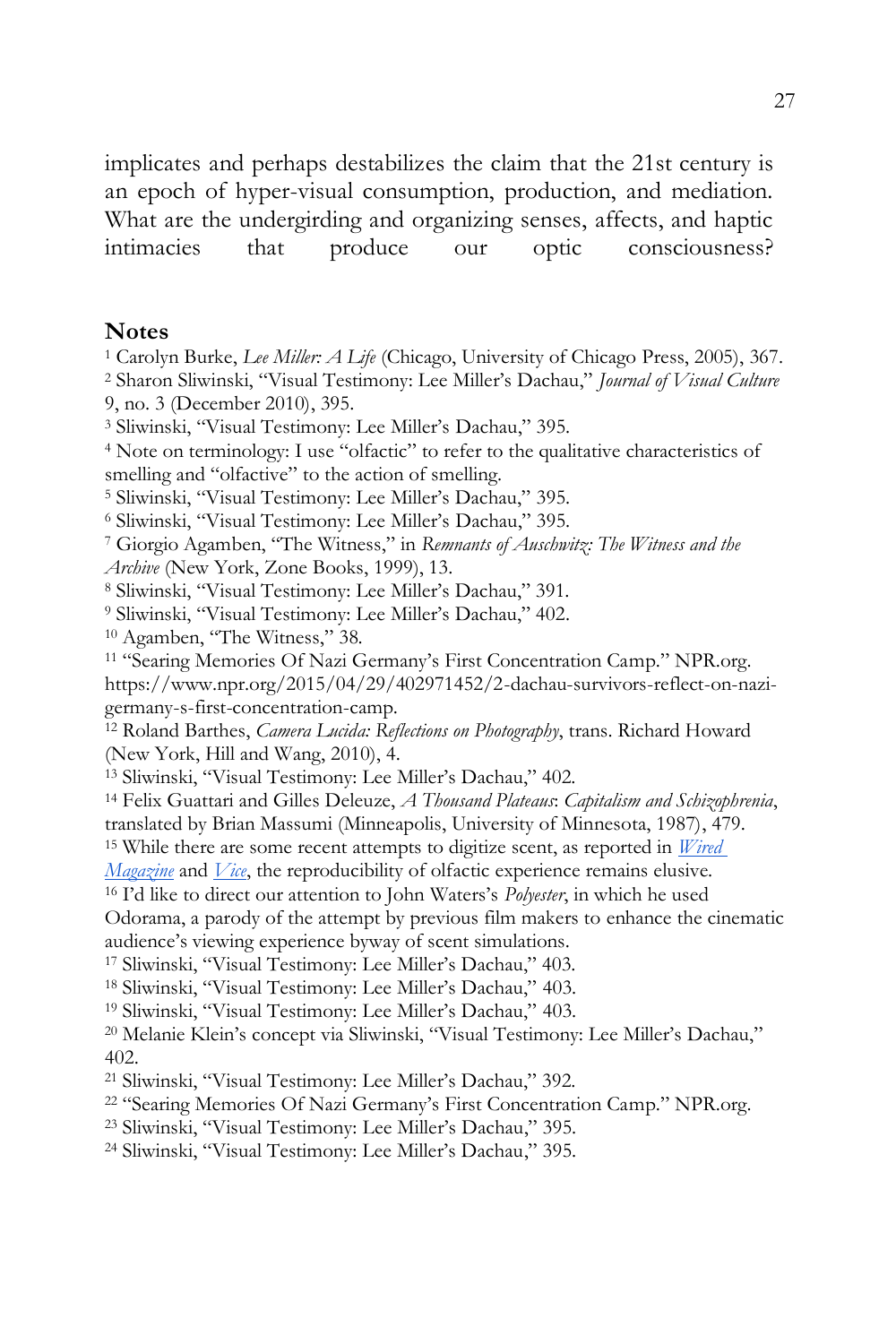- Sliwinski, "Visual Testimony: Lee Miller's Dachau," 398.
- Sliwinski, "Visual Testimony: Lee Miller's Dachau," 392.
- Sliwinski, "Visual Testimony: Lee Miller's Dachau," 392.
- Sliwinski, "Visual Testimony: Lee Miller's Dachau," 391.
- Sliwinski, "Visual Testimony: Lee Miller's Dachau," 392.
- Agamben, "The Witness," 13.
- Sliwinski, "Visual Testimony: Lee Miller's Dachau," 397.

<sup>32</sup> Here, I am thinking particularly of someone covering their nostrils, turning away, or even holding their breath. These gestures seem to be fleeting and easily erased from the photographic frame byway of proper photographic posture.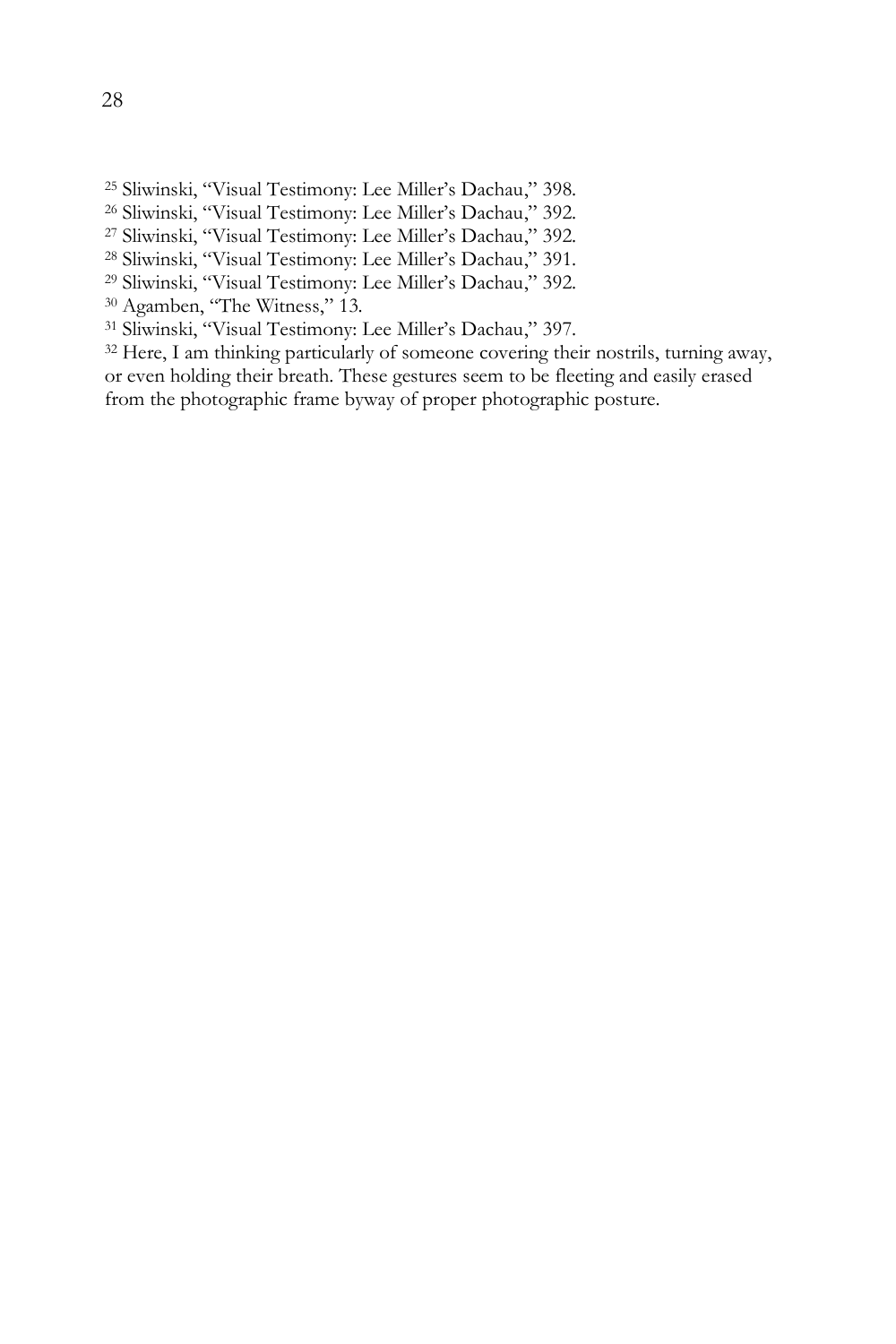## **Bibliography**

- Agamben, Giorgio. "Preface." In *Remnants of Auschwitz: The Witness and the Archive* (New York, Zone Books, 1999), 11-14.
- Agamben, Giorgio. "The Witness." In *Remnants of Auschwitz: The Witness and the Archive* (New York, Zone Books, 1999), 15-39.
- Barthes, Roland. *Camera Lucida: Reflections on Photography*, trans. Richard Howard. New York: Hill and Wang, 2010.
- Burke, Carolyn. *Lee Miller: A Life*. Chicago: University of Chicago Press, 2005.
- Deleuze, Gilles and Guattari, Felix. *A Thousand Plateaus*: *Capitalism and Schizophrenia*, translated by Brian Massumi. Minneapolis: University of Minnesota, 1987.
- Nelson, Soraya Sarhaadi. "Searing Memories of Germany's First Concentration Camps." *NPR*, April 29, 2015. [http://www.npr.org/2015/04/29/402971452/2-dachau](http://www.npr.org/2015/04/29/402971452/2-dachau-survivors-reflect-on-nazi-germany-s-first-concentration-camp)[survivors-reflect-on-nazi-germany-s-first-concentration-camp.](http://www.npr.org/2015/04/29/402971452/2-dachau-survivors-reflect-on-nazi-germany-s-first-concentration-camp)
- Sliwinski, Sharon. "Visual Testimony: Lee Miller's Dachau." *Journal of Visual Culture* 9, no. 3 (December 2010): 389-408.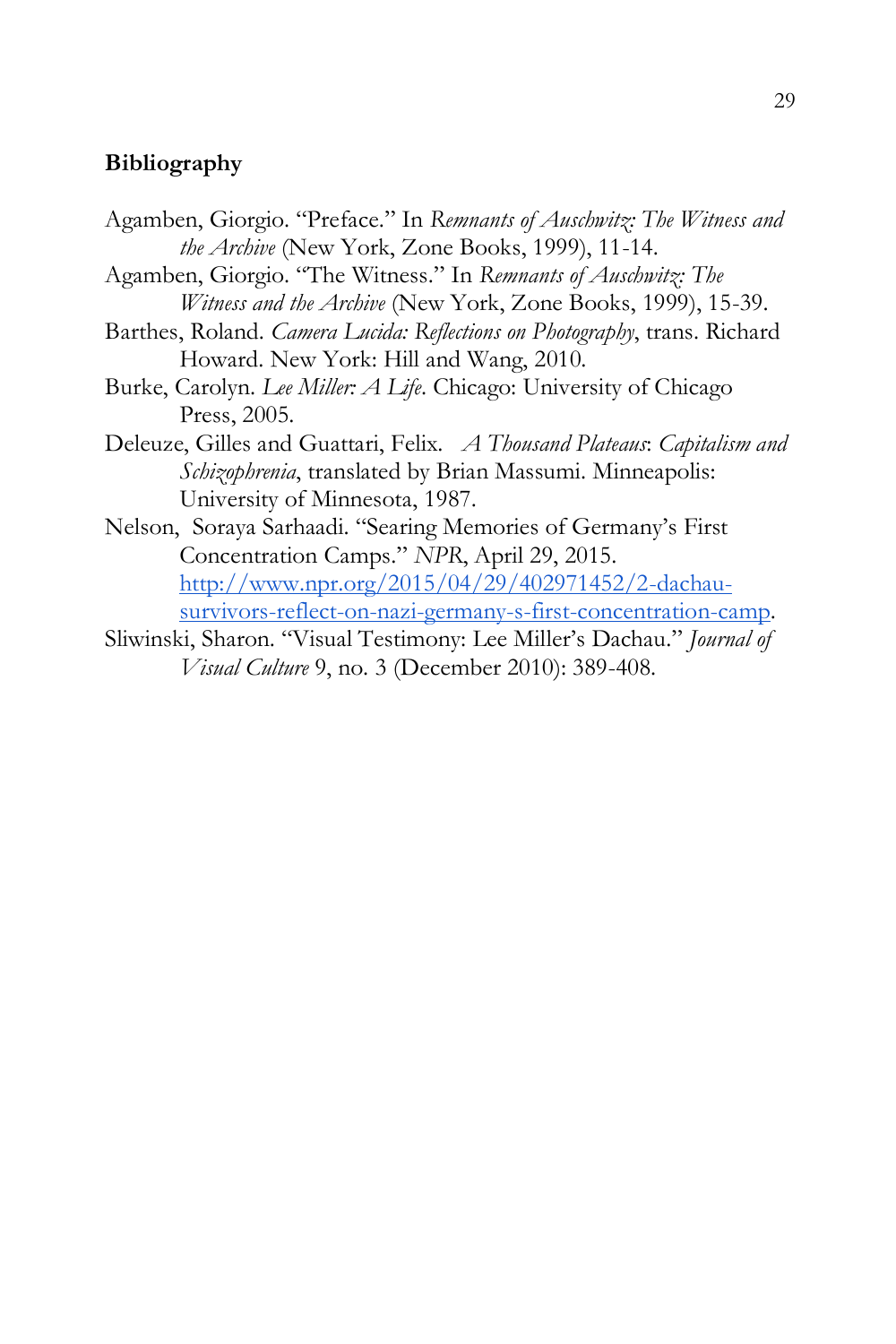## **ON THE BORDERS OF VAGUENESS AND THE VAGUENESS OF BORDERS**

## Rory Collins *University of Canterbury*

**Abstract.** This article argues that resolutions to the sorites paradox offered by epistemic and supervaluation theories fail to adequately account for vagueness. After explaining the paradox, I examine the epistemic theory defended by Timothy Williamson and discuss objections to his semantic argument for vague terms having precise boundaries. I then consider Rosanna Keefe's supervaluationist approach and explain why it fails to accommodate the problem of higher-order vagueness. I conclude by discussing how fuzzy logic may hold the key to resolving the sorites paradox without positing indefensible borders to the correct application of vague terms.

Suppose in front of you is a heap of sand. You remove one grain and toss it aside. The collection is, of course, still a heap; a single grain surely could not make the difference between it being or not being one. So, you remove another grain, followed by another, and another, until eventually a single piece of sand—clearly, not a heap remains where the heap once was. But how could this be, given you only removed a grain at a time? This problem takes the form of a sorites paradox and can be expressed more explicitly as follows:

P. 1: A 1,000,000-grain collection of sand is a heap.

P. 2: If a 1,000,000-grain collection is a heap, so is a 999,999 grain collection.

P. 3: If a 999,999-grain collection is a heap, so is a 999,998 grain collection.

…

P. 1,000,000: If a 2-grain collection is a heap, so is a 1-grain collection.

C.: A 1-grain collection of sand is a heap.

This argument is paradoxical since a seemingly unacceptable conclusion follows from apparently acceptable premises and reasoning.<sup>1</sup> Similar versions can be made using examples other than a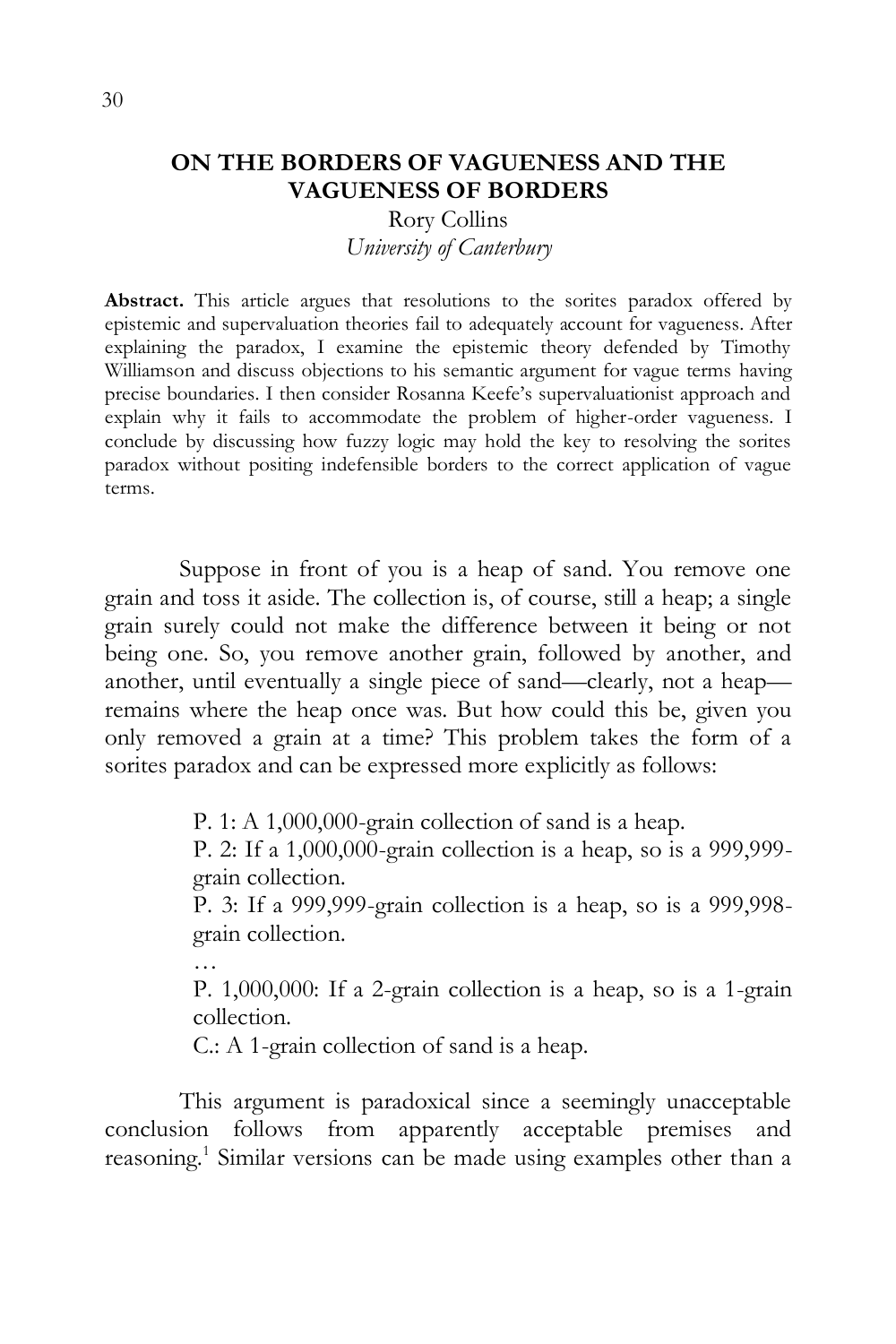heap. Suppose there are a million patches of color ranging from blue to yellow across a long wall, with those on the far left being blue, those on the far right being yellow, and those in the middle being various shades of green. Each patch is visually indistinguishable from those adjacent to it. Starting with the leftmost patch, one would be forced to conclude that, if this is blue, then so is the patch to its immediate right; by extension, the yellow patch on the far right must also be deemed blue, which is patently false.

The problem elicited by these and other sorites paradoxes concerns the vagueness of language. Terms like "heap," "blue," "short," and "bald" are vague since they allow for borderline cases where, despite having all the information normally considered sufficient to determine whether the word may be used, it remains unclear whether or not to apply it.<sup>2</sup> We could count exactly how many grains are in a collection or measure the precise wavelength of a patch of color, yet still be unable to determine with confidence whether it is a heap or whether it is blue. Therefore, any solution to a sorites paradox must account for the nature of vagueness itself.

To resolve a paradox, one of four approaches may be taken: denying the paradox is logically possible, accepting the conclusion, claiming the reasoning is invalid, or denying the premises are all true.<sup>3</sup> For sorites paradoxes, the first option seems unviable since many forms of the paradox are clearly possible and can even be modeled in real life. The second option appears only slightly better since it implores us to accept that a single grain may be a heap. Peter Unger argues along these lines that due to widespread and inherent flaws in our language, there are in fact no such things as heaps: vague concepts are "incoherent."<sup>4</sup> He notes, however, that due to the unattractiveness of this solution, accepting the conclusion ought only to be a last resort if other approaches prove unfruitful.<sup>5</sup> The third strategy of attacking the reasoning seems unlikely to yield success since the argument relies exclusively on iterations of *modus ponens*. If all premises are true, it follows deductively that a 1-grain collection is a heap. This leaves only the fourth approach: denying the truth of at least one premise. Since the conclusion is absurd, yet the reasoning is valid, it looks to follow by *reductio ad absurdum* that at least one premise must be false.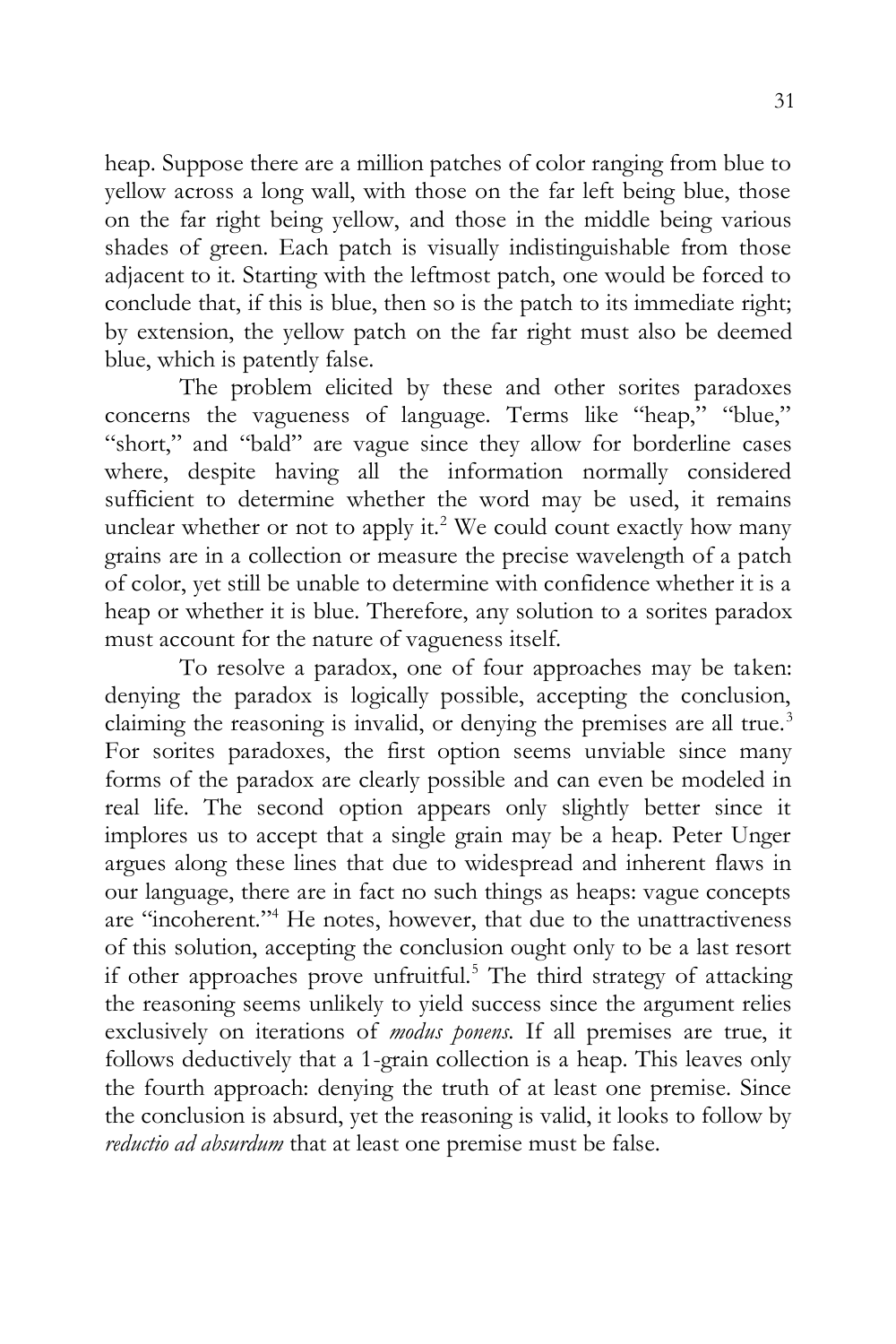Some who opt for this approach assert that despite contrary appearances, vague terms draw a precise border between their correct and incorrect application. Thus, one conditional premise of the form "if an *n*-grain collection is a heap, so is an *n*-1-grain collection" must be false since there is an exact minimum number of grains *n* required to make a heap.<sup>6</sup> Defenders of this so-called epistemic theory maintain that the number *n* is unknowable. We are necessarily ignorant of the borders drawn by vague predicates.<sup>7</sup> Chrysippus advanced this view in ancient Greece and the theory has been more recently developed by Roy Sorensen and Timothy Williamson.<sup>8</sup> Sorenson describes the boundaries of vague terms as an 'epistemic blindspot': a proposition which is wholly consistent yet inaccessible to us.<sup>9</sup> It is merely our ignorance to the limits of vague words' referents which gives the illusion of a paradox.

Critics might object that the claim we cannot know the boundaries to vague terms suggests these sharp boundaries do not exist in the first place.<sup>10</sup> Given sufficient time and effort, we would surely be able to figure out where the borders to vague terms lie-if they are real. It seems more probable, then, that vague terms do not draw mysterious precise boundaries, but rather the limits of their application are also vague.

However, this objection subtly endorses a verificationist theory of meaning, which is itself implausible.<sup>11</sup> If we look at a borderline collection of sand and state it is a heap, we have no way of checking whether we have applied the word correctly. By the verificationist theory of meaning, describing objects using vague language would be meaningless. This theory was popularized by A. J. Ayer and other logical positivists some decades ago, but has since been criticized for a plethora of reasons. Notably, W. V. O. Quine argued that the analyticsynthetic distinction central to verificationism appeals to the synonymy of different terms, which in turn requires that such terms be necessarily interchangeable.<sup>12</sup> But this invokes the notion of analyticity in order to define it, so the verificationist account is circular.<sup>13</sup> Additionally, Quine noted that we cannot empirically test claims in isolation, but only in conjunction with numerous background assumptions, <sup>14</sup> so a clear-cut verification condition often cannot be established for individual statements.<sup>15</sup> If the epistemic theory of vagueness is to be refuted on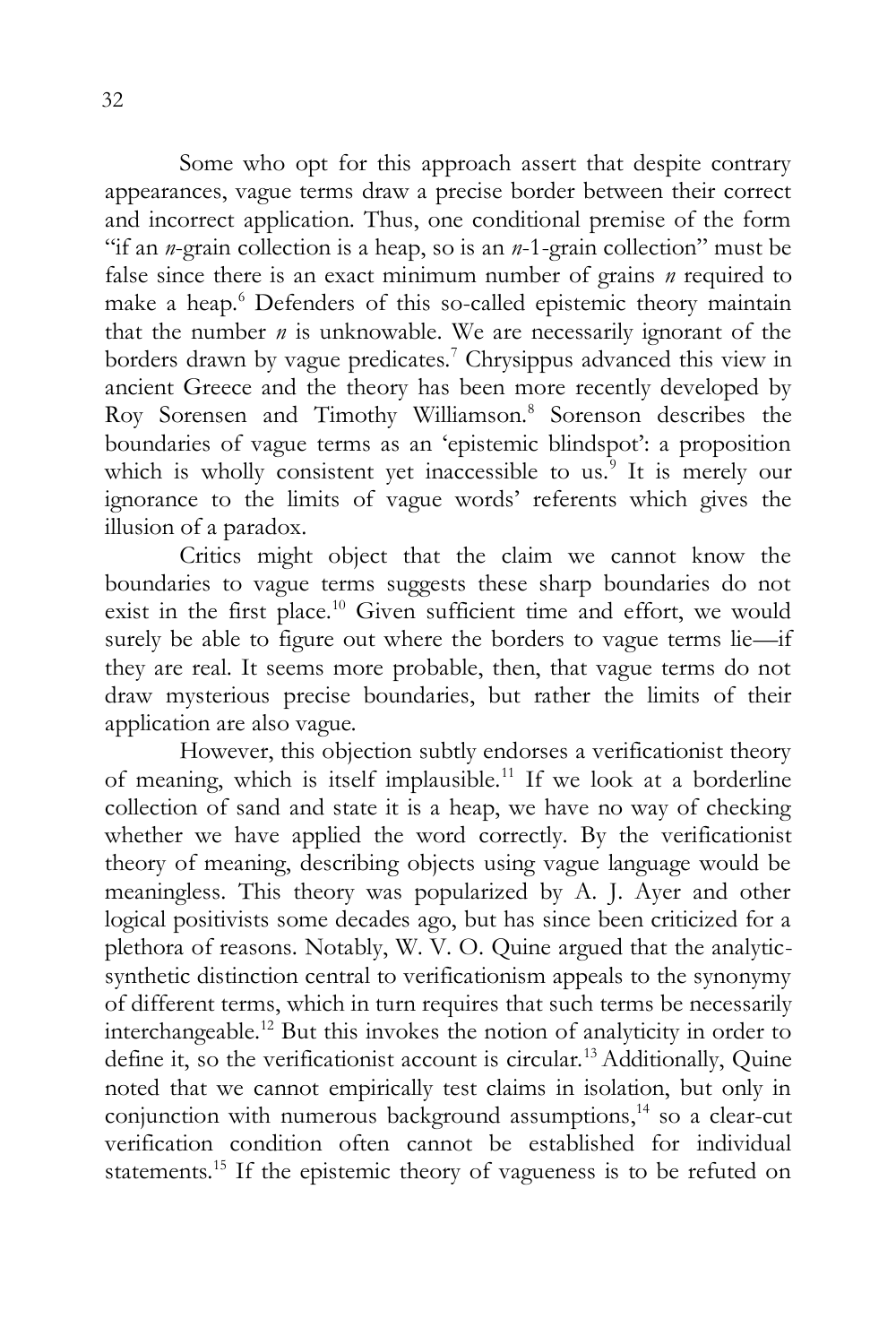these grounds, verificationism must first be resurrected from the philosophical graveyard.

Moreover, Williamson accounts for why we cannot know whether a vague term applies in borderline cases. He argues our limited cognitive and sensory abilities are necessary to gain knowledge about the world since knowledge requires being non-accidentally right.<sup>16</sup> If I believe I will be dealt a royal flush on my next poker hand, and this belief is subsequently proven true, I could not claim to have known I was going to receive those cards. Likewise, if I stated, "this is a heap" about a borderline collection with exactly *n* grains, I could not claim to have known that either. If the collection had slightly fewer grains and was therefore just below the heap threshold, my vision is not sufficiently precise to have noticed the difference. I would still have remarked "this is a heap," but this time I would have been wrong. Because knowledge requires being non-accidentally right, I could not claim to have known the collection was a heap in the first case: I was only right through luck. According to Williamson, we can only know a claim is true—be that "this is a heap," "he is bald," or "she is tall"—if such a claim would be true in all similar cases, that is, cases falling within a margin for  $error.^{17}$  This excludes the possibility that we could know if we are using vague terms appropriately in borderline cases.

Williamson also explains how vague terms may generate sharp boundaries of reference. He asserts that the meaning of a word must be determined by how it is used in a language.<sup>18</sup> It certainly seems plausible that no specific combination of sounds or squiggles would have a meaning until a linguistic community began using the word to express a particular claim.<sup>19</sup> Consider the word "smartphone," which, just decades ago, had no accepted meaning since it had not been created and used by English speakers to refer to a type of technological device. The meaning of "smartphone" has changed over recent years too. Whereas being able to send emails and play Tetris qualified a cellular device to be a smartphone some years ago, nowadays more advanced features such as Bluetooth or GPS would be required. Thus, the meaning of "smartphone" is not completely fixed, but rather its definition has developed alongside our use of the term. As Williamson puts it, there is "no difference in meaning without a difference in use."20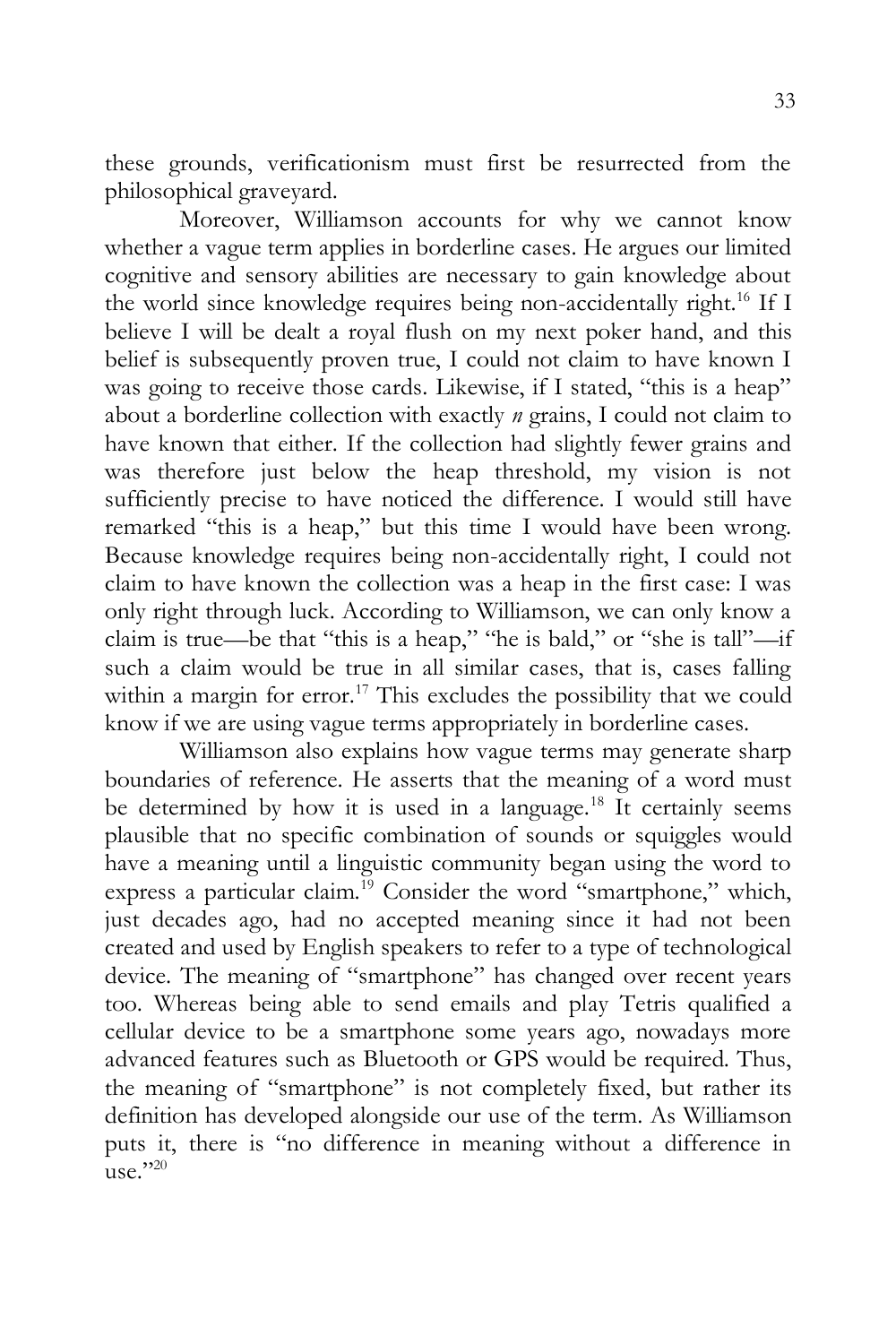But, how might we calculate meaning from use? For vague terms like "heap," perhaps the meaning could be determined by how "heap" has been used by speakers of English in the past. If a parent used the word "heap" to refer to their child's sandcastle of exactly 14,832 grains, this would promote the meaning of "heap" as including collections of this size, so long as other English speakers had not refrained from using the word in similar situations. The past use of a vague term may be what determines whether it applies correctly or incorrectly to a particular situation.

There may be times when we may confront a borderline case slightly different to all those experienced and described before. In such cases, we must think hypothetically and consider whether speakers of the language would tend more towards applying a vague term or not. This involves considerations of context—presumably, a collection of pumpkins requires fewer objects to qualify as a heap than does a collection of sand. Still, if in any given situation the majority of English speaking people would accept that the word "heap" may be used to describe a collection, then perhaps we could say that the meaning of "heap" would include that particular collection. There is, of course, no way of testing this in real life, but it remains a fact—albeit unknowable to us—whether the majority of speakers in a linguistic community would either agree or disagree with using a vague term to describe a borderline case.

However, this approach is too simplistic. Considering the vague word "thin," Williamson notes we may systematically misjudge people by their body size or clothing.<sup>21</sup> Most English speakers might classify somebody as thin when they are in fact wider than somebody else who would be considered not-thin. Meaning cannot just be reduced to statistics about whether or not people would apply a term. Williamson acknowledges we cannot know how exactly to derive meaning from use since "there is no algorithm for calculating the former from the latter."<sup>22</sup> He claims this is not a problem for the epistemic theory since we can still maintain that there exists a sharp border separating where vague words do and do not apply based on use; it is just unknown to us.

Williamson's argument fails since linguistic communities which supposedly determine meaning through their dispositions are not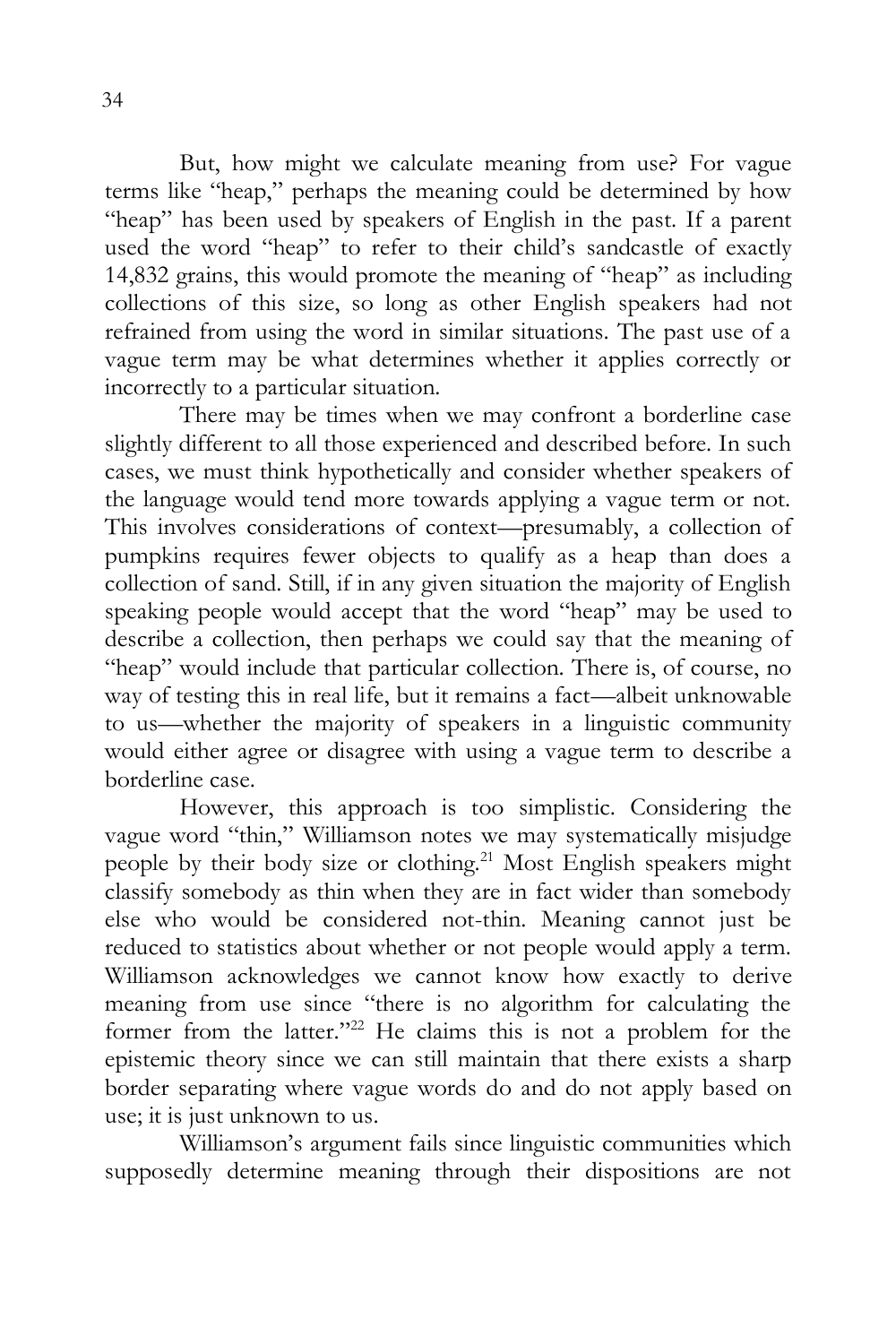themselves bounded with any precision. Timothy Endicott notes there are many borderline cases for who should be included in a speech community: speakers of other languages who know some English, children with partially developed vocabularies, or just certain individuals too eccentric in their word usage.<sup>23</sup> Even within a community, there will be variation in word usage corresponding to ethnic, social, and gender differences among speakers. If we consider these innumerable linguistic varieties as separate languages, it remains unclear which language is being used in any particular circumstance.<sup>24</sup> An individual may make a vague statement which is true in the language of their age group, but false in that of their town, yet true in that of their country overall. The dispositions of speakers from these various communities would together form slightly different compositions and hence draw the cut-off point for a vague term differently. The epistemic notion that sharp boundaries can be determined by the collective dispositions of a group rests on being able to decide which language community is the correct one for any given situation. But, as Endicott notes, there is no non-arbitrary way to establish which individuals should comprise a speech community.<sup>25</sup>

The epistemic solution to the sorites paradox appears unconvincing, but another method of rejecting the premises may hold more promise. Supervaluationism maintains that the meaning of vague terms is incomplete, so there are various plausible ways to draw precise boundaries to their scope.<sup>26</sup> Rosanna Keefe asserts that this theory provides an account of vagueness which "does vastly better than its rivals" at balancing intuitions and linguistic practices alongside theoretical considerations.<sup>27</sup> According to supervaluationism, borderline cases are confounding because vague terms do not contain sufficient meaning for us to know whether or not they apply.<sup>28</sup> Consider the word "short." There are many ways we could make the word (as it applies to an adult male) more precise, such as by claiming it refers to men below 5'4", or 5'6", or 5'8". Each of these proposed cut-off points appears a reasonable way of clarifying the meaning of "short." In supervaluationist terminology, this is called "sharpening" the term. Under each sharpening, it is still clear that a man who is 4'6" is short and a man who is 6'6" is not.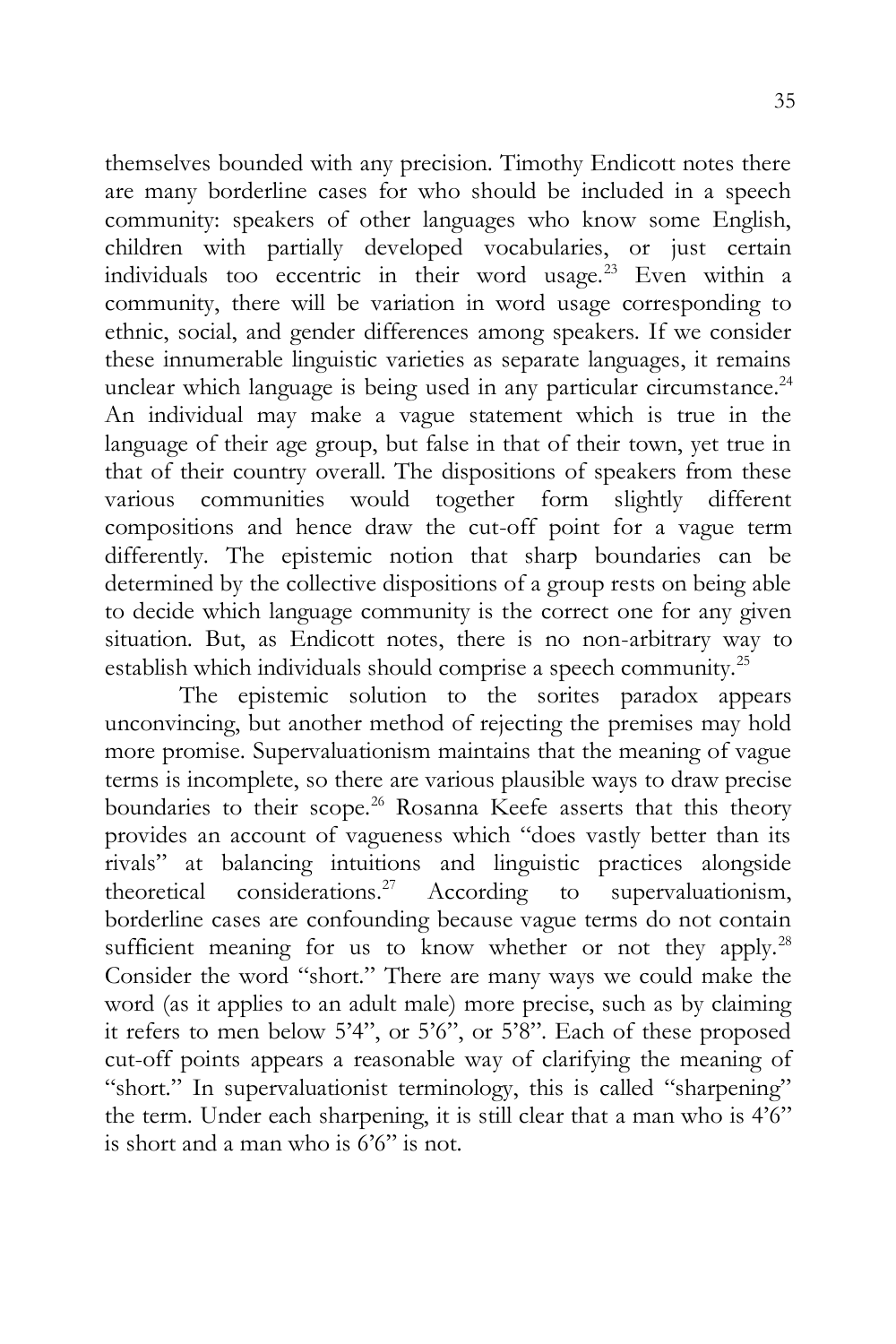Likewise, we could sharpen "heap" to refer to collections of at least 7,103 grains of sand, or 11,518, or 20,973. Whichever is accepted, a 1,000,000-grain collection will be deemed a heap and a 1-grain collection will not since it is obvious on any sharpening whether the word heap does or does not apply in definite cases. Somewhere in the borderline cases, however, for any given sharpening, a conditional premise will not hold. Unlike the epistemic theory, which posits a single correct boundary, supervaluationism maintains there are many potential candidates, each drawing a different border between heap and non-heap.

Keefe argues vague statements are true if and only if they are true on every possible sharpening, false if and only if they are false on every possible sharpening, and neither true nor false otherwise.<sup>29</sup> This commits supervaluationism to acknowledging truth-value gaps statements which are neither true nor false—since borderline cases for "heap," "blue," or "bald" will inevitably be true on some sharpenings yet false on others. However, Keefe notes that despite rejecting the principle of bivalence, supervaluationism still preserves most of classical logic since statements such as "either this book is yellow or it is not yellow" remain true, even though neither disjunct will be true if the book is a borderline color.<sup>30</sup> This appears to sidestep the difficulty faced by epistemicists of different individuals and speech communities generating different borders to a vague term's scope. By acknowledging that vague terms are incomplete in their meaning, supervaluationists need not assert a single mysterious boundary. In noting, that on any sharpening, there will come a point where a vague term ceases to apply, we resolve the sorites paradox by rejecting at least one premise.

However, there are several problems with supervaluationism. One of the theory's most serious shortcomings is its inability to account for higher-order vagueness.<sup>31</sup> Even if we accept there are many plausible ways to sharpen a vague term, the notion of sharpening is itself vague. We may still ask whether a collection of sand is *definitely* a heap or whether it falls within the range of borderline cases.<sup>32</sup> In other words, we may ask if a reasonable sharpening could be made which would exclude the collection of interest. Supervaluationism merely duplicates the problem faced by epistemicism, positing an unclear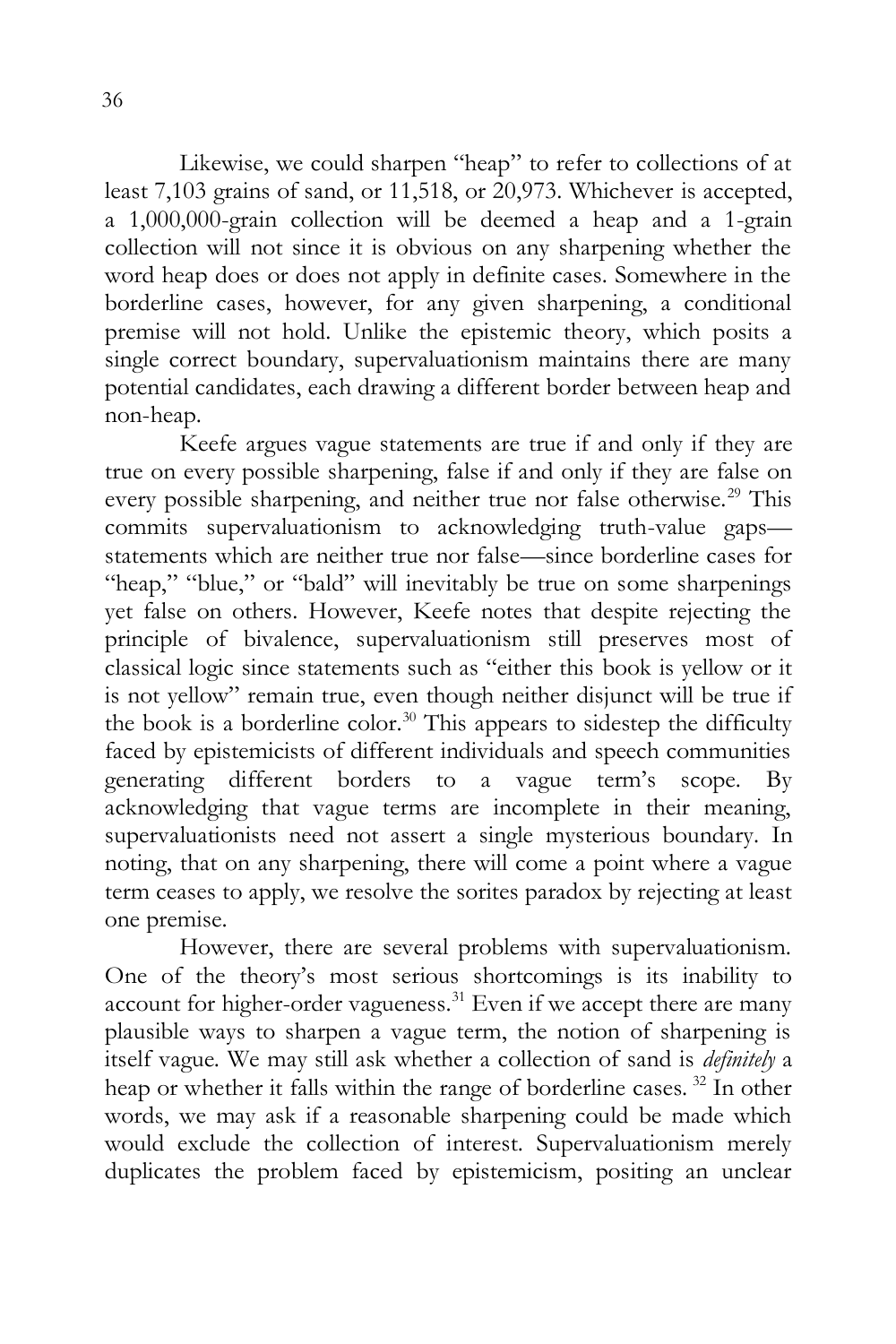border between a vague term and potential sharpenings, as well as a border between definitely or definitely not applying. One could, for instance, ask whether a man who is 5' in height is definitely short or whether a reasonable sharpening might be made to exclude those above 4'11". Allowing all possible sharpenings would make vague terms meaningless. If "short" were sharpened to include only those below 3' in height, this would be wholly inconsistent with our understanding and use of the word. Without providing conditions for what qualifies as an acceptable sharpening, supervaluationism fails to define vagueness convincingly.

If resolutions to the paradox based on rejecting the premises are unsuccessful, the next best approach would be to target the reasoning itself. At first glance, this seems near impossible: the first premise, "a 1,000,000-grain collection of sand is a heap," is clearly true, and subsequent premises merely repeat *modus ponens*; thus, the absurd conclusion appears an undeniably valid result. But perhaps the concept of truth could be adapted to accommodate vague statements. Classical logic permits just two truth-values: totally false and totally true, which may be represented as  $0$  and  $1$ , respectively.<sup>33</sup> Fuzzy logic, on the other hand, allows for infinitely many truth-values between 0 and 1 to represent borderline cases that are neither definitely true nor false.<sup>33</sup> A statement with a truth-value of 0.95 would be almost but not entirely true. This could explain the paradox as arising due to many of the conditional premises being less than completely true.<sup>34</sup> As *modus ponens* is applied down the chain of reasoning, a certain "leakage" of truth occurs.<sup>35</sup> While the number of grains in a collection decreases, so does the truth-value of the claim that the collection is a heap. By the time the collection is sufficiently small to be considered definitely not a heap, the truth-value will have reduced to 0.

Fuzzy logic, I would argue, coincides better with common understandings of vagueness than other logical varieties permit. Suppose I celebrate finishing this paper with a twelve-pack of beer. After taking the first sip, I will not be drunk. But imagine I keep drinking steadily until I finish the last bottle. By then, I will definitely be drunk. Throughout my evening, however, there will be a period during which it is not clear whether or not I am. It seems reasonable that if somebody asked, "Are you drunk?" when I have finished six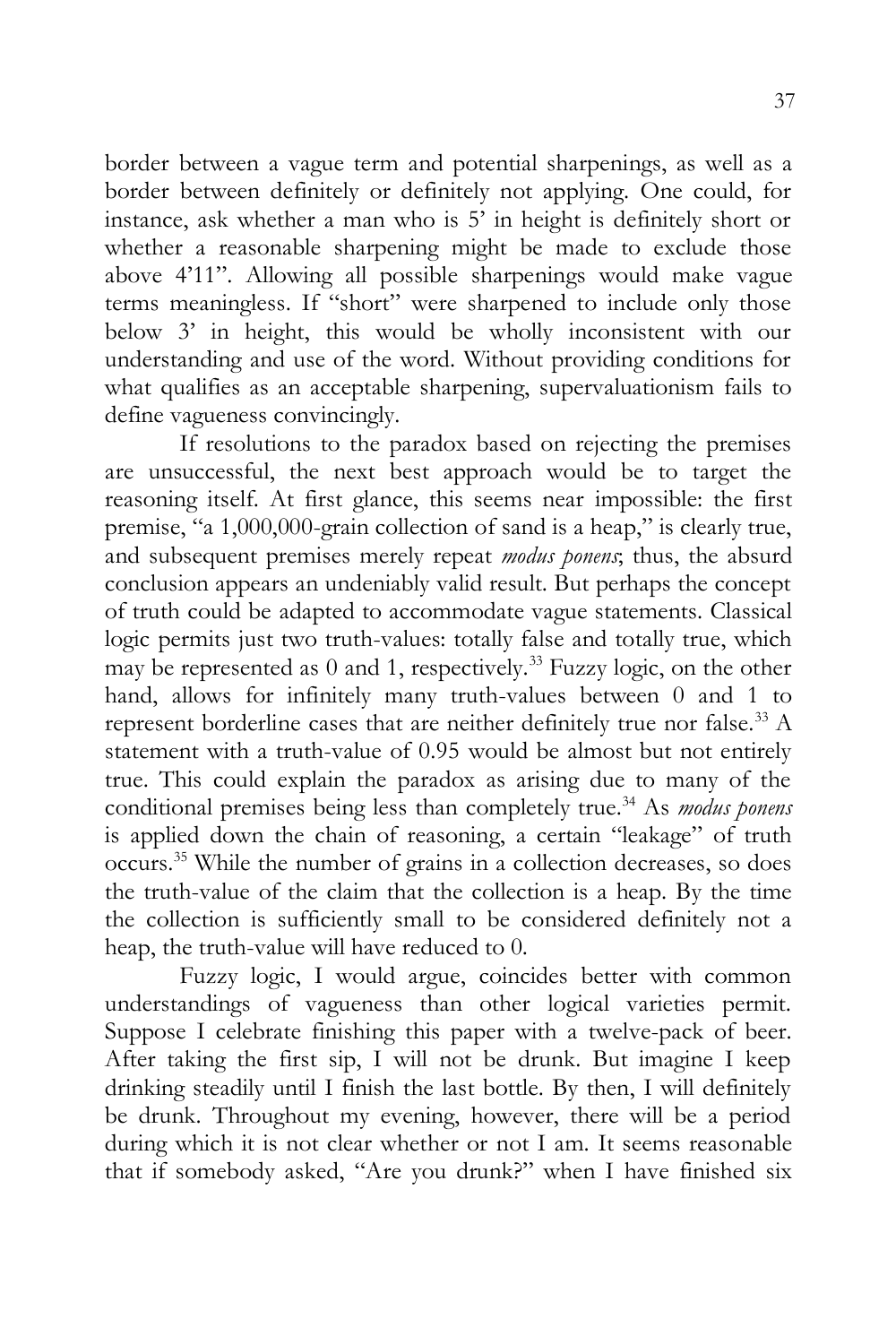beers, that I reply "Well, that's *somewhat* true." To respond with a definite "yes" or "no" seems inconsistent with the experience of becoming gradually intoxicated. Giving the claim "I am drunk" an intermediate truth-value between 0 and 1 seems to better represent real-life experience and natural language describing drunkenness than classical logic allows. Figure 1 illustrates this.



Several philosophers have noted that fuzzy logic may fare no better than supervaluationism at explaining higher-order vagueness.  $36, 37$ The sharp boundary between truth and falsity posited by the epistemic theory has been avoided, but we still may ask whether it is definitely true that somebody is drunk, or that a collection is a heap. Fuzzy logic seems to trade a single arbitrary border for one either side of the range of indeterminate truth-values, and hence fails to explain vagueness suitably.

Fuzzy logic can accommodate higher-order vagueness by assigning additional truth-values to statements so the borders between indeterminate and determinate truth-values are blurred. Suppose statement A is assigned a truth-value of 0.8 so that  $V(A) = 0.8$ . We might then ask, "What is the truth of the claim that  $V(A) = 0.8$ ?". If it is completely true, we could express this as  $V(A) = (0.8, 1)$ ; if it is true to degree 0.9, we could write  $V(A) = (0.8, 0.9)$ . This process can be extended so that the infinitely many levels of higher-order vagueness are accounted for.<sup>38</sup> The border between indeterminate truth and determinate truth could be smoothed over by going from  $V(A) = (1, 1)$ 0.98) to  $V(A) = (1, 0.99)$ , and likewise for third-order vagueness,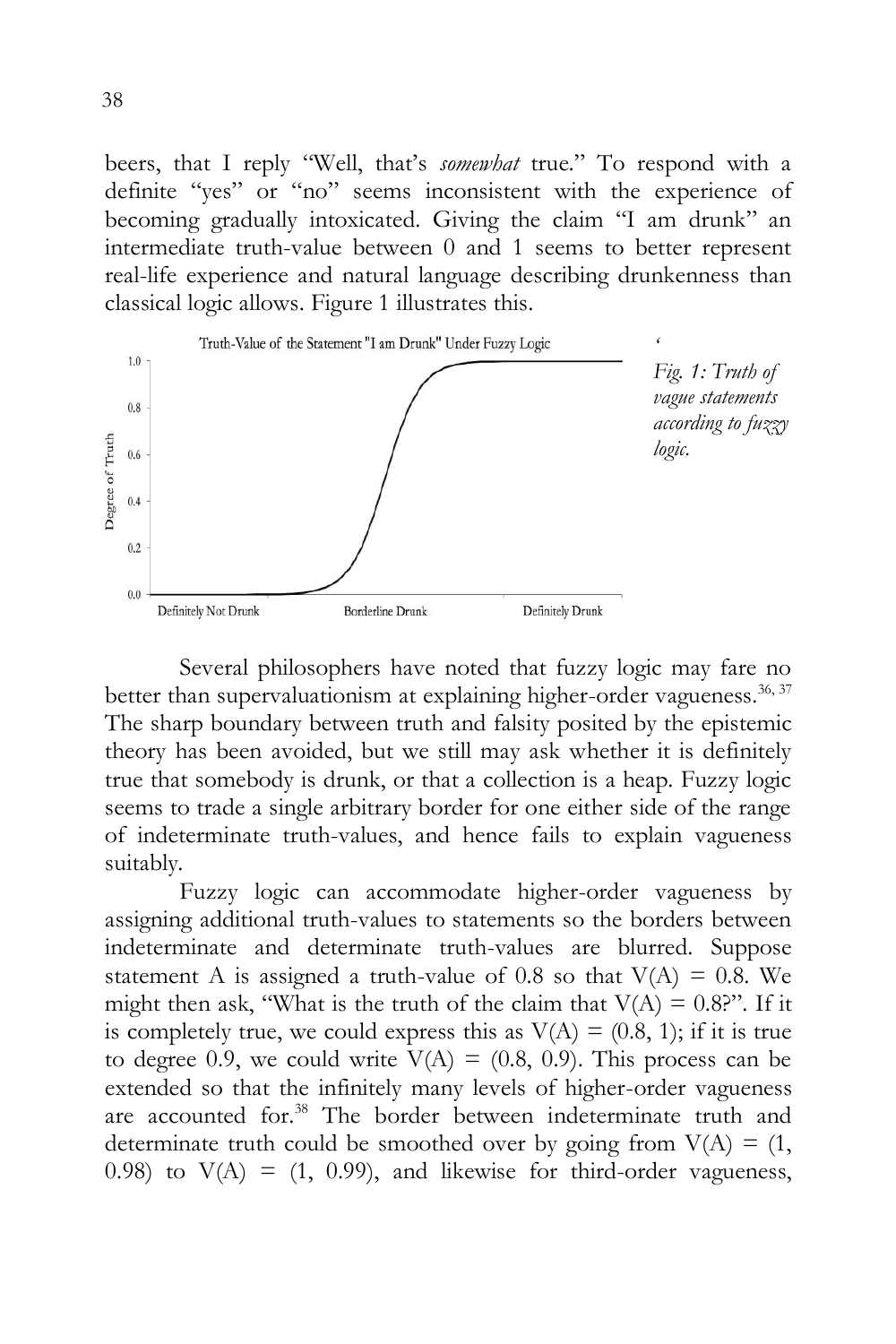fourth-order vagueness, and so on *ad infinitum* by adding additional levels of truth-values. The implausibility of epistemic and supervaluation theories suggests that perhaps continuing to search for sharp boundaries to vague language is futile. Likewise, our inherent uncertainty when using words such as "heap" or "bald" to describe borderline cases may signify a lack of clear-cut limits to the correct application of vague terms. By extending our definition of truth to include values between 0 and 1 where appropriate, fuzzy logic may succeed in blurring the boundaries between truth and falsity without creating additional sharp ones, thus providing a satisfactory account of vagueness and resolution to the sorites paradox.

There are some limitations to this form of logic. For one, it is unclear how we could accurately assign indeterminate truth-values.<sup>39</sup> However, an inability to express and categorize truth-values accurately is hardly an objection to their existence; the truth of a statement is unrelated to our descriptive aptitudes. $40$  If the meaning of vague terms is constructed by their common use, as Williamson suggests, it is still quite possible for an individual to apply these words incorrectly. One may mistakenly describe a woman wearing high-heeled shoes as tall or misjudge the degree to which a vague term such as red applies to a borderline-red strawberry. Even under classical logic, we may make incorrect judgments by asserting a true statement to be false or vice versa. For instances of vagueness, indeterminate truth-values could be estimated by comparing borderline cases with one another.<sup>41</sup> Given two borderline short men, the shorter of the pair can be assigned a higher truth-value for "is short" even though the truth-value for each is less than 1.

Fuzzy logic also appears to generate incorrect truth-values for certain expressions.<sup>42</sup> If somebody is borderline bald, the statement "He is bald and he is not bald" may have a truth-value between 0 and 1 under fuzzy logic. In many situations requiring logical analysis, however, only determinate truth-values of 0 and 1 are needed, so standard logical theorems can still be applied. Despite fuzzy logic having some problematic aspects, it appears to provide a notion of vagueness that is consistent with experience and natural language while managing to blur the boundaries between truth and falsity even at higher levels of vagueness. Consequently, it appears a more promising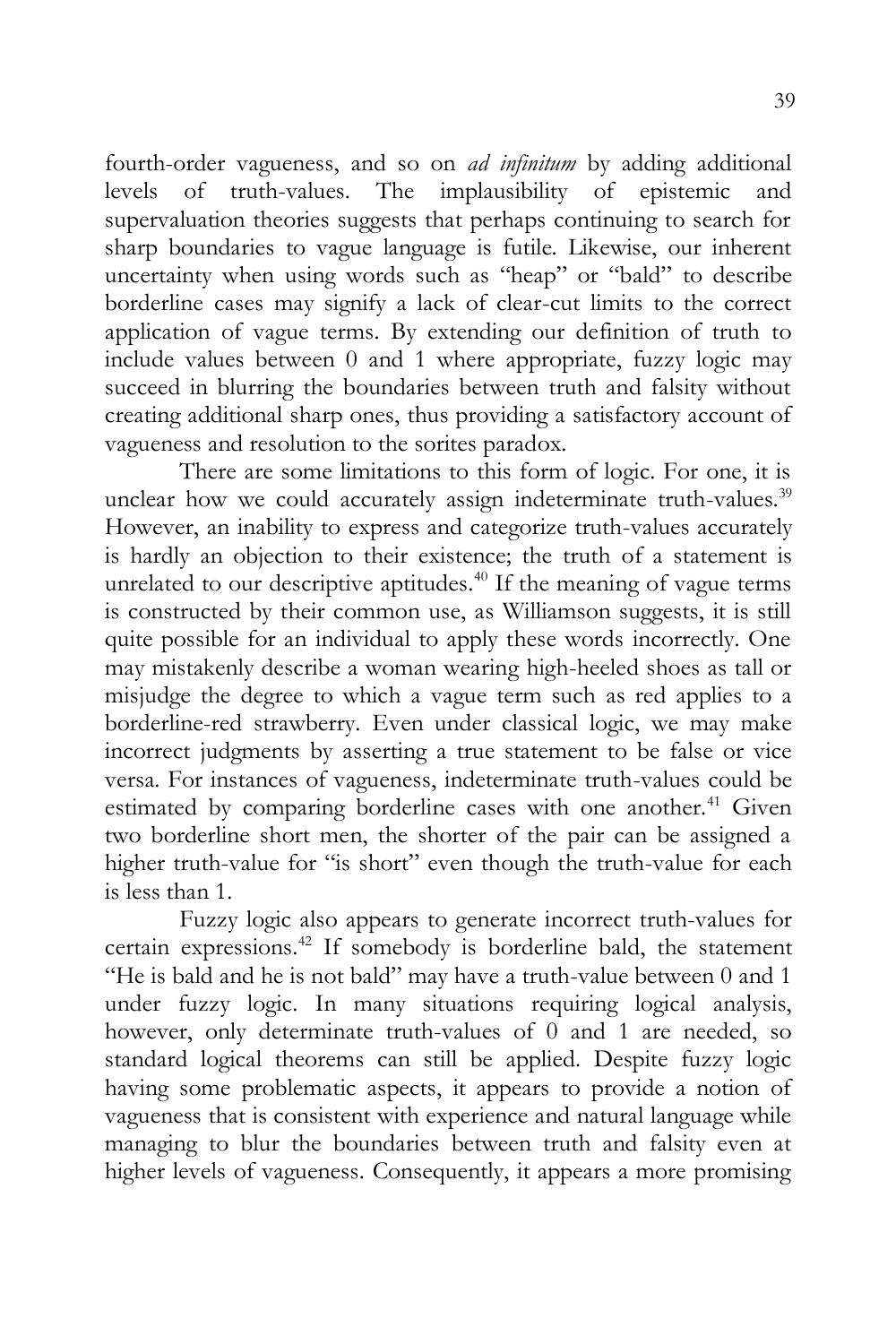method of resolving the sorites paradox than epistemic or supervaluationist approaches.

Williamson's epistemic theory posits a sharp boundary between the correct and incorrect application of vague terms. However, language is not used in a way that could determine sharp borders to a vague word's meaning. The supervaluationist theory that Keefe defends accommodates the plurality of ways to draw a line between truth and falsity, but the invocation of a single indeterminate truthvalue fails to account for higher-order vagueness. Fuzzy logic resolves the sorites paradox by claiming the reasoning is flawed: the conditional premises "leak" truth, which eventually generates a false conclusion. Though often thought to be susceptible to higher-order vagueness, fuzzy logic can blur the boundaries between determinate and indeterminate truth such that higher-order vagueness is taken into account. Vague terms, then, appear not to have precise borders to their sphere of reference. Instead, the borders are themselves vague—or at least fuzzy.<sup>43</sup>

#### **Notes**

<sup>1</sup> R. M. Sainsbury, *Paradoxes*, 3rd ed. (Cambridge: Cambridge University Press, 2009), 1.

<sup>2</sup> Sainsbury, *Paradoxes*, 41.

<sup>3</sup> Dominic Hyde, "Sorites Paradox," in *The Stanford Encyclopedia of Philosophy*, Winter 2014 ed., ed. Edward N. Zalta (Stanford University, 2014).

https://plato.stanford.edu/archives/win2014/entries/sorites-paradox/.

<sup>4</sup> Peter Unger, "There Are No Ordinary Things," *Synthese 41*, no. 2 (1979): 118, [http://www.jstor.org/stable/20115446.](http://www.jstor.org/stable/20115446)

<sup>5</sup> Sainsbury, *Paradoxes*, 49.

<sup>6</sup> Likewise, there is an exact maximum number of hairs required to be bald, a minimum height to be tall, an exact cut-off point for a color to be blue, and so on for other possible sorites paradoxes.

<sup>7</sup>Sainsbury, *Paradoxes*, 50.

<sup>8</sup> Rosanna Keefe, *Theories of Vagueness*, (Cambridge: Cambridge University Press, 2000), ProQuest Ebook, 62.

<sup>9</sup> Roy Sorensen, "Contagious Blindspots: Formal Ignorance Spreads to Peers," *American Philosophical Quarterly 52*, no. 4 (2015): 335,

[http://apq.press.illinois.edu/view.php?vol=52&iss=4&f=sorensen.pdf.](http://apq.press.illinois.edu/view.php?vol=52&iss=4&f=sorensen.pdf)

<sup>10</sup> Sainsbury, *Paradoxes*, 50.

<sup>11</sup> Sainsbury, *Paradoxes*, 50.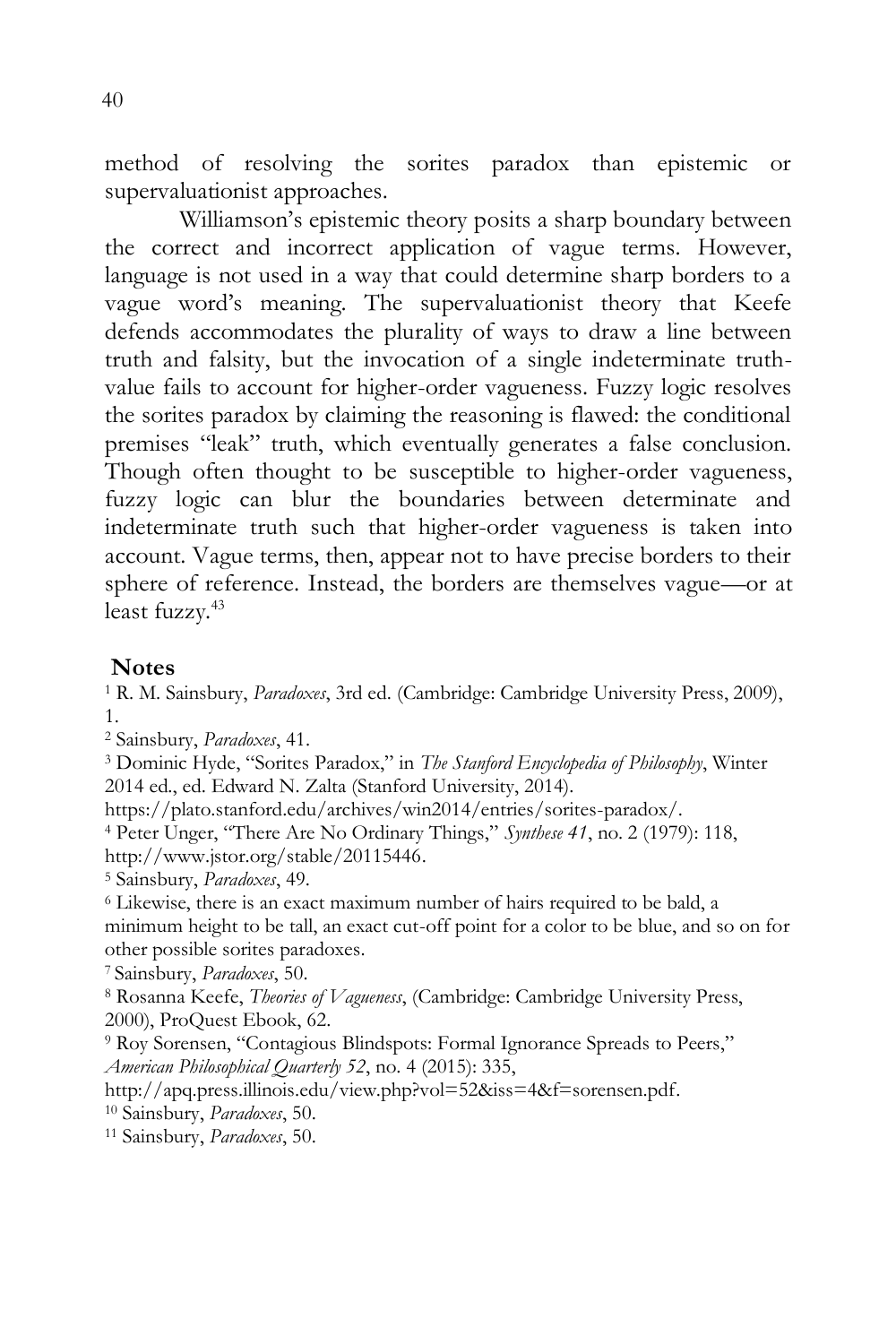W. V. O. Quine, "Main Trends in Recent Philosophy: Two Dogmas of Empiricism," *Philosophical Review 60*, no. 1 (1951): 29,

[http://www.jstor.org/stable/2181906.](http://www.jstor.org/stable/2181906)

Quine, "Main Trends in Recent Philosophy,"34.

Quine, "Main Trends in Recent Philosophy," 38.

 When testing the melting point of a newly discovered substance, say, it would be necessary to assume that the thermometer is working, that the substance has not been tainted, and so on.

Timothy Williamson, *Vagueness*, (New York: Routledge, 1994), ProQuest Ebook, 217.

 Timothy Williamson, *Vagueness*, (New York: Routledge, 1994), ProQuest Ebook, 226.

Williamson, *Vagueness*, 206.

 Anat Biletzki and Anat Matar, "Ludwig Wittgenstein," in *The Stanford Encyclopedia of Philosophy*, Fall 2016 ed., ed. Edward N. Zalta (Stanford University, 2016).

https://plato.stanford.edu/archives/fall2016/entries/wittgenstein/.

Williamson, *Vagueness*, 206.

Williamson, *Vagueness*, 207.

Williamson, *Vagueness*, 206.

 Timothy Endicott, *Vagueness in Law*, (New York: Oxford University Press, 2000), 109.

Endicott, *Vagueness in Law*,108.

Endicott, *Vagueness in Law*, 108.

 Linda Claire Burns, *Vagueness: An Investigation into Natural Languages and the Sorites Paradox*, (Dordrecht, The Netherlands: Kluwer Academic Publishers, 1991), 66.

Rosanna Keefe, "Vagueness: Supervaluationism," *Philosophy Compass 3*, no. 2

(2008): 316, doi:10.1111/j.1747-9991.2008.00124., 152.

Sainsbury, *Paradoxes*, 51.

Keefe, "Vagueness: Supervaluationism," x.

Keefe, "Vagueness: Supervaluationism," x.

Sainsbury, *Paradoxes*, 55.

Sainsbury, *Paradoxes*, 55.

Sainsbury, *Paradoxes*, 57.

 Petr Cintula, Christian G. Fermüller, and Carles Noguera, "Fuzzy Logic," in *The Stanford Encyclopedia of Philosophy*, Fall 2017 ed., ed. Edward N. Zalta (Stanford University, 2017). https://plato.stanford.edu/archives/fall2017/entries/logic-fuzzy/.

Cintula, Fermüller, and Noguera, "Fuzzy Logic"

Sainsbury, *Paradoxes*, 58.

Sainsbury, *Paradoxes*, 62.

 John MacFarlane, "Fuzzy Epistemicism," in *Cuts and Clouds: Vagueness, its Nature, and its Logic*, ed. Richard Dietz and Sebastiano Moruzzi (Oxford: Oxford University Press, 2010), ProQuest Ebook, 455.

 Jack Copeland, "Indeterminacy" (lecture, University of Canterbury, Christchurch, New Zealand, October 9, 2017).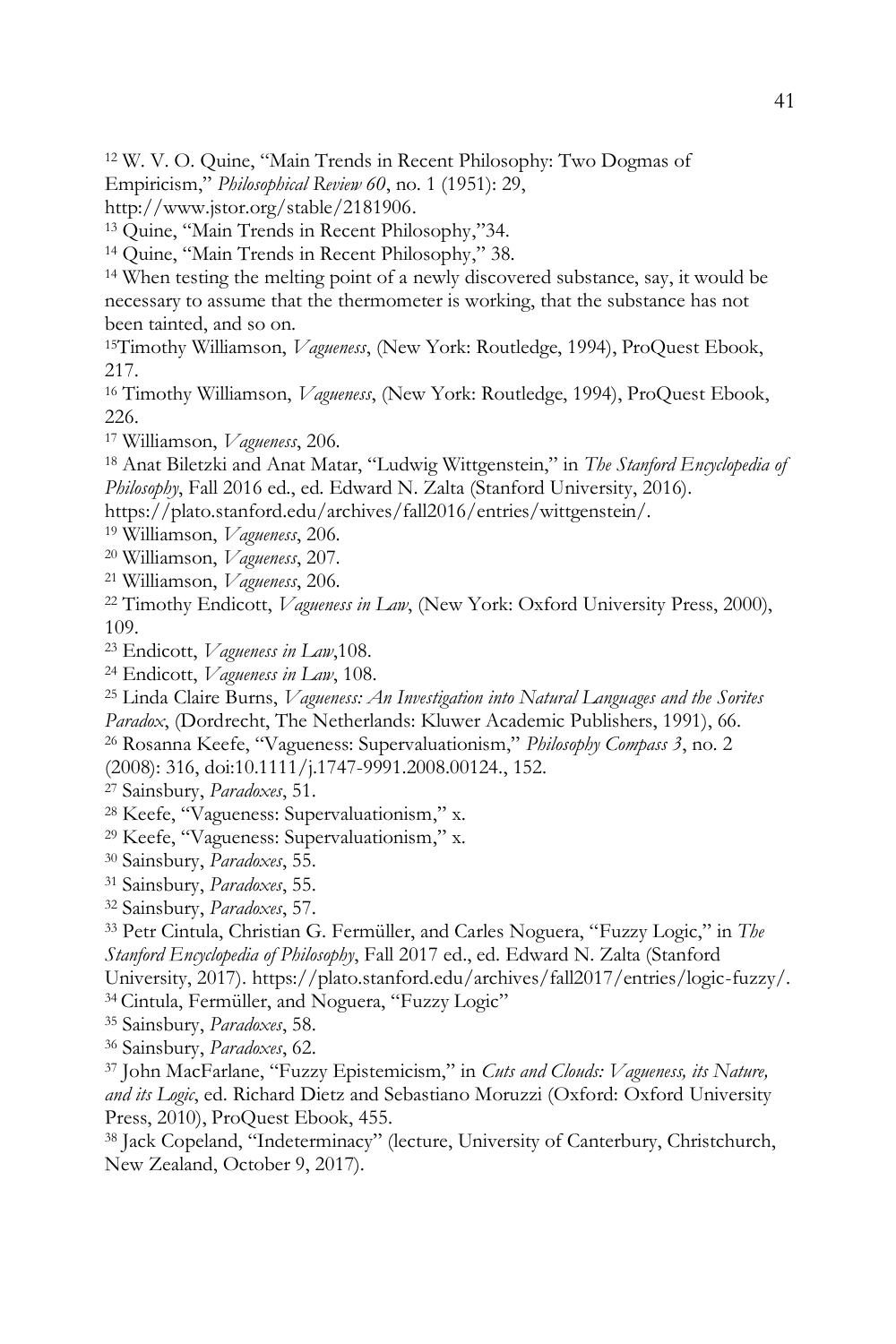<sup>39</sup> R. M. Sainsbury, *Paradoxes*, 3rd ed. (Cambridge: Cambridge University Press, 2009), 61.

<sup>40</sup> Jack Copeland, "Indeterminacy" (lecture, University of Canterbury, Christchurch, New Zealand, October 9, 2017).

<sup>41</sup> Sainsbury, *Paradoxes*, 61.

<sup>42</sup> Roy Sorenson, "Vagueness," in *The Stanford Encyclopedia of Philosophy*, Winter 2016 ed., ed. Edward N. Zalta (Stanford University, 2017).

[https://plato.stanford.edu/archives/win2016/entries/vagueness/.](https://plato.stanford.edu/archives/win2016/entries/vagueness/)

<sup>43</sup>I owe many thanks to Jack Copeland for his excellent lectures on this topic and to the journal's editorial team for their helpful suggestions on revising this article.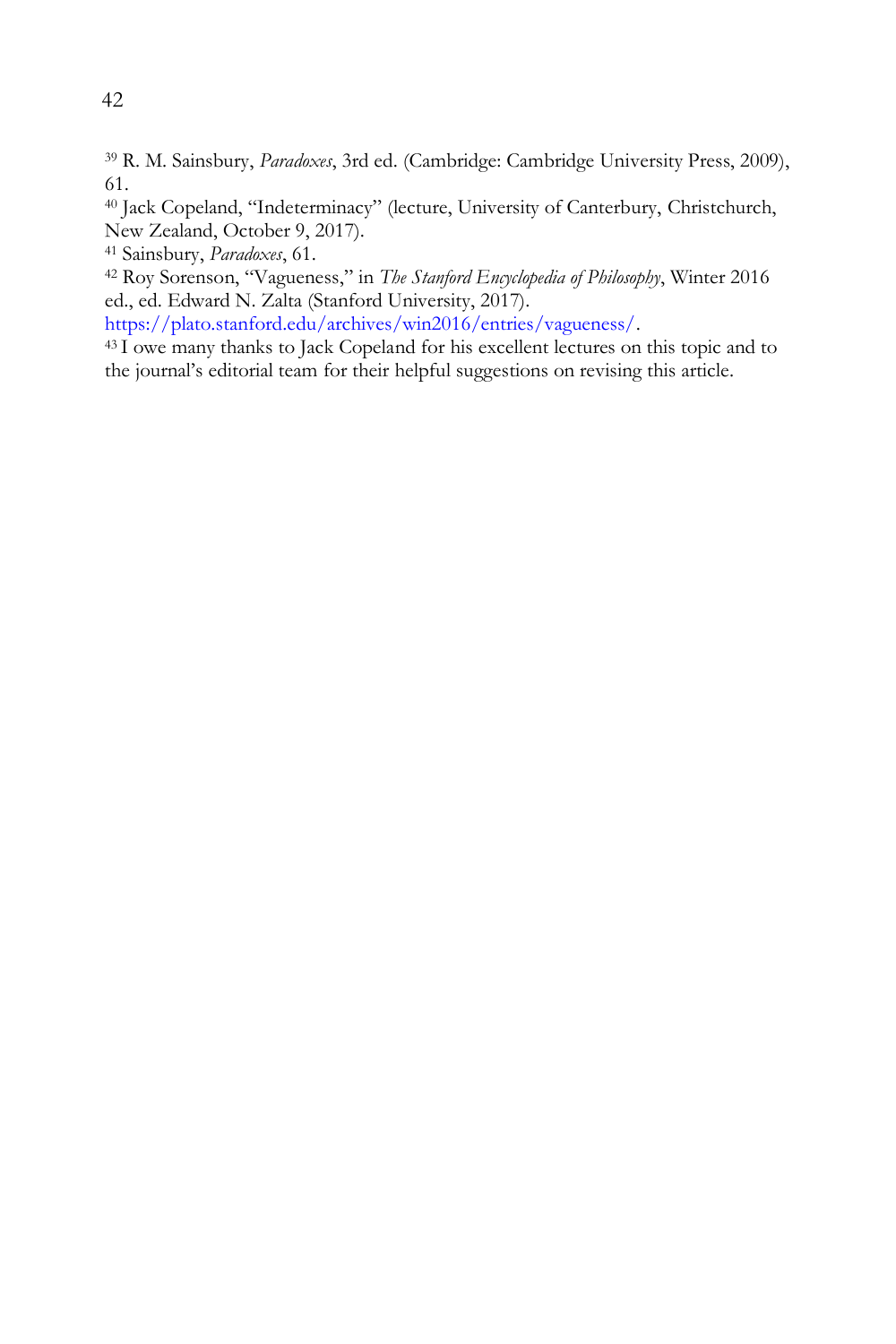## **Bibliography**

Biletzki, Anat, and Anat Matar. "Ludwig Wittgenstein." In *The Stanford Encyclopedia of Philosophy*, Fall 2016 ed., edited by Edward N. Zalta. Stanford University, 2016. https://plato.stanford.edu/archives/fall2016/entries/wittgenst ein/.

Burns, Linda Claire. *Vagueness: An Investigation into Natural Languages and the Sorites Paradox*. Dordrecht, The Netherlands: Kluwer Academic Publishers, 1991.

Cintula, Petr, Christian G. Fermüller, and Carles Noguera. "Fuzzy Logic." In *The Stanford Encyclopedia of Philosophy*, Fall 2017 ed., edited by Edward N. Zalta. Stanford University, 2017. [https://plato.stanford.edu/archives/fall2017/entries/logic](https://plato.stanford.edu/archives/fall2017/entries/logic-fuzzy)[fuzzy/](https://plato.stanford.edu/archives/fall2017/entries/logic-fuzzy).

Copeland, Jack. "Indeterminacy." Lecture presented at University of Canterbury, Christchurch, New Zealand, October 9, 2017.

- Endicott, Timothy. *Vagueness in Law*. New York: Oxford University Press, 2000.
- Hyde, Dominic. "Sorites Paradox." In *The Stanford Encyclopedia of Philosophy*, Winter 2014 ed., edited by Edward N. Zalta. Stanford University, 2014. [https://plato.stanford.edu/archives/win2014/entries/sorites](https://plato.stanford.edu/archives/win2014/entries/sorites-paradox/)[paradox/.](https://plato.stanford.edu/archives/win2014/entries/sorites-paradox/)
- Keefe, Rosanna. *Theories of Vagueness*. Cambridge: Cambridge University Press, 2000. ProQuest Ebook.
- —. "Vagueness: Supervaluationism." *Philosophy Compass 3*, no. 2 (2008): 315-324. doi:10.1111/j.1747-9991.2008.00124.x.
- Quine, W. V. "Main Trends in Recent Philosophy: Two Dogmas of Empiricism." *Philosophical Review 60*, no. 1 (1951): 20-43. [http://www.jstor.org/stable/2181906.](http://www.jstor.org/stable/2181906)
- Sainsbury, R. M. *Paradoxes*. 3rd ed. Cambridge: Cambridge University Press, 2009.

Sorensen, Roy. "Contagious Blindspots: Formal Ignorance Spreads to Peers." *American Philosophical Quarterly 52*, no. 4 (2015): 335-344. [http://apq.press.illinois.edu/view.php?vol=52&iss=4&f=sore](http://apq.press.illinois.edu/view.php?vol=52&iss=4&f=sorensen.pdf) [nsen.pdf.](http://apq.press.illinois.edu/view.php?vol=52&iss=4&f=sorensen.pdf)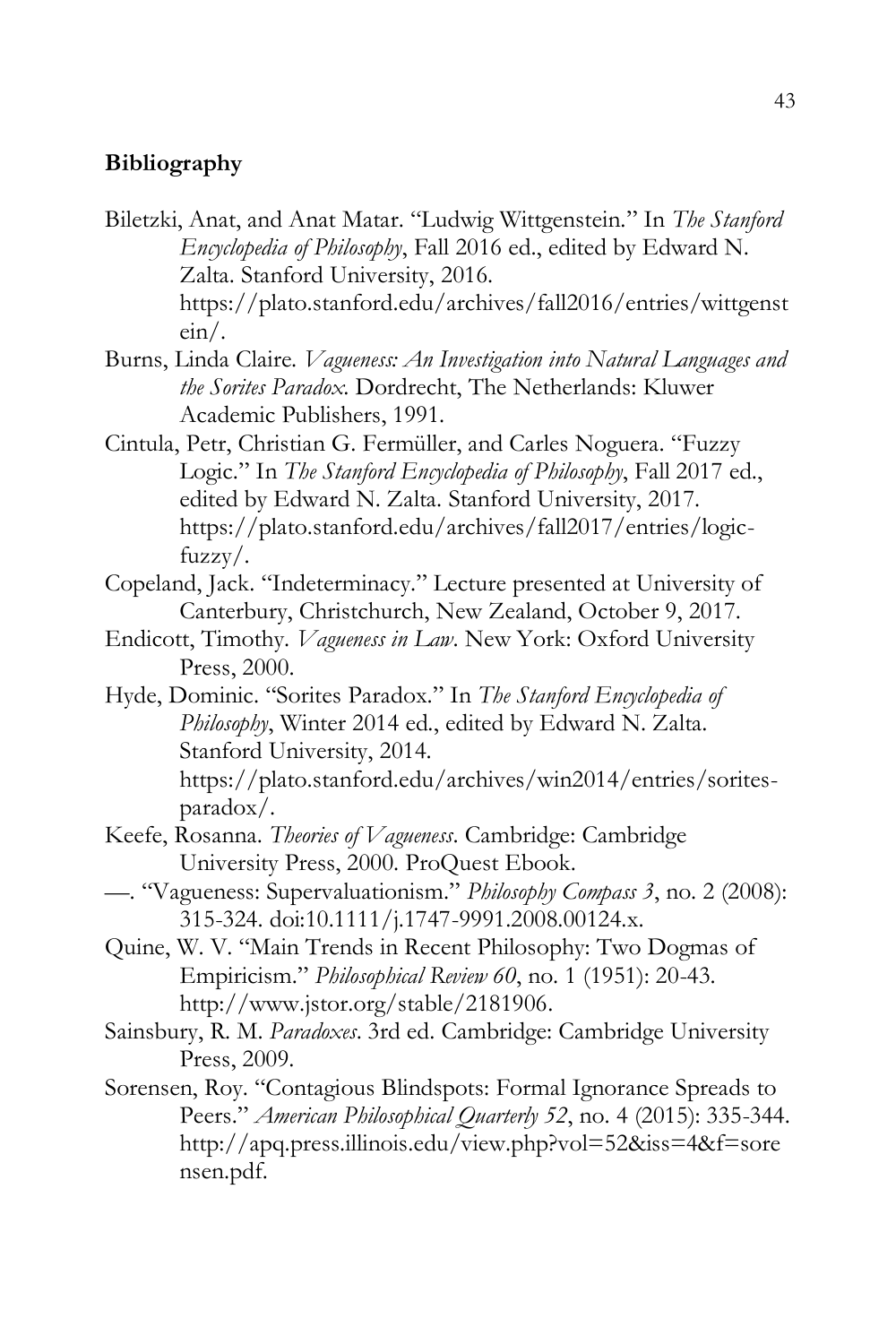- —. "Vagueness." In *The Stanford Encyclopedia of Philosophy*, Winter 2016 ed., edited by Edward N. Zalta. Stanford University, 2016. [https://plato.stanford.edu/archives/win2016/entries/vaguene](https://plato.stanford.edu/archives/win2016/entries/vagueness/)  $ss/$ .
- Unger, Peter. "There Are No Ordinary Things." *Synthese 41*, no. 2 (1979): 117-154. [http://www.jstor.org/stable/20115446.](http://www.jstor.org/stable/20115446)
- Williamson, Timothy. *Vagueness*. New York: Routledge, 1994. ProQuest Ebook.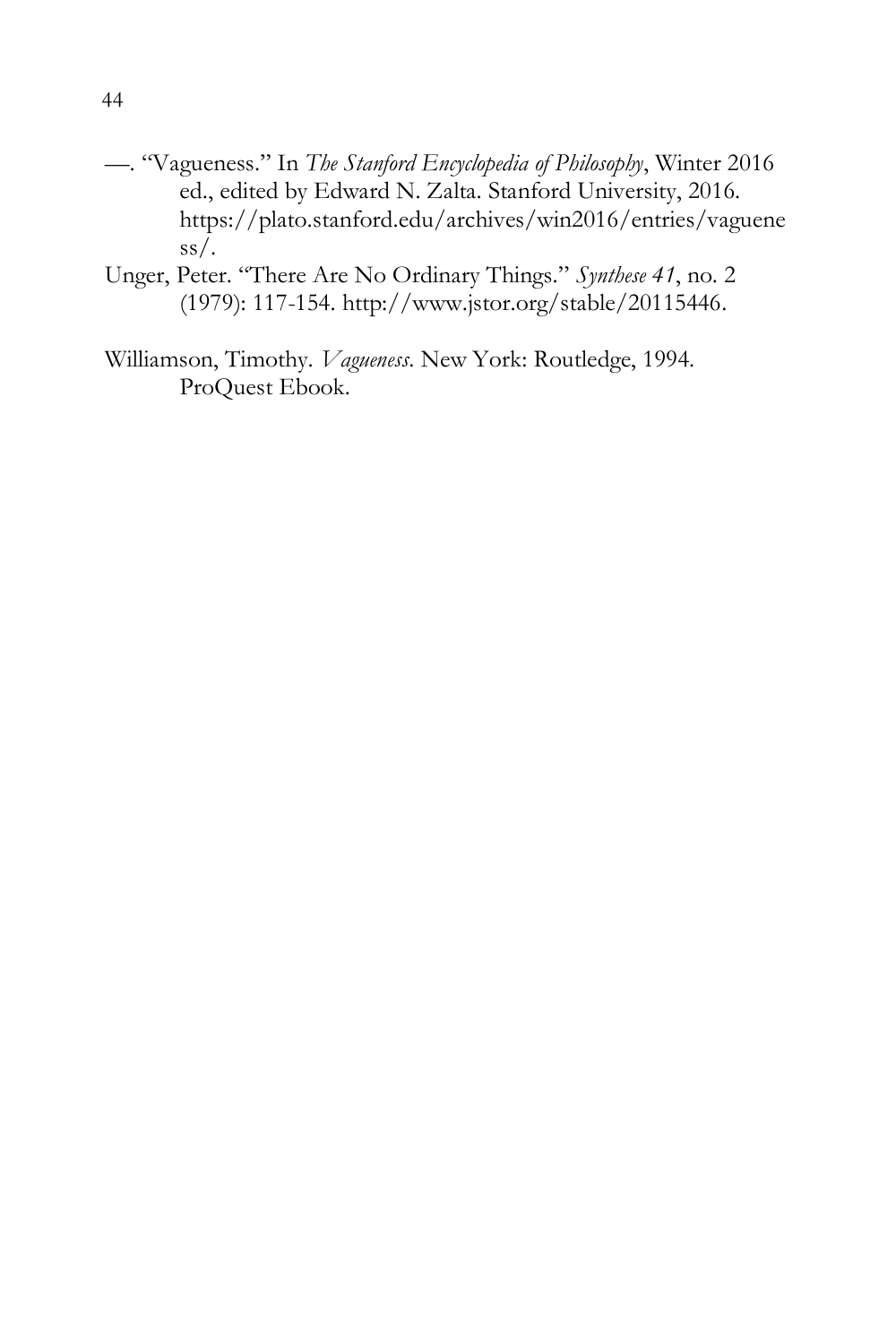# **BORDER POLICY BEHIND THE VEIL: CHALLENGING WELLMAN'S RIGHT TO EXCLUDE**

Maryellen Stohlman-Vanderveen

*Smith College*

**Abstract.** The following paper examines one of the central arguments defending restrictive border policies: Wellman's argument for a nation's right to exclude. I seek to present the argument that Wellman's conception of the right to exclude fails to meet the egalitarian obligations which Wellman claims it does, as it never accounts for the practical ramifications of the exportation of justice. By employing the framework of Rawls's original positon with an analysis of the failures of the Border Industrialization Project (BIP) and the North Atlantic Free Trade Agreement (NAFTA) projects, I further deepen the critiques of Mendoza and Wilcox and illustrate exactly how Wellman's argument ultimately fails under its own commitments. Should a state claim a subscription to egalitarian values, there are certain obligations it must fulfill through the adoption of a more open border policy.

"Europe is being inundated by hundreds of thousands of refugees. Donald Trump is calling to ban Muslims from entering the U.S. And all the while, walls are going up right and left. In fact, threequarters of all border walls and fences were erected after the year 2000," wrote journalist Rutger Bregman for *Fortune* magazine. "Here we are, 25 years after the fall of the Berlin Wall, and from Uzbekistan to Thailand, from Israel to Botswana, the world has more barriers than ever."<sup>1</sup> It seems counterintuitive that in a world so driven by communication, innovation, and collaboration, countries would have something to gain by keeping immigrants from coming across their borders. Yet, governments across the globe, motivated by the idea that there may be something to lose, are instituting new policies and practices designed to keep foreigners out.

Christopher Heath Wellman is known for his philosophical work regarding a nation's right to limit immigration based on a claim to free association. His argument for the right to exclude is often regarded as one of the most intuitive arguments against open borders.<sup>2</sup> My analysis will thus begin with an explication of Wellman's argument, before combining the direct objections of contemporary thinkers José Mendoza and Shelley Wilcox to elucidate their central objection – that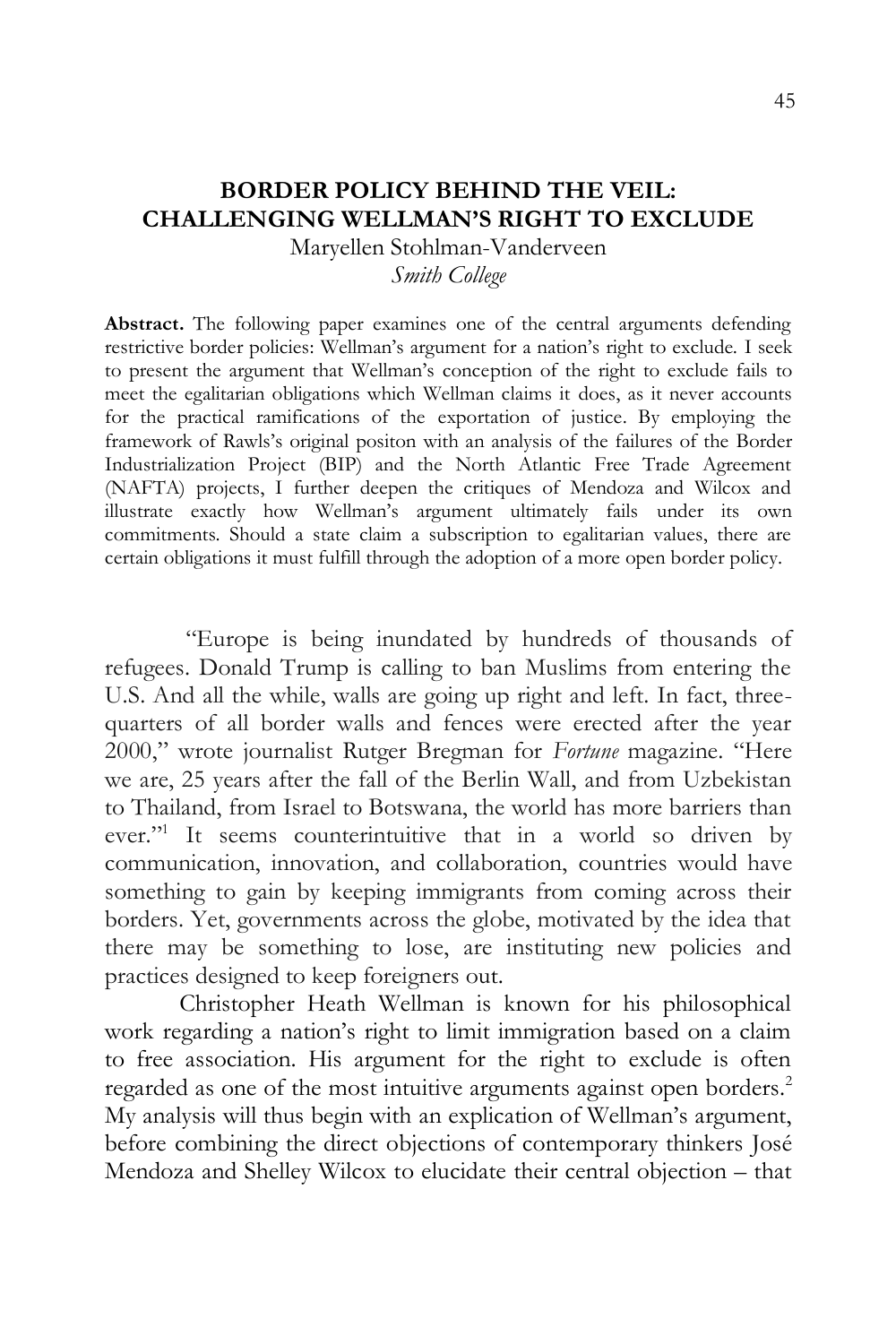Wellman's view fails to fully answer the egalitarian concerns it raises. Drawing upon the work of Joseph H. Carnes and the tradition of nonideal theory, John Rawls's notion of the veil of ignorance will be evoked in order to illustrate the ways in which adoption of Wellman's view point leads to a failure to meet the obligations of a legitimate state. The practical considerations of the efficacy of material aid, as well as the ethical implications of border policy enforcement, will be utilized in showing that, should a country claim to be either a legitimate state or a liberal democracy, there are certain obligations which must be fulfilled through the adoption of a less restrictive border policy. Although Wellman claims compatibility between the right to exclude and egalitarian values, his provisions for the exportation of aid fail to ultimately meet such a standard, as they fail to fully consider the practical implications of accepting the right to exclude.

# **Wellman's Argument**

In "Immigration and Freedom of Association," Wellman defends a state's right to limit immigration based on a claim of freedom of association, characterizing free association as a collective group's right to limit and exclude potential members. He argues that a legitimate state has the right to restrict immigration on the basis of the right to free association.

Freedom of association is a crucial part of self-determination, Wellman explains. Since all legitimate states have a right to selfdetermination, they also have a right to *not* associate. Wellman cites Stuart White in his argument, explaining: "Freedom of association is widely seen as one of those basic freedoms which is fundamental to a genuinely free society. With the freedom to associate, however, there comes the freedom to refuse association… What makes it their association, serving their purposes, is that they can exercise this 'right to exclude.'"<sup>3</sup> Just as a state could never force one individual to accept another individual in matrimony, a state should never be able to force a community of individuals to accept a foreigner into their community.

For Wellman, this is a fundamental right of any collective association of individuals. Legitimate states are entitled to reject all potential immigrants, even those desperately seeking asylum from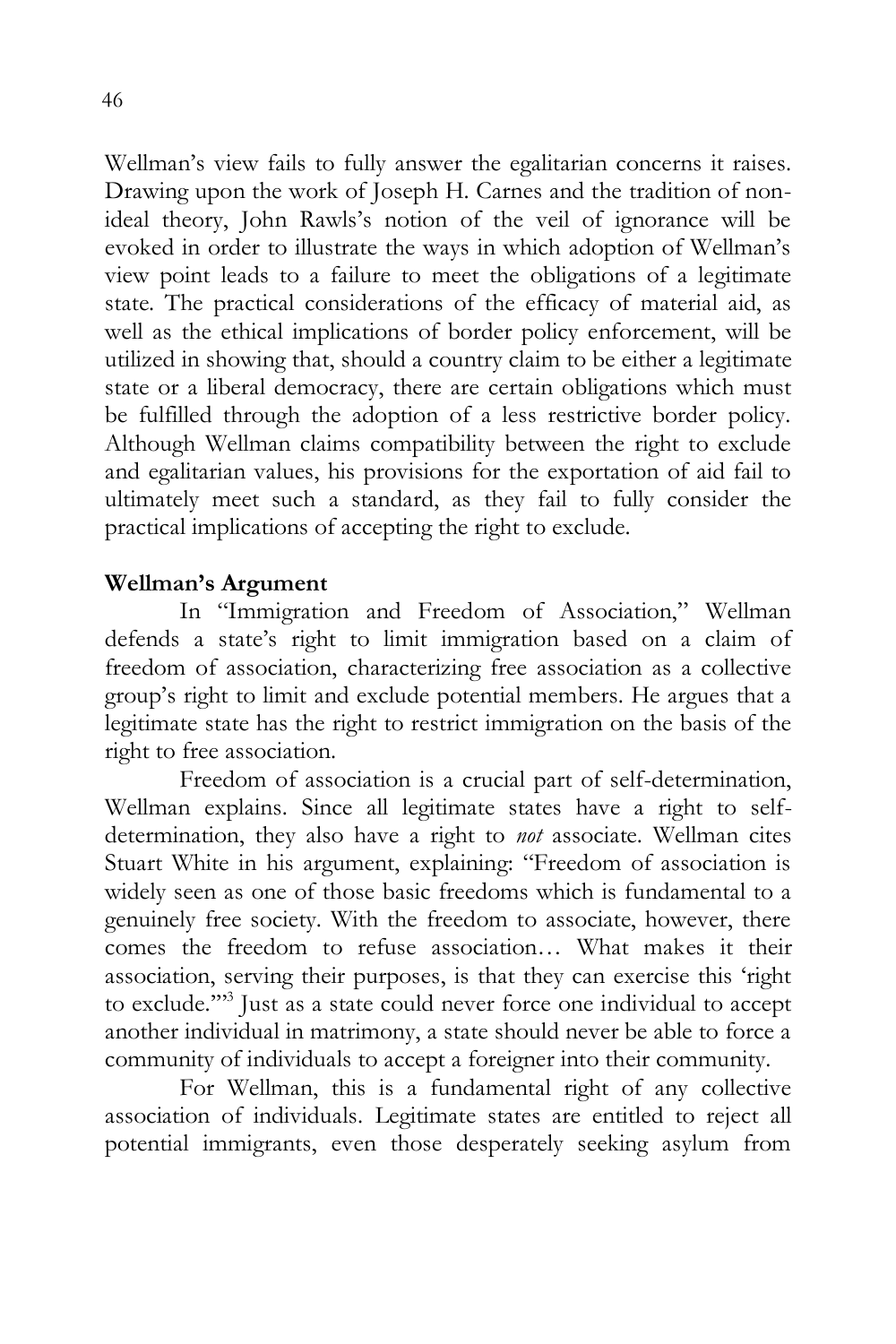corrupt governments. Part of his argument holds that both egalitarian and libertarian moral considerations do not outweigh a legitimate state's right to freedom of association, and that the obligations of such a conception are not in conflict with his view, as they could ultimately be fulfilled through the exportation of aid.<sup>4</sup>

It is important to note here that Wellman believes this freedom ought to apply to all groups, not just states claiming legitimacy or liberalism as a value. In arguing against his detractors, Wellman states that "anyone is entitled to freedom of association." He posits that it is not against the obligations of a "healthy democracy" or "equitable welfare state" to uphold this value and that it would be wrong to infer that only large or homogeneous populations have this right. Wellman claims that his argument will be satisfactory against any egalitarian consideration.<sup>5</sup>

Part of Wellman's ability to reach this conclusion is rooted in the distinction he draws between "luck equality" and "relational equality." He claims that the first type of equality is to be considered in situations between two independent societies. Members of one of these societies can be much more well-off than members of the other, but as long as members of both societies are not aware of the difference, neither is affected. This type of "luck equality," "matters considerably less" than the other type of equality.<sup>6</sup>

This other type of equality, relational equality, is that which Wellman wants to shift focus to. Relational equality concerns equality within a single society. He claims that inequalities that exist within a unified political community are of more concern to him than those existing between independent societies. The lack of a "robust relationship" between the constituents of a wealthy state and the citizens of a poorer country means that luck inequality does not generate sufficient moral obligation to necessitate a wealthy state opening its borders. This is so long as "nothing but luck explains why those living outside of the territorial borders have dramatically worse prospects of living a rewarding life." <sup>7</sup>

Wellman grants that there are some relational egalitarian considerations that necessitate a state's obligation to foreign peoples, but there is no substantive egalitarian obligation to adopt less restrictive border policies, since any obligation of that nature should be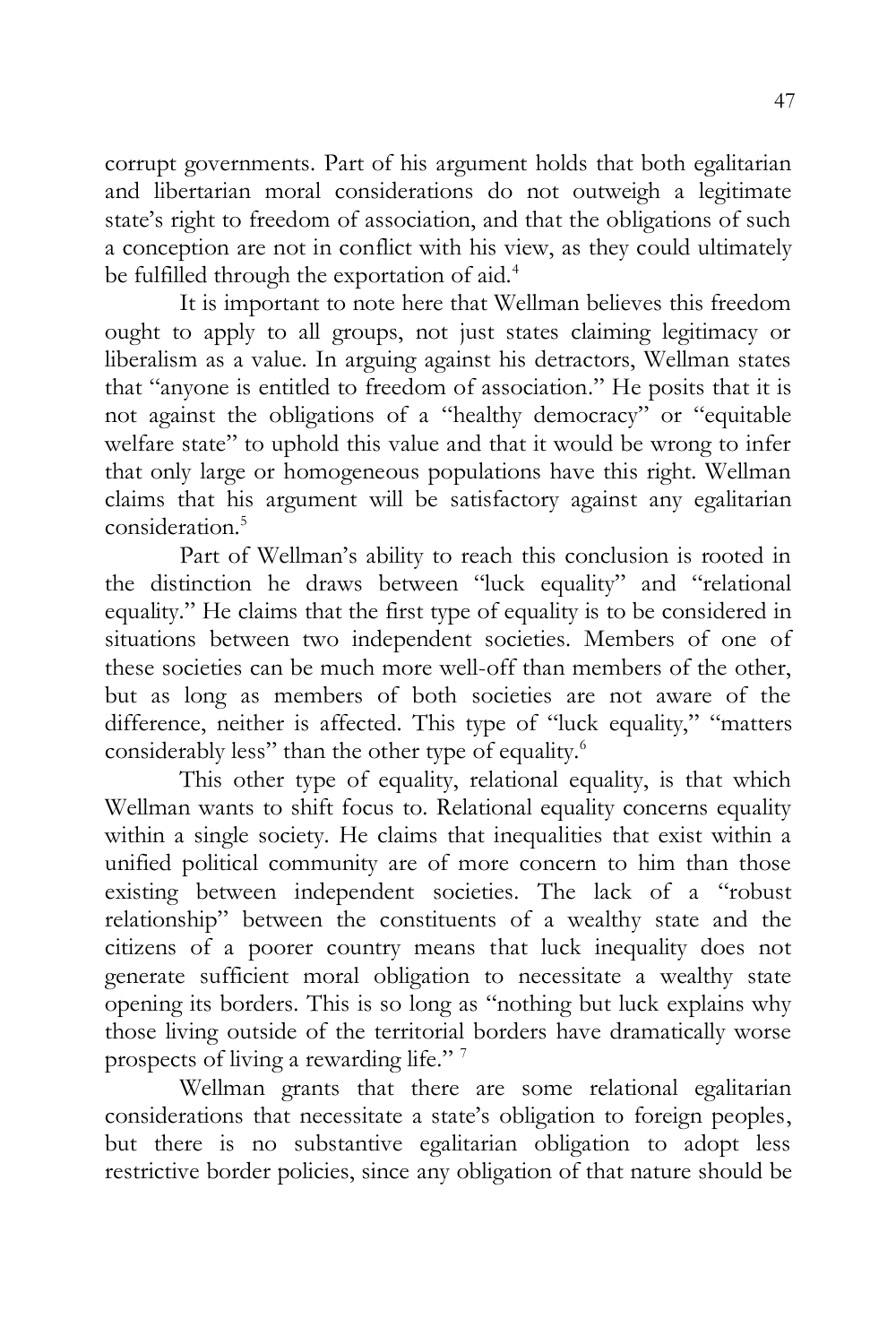fulfilled through an "exportation of justice." He effectively avoids claiming a direct responsibility to accept refugees by suggesting that egalitarian obligations can, and ought to, be "exported" through material aid. "I adopt this stance not because I am unmoved by the plight of asylum seekers but because I am not convinced that the only way to help victims of political injustice is by sheltering them in one's political territory," he explains. <sup>8</sup>

The following section will seek to explicate exactly why situations of luck equality do not apply to modern day border and immigration policies, and why Wellman's provision for exporting justice fails under practical consideration. This section will begin with an examination of John Rawls's conception for the obligations of a liberal state in relation to the legitimate state as characterized by Wellman, which will help to ground the arguments of José Mendoza and Shelley Wilcox within the context of the current debate. An exploration of their responses to Wellman will help to deepen the argument that the right to exclude is incompatible with an egalitarian framework, as cases of current global inequality are always relational and equality cannot simply be exported.

# **Characterizing Objections**

In order to properly examine objections to Wellman's defense of the right to exclude, it is important to first understand the definition of a "legitimate state" as used by Wellman, compared to that of a "liberal democracy" as understood by Rawls and most modern-day philosophers.

A liberal democracy is widely defined as a democraticallygoverned state that operates under the principles of liberalism. Liberalism as a political philosophy holds that the purpose of government is to protect individuals and uphold values of civil liberty, as well as those of political and economic freedom. In his work *Justice as Fairness*, Rawls conceives of liberalism as a political doctrine which "supposes that there are many conflicting and incommensurable conceptions of the good, each compatible with the full rationality of human persons, so far as we can ascertain within a workable political conception of justice."<sup>9</sup> When the definitions of a legitimate state and a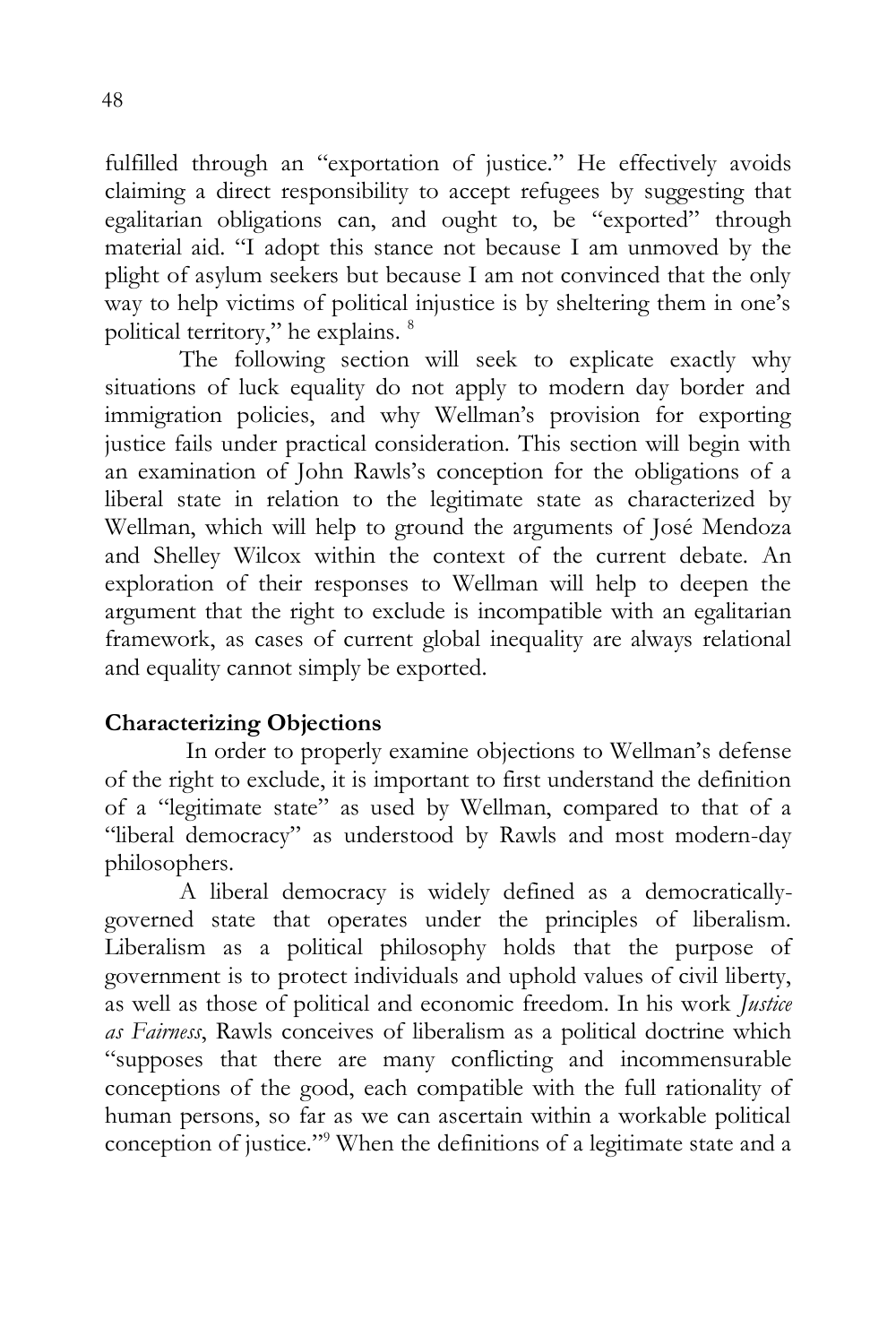liberal democracy are considered together, a legitimate liberal democracy can be understood as a political community which recognizes its purpose as to uphold and protect human rights, civil liberties and personal freedoms.

We are able to interrogate Wellman's defense of the right to exclude according to the principles of this definition, as Wellman explicitly states that egalitarian concerns do not outweigh his argument, and are even accounted for within his conception.<sup>10</sup> The following discussion of Mendoza and Wilcox's critiques of Wellman's defense of restricted borders will utilize this definition of a legitimate, liberal democracy in illustrating why his right to exclude is not substantiated by his appeal to freedom of association.

In "Enforcement Matters: Reframing the Philosophical Debate over Immigration," Mendoza engages directly with Wellman's argument, positing that Wellman's conception does not hold against true egalitarian consideration. Mendoza utilizes the definition of a legitimate state as a political community, respectful of human rights, to argue that a state's right to exert discretionary control over its own borders ought to be restricted by the ethical limits of the state's enforcement of its border policy. In other words, a state's ability to ethically enforce border policy must be considered when determining immigration law.<sup>11</sup> This claim is the root of Mendoza's objection to Wellman, and it aids in further illustrating the way in which Wellman's argument fails to consider practical implications of certain aspects of immigration and border policy.

Mendoza characterizes Wellman's distinction between luck inequality and obligations regarding relational equality as a sort of unsubstantiated appeal to liberal values. He writes that "while Wellman gives great lip service to respecting individual freedom and universal equality... the rest of the argument seems ready to sacrifice these liberal principles for the sake of democratic autonomy."<sup>12</sup> Wellman may claim a subscription to egalitarian values, but if his theory does not actually fulfill the obligations of this commitment in application, it seems as though the exportation of justice may be a less than genuine attempt at making his conception acceptable to egalitarians without an actual incorporation of the necessary values.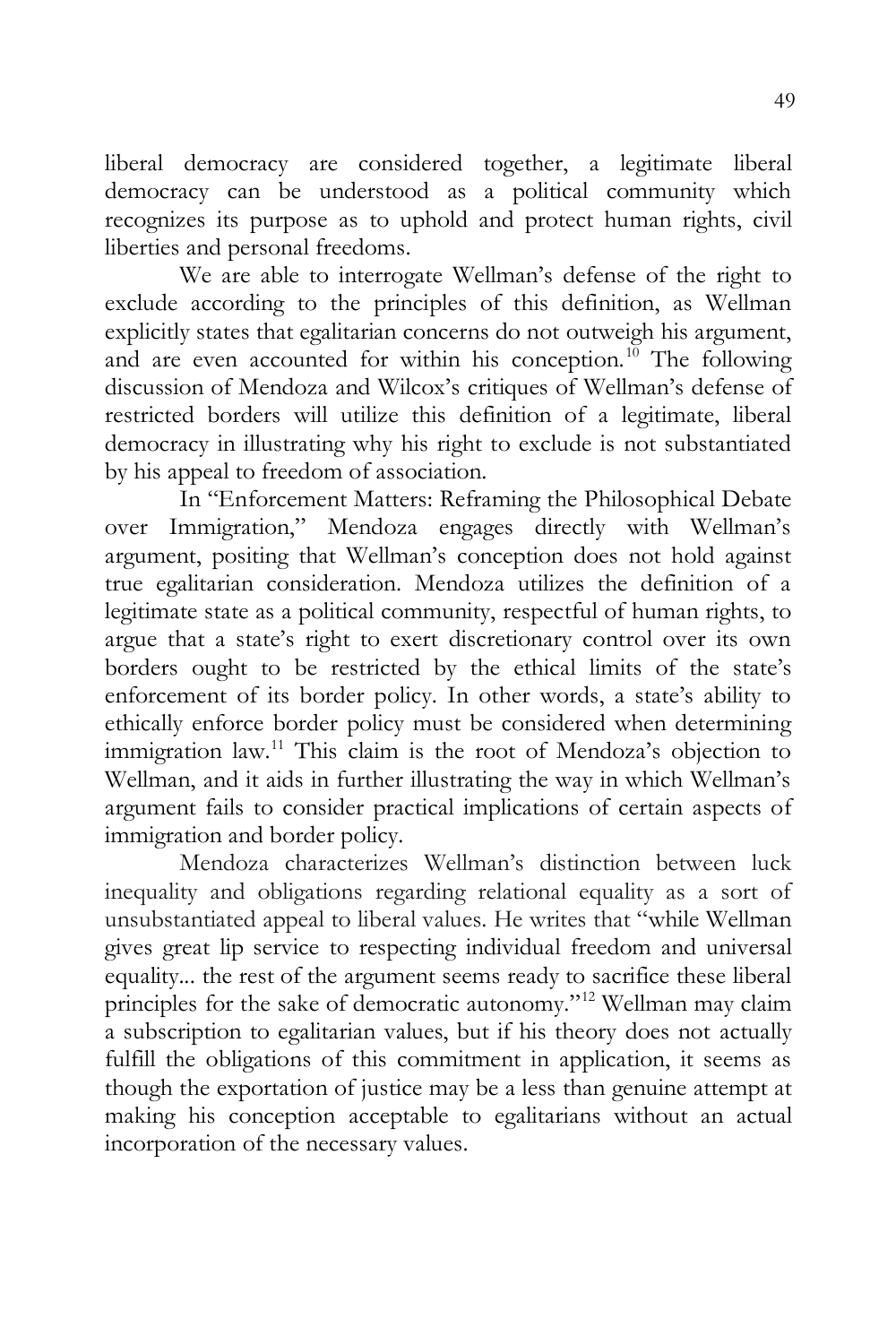Exploring Shelley Wilcox's criticism helps to further illustrate the incompatibility of the right to exclude with a society's fulfillment of certain egalitarian duties. Wilcox notes in her work "Do duties to outsiders entail open borders? A reply to Wellman" that material aid is often not enough support, or even harmful, for those who it intends to help.<sup>13</sup> Wilcox utilizes the examples of the Border Industrialization Project (BIP) and the North Atlantic Free Trade Agreement (NAFTA) to suggest that Wellman's solution is insufficient in light of egalitarian concerns and the reality of our transnational economy.

Wilcox explains the way in which economic integration has led to the creation of "a complex web of structural relationships" among states that participate in a regional economy through globalization and technology. Economic relations between the U.S and Mexico present a prime example of this sort of complex relationship.<sup>14</sup> U.S-owned corporations employ Mexican workers in their Mexico-based operations; moreover, migrants from Mexico have long served as a source of labor for the U.S. agricultural industry.

Wilcox explains that BIP replaced the Bracero Program, which had previously allowed for Mexican laborers to legally work within the United States' agricultural sector up until its end in 1964. Following the end of the Bracero Program, the Mexican government was in need of a means of employing returning laborers, while the United States was in need of a source of cheap labor for its growing industry. BIP allowed for U.S. corporations to export manufacturing operations to Mexico with the intention of targeting unemployment around the U.S.- Mexico border. In exchange for Mexico reducing restrictions on foreign investments, the United States reduced duties and taxes on imported products to encourage business development.

The introduction and adoption of NAFTA would later eliminate nearly all duties, taxes, and special fees on international trade between Canada, the United States, and Mexico. Supporters of NAFTA and BIP believed that by encouraging economic development in Mexico, such programs would reduce undocumented immigration to the United States. <sup>15</sup> What supporters failed to consider was that, due to the inherent inequalities in opportunity and power, these programs would only serve to perpetuate a state of economic imperialism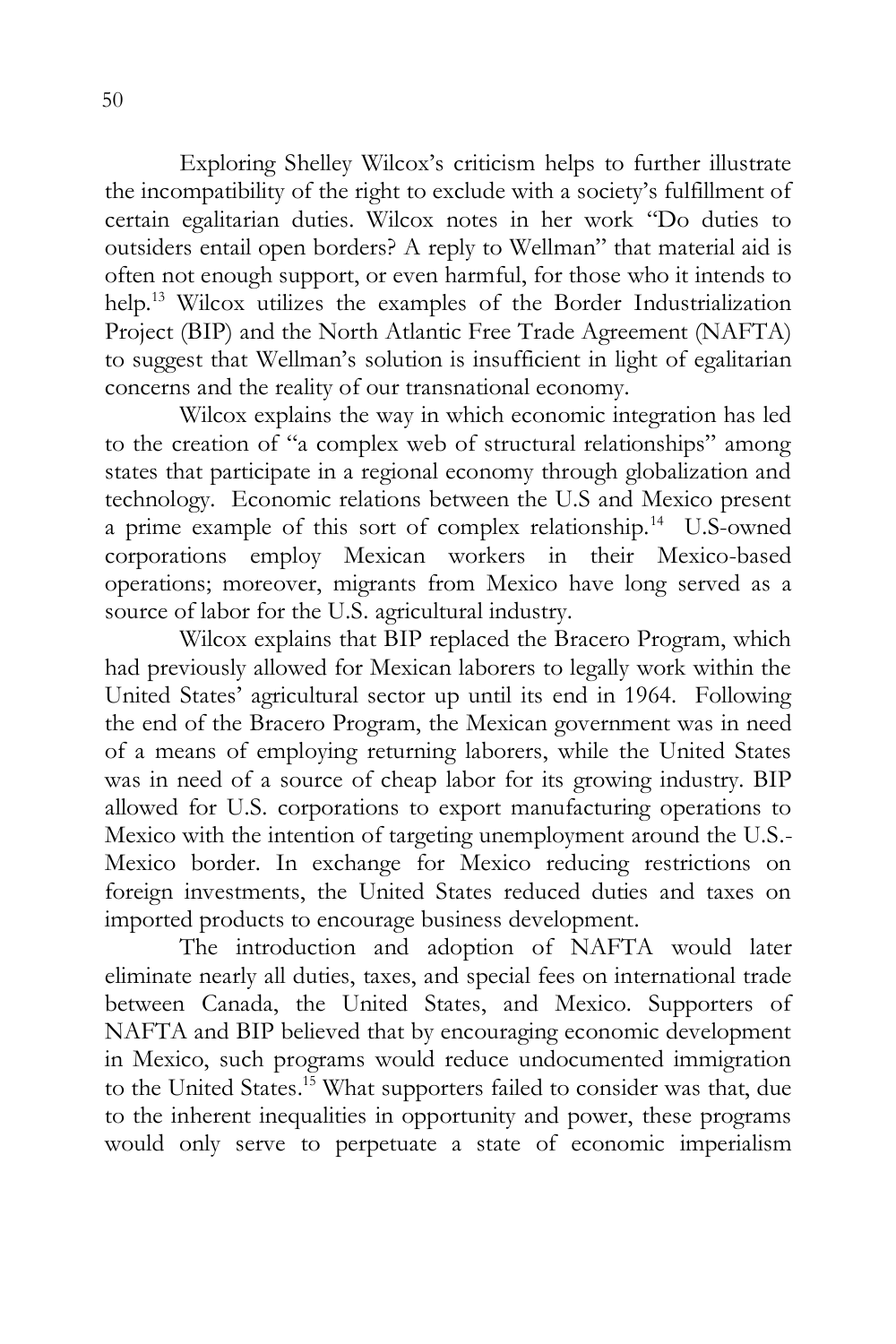between these two nations and their peoples. Oppression and inequalities can arise in many forms within relationships where some parties dominate, exploit, marginalize, or inflict violence upon another. Even when the success of one group is not the direct result of the suffering of another group, morally problematic relationships can still exist due to the forms of social oppression that occur between nations.

The failings of programs such as BIP and NAFTA to reduce illegal immigration and improve quality of life serve to illustrate that aid or justice cannot simply be "exported" as Wellman would like to claim.<sup>16</sup> The state of globalization and the interdependent nature of our economies have created a "complex web of structural relationships among participants in the regional economy… these relationships are morally problematic because they tend to foster the forms of social oppression that relational egalitarians reject."<sup>17</sup> Due to the integrated nature of the world's economies, policies that allow for the movement of goods and not people are unjust because of the systemic inequalities they perpetuate. Wilcox explains:

> … North American trade liberalization has created a single, de facto transnational society, encompassing (at least parts of) the United States and Mexico. Within this new transnational society, existing national borders enforce a kind of apartheid, segregating ethnic groups and enforcing the kind of caste system *that egalitarians reject.* Thus, the duty to eliminate oppression can be discharged only by opening the U.S.–Mexico border *because the border itself promotes oppression.*<sup>18</sup> [emphasis added]

The state of our interdependent, global economy renders it so that situations of "luck inequality" no longer exist. It is an unavoidable fact that we live in a world of transnational societies and that strict enforcement of national borders in such a society serves only to create, enforce, and maintain a system of inequality and oppression. The failure of programs seeking to export justice through changes in economic policy only perpetuate the exploitation of labor in lessdeveloped countries. Structures of inequality are perpetuated, as long as only goods and not people are allowed to move freely, because closed borders and restrictions on immigration serve to defend and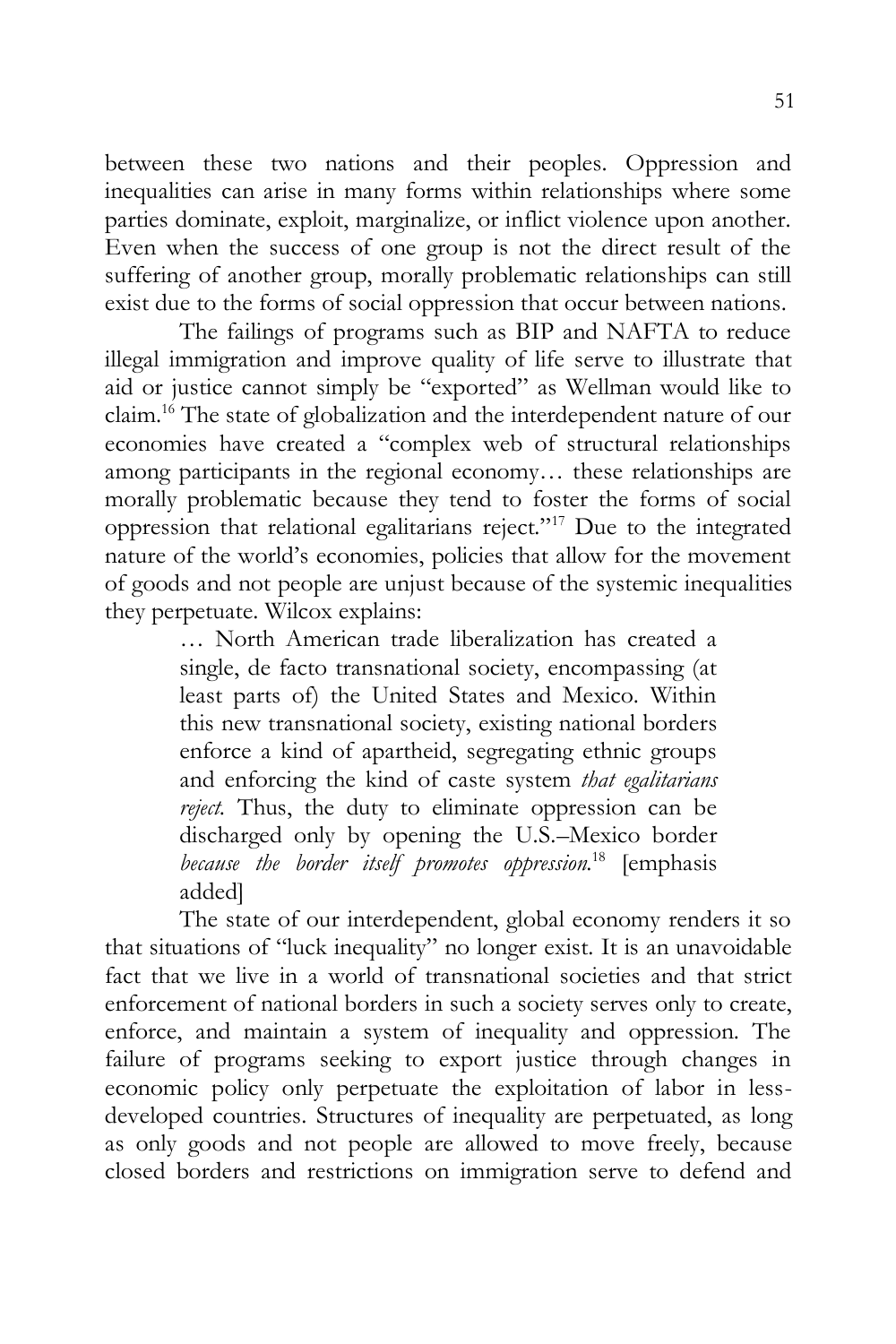maintain the hierarchy of power that has long existed between developed and developing nations. As long as developed nations continue to use the people of developing nations as a source of cheap labor, without allowing them the same freedom of movement afforded to the products they produce, no justice occurs.

Therefore, if a nation claims to be a legitimate state that takes egalitarian concerns seriously, sending material aid in order to "export justice" does not sufficiently fulfill its commitment to human rights. Furthermore, there is no room for a restrictive immigration policy that defends this "kind of apartheid... caste system."<sup>19</sup> In the following section, I will introduce the Rawlsian conception of the "veil of ignorance," drawing upon the argument of Joseph H. Carens, and will employ this concept to further illustrate that nations claiming to be legitimate, liberal states must adopt less restrictive border and immigration policies if they claim compatibility with liberal values.

## **Bringing in the Veil**

While Wellman tries to claim that a right to freedom of association grants states a right to close their borders and limit immigration, an application of the veil of ignorance will help to show that our current conceptualization of borders was created through, and with the intention of, preserving imperialist international hierarchies. When one considers the role of colonial power dynamics in the creation and maintenance of these systems, as well as the realities of effectively exporting aid, it becomes clear that states claiming compatibility with egalitarianism have an obligation to adopt more open borders. Otherwise, they fail their obligation and actually serve to perpetuate inequality through unjust border or economic policies.

The fundamental idea behind the veil of ignorance is that an individual is most capable of determining a fair social order for a society when the individual does not know which position one will hold in that society. In "The Law of Peoples," Rawls describes the veil of ignorance as the "original position," a model to help consider the specific requirements by which members of a society may come to agree upon fair conditions and specify laws and terms for a just conception.<sup>20</sup> The purpose of such a device is to remove the possible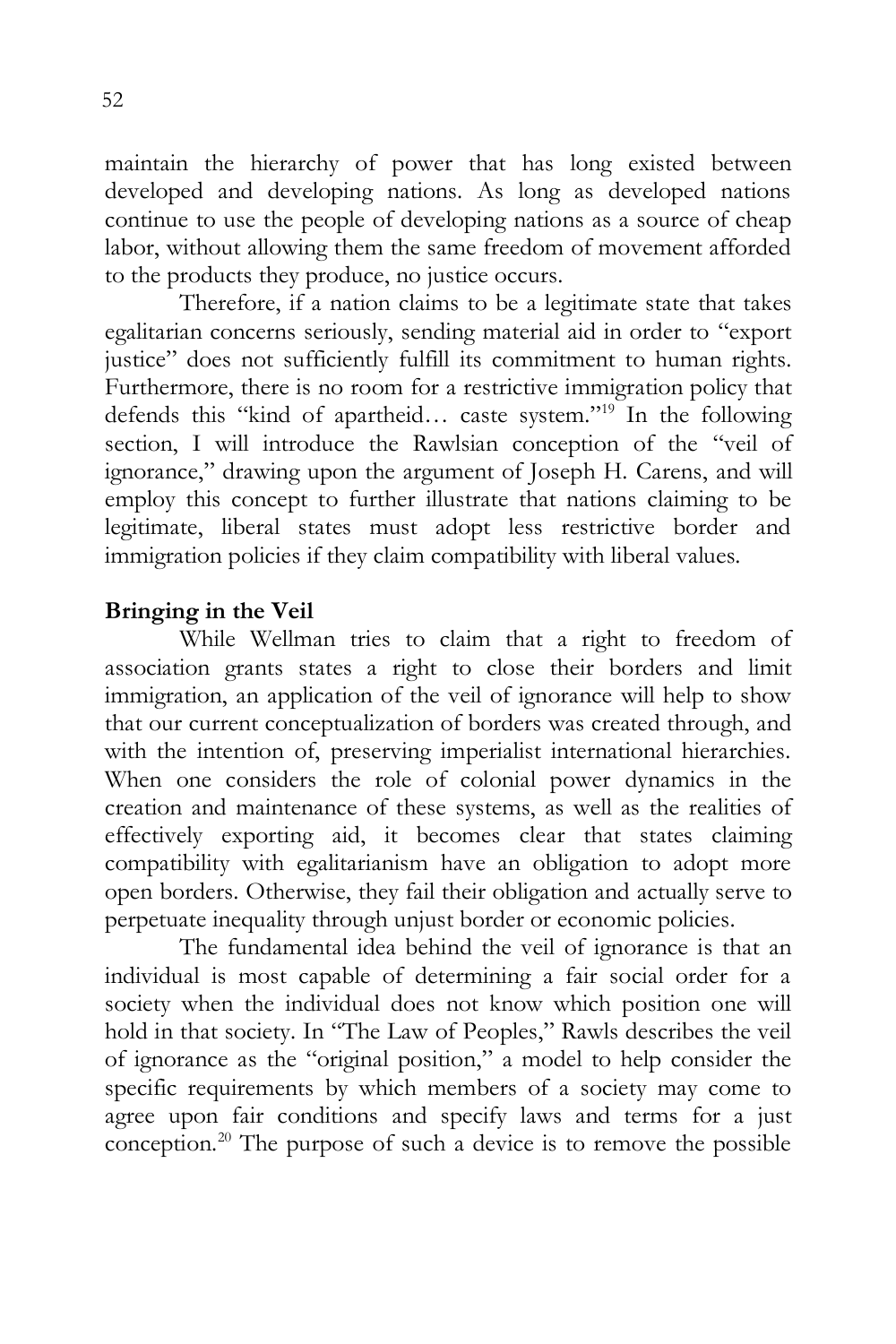influence of social factors and position which are often at the root of the societal structures at hand.

While it may appear that Rawls's conception is only applicable to homogenous societies, Carens makes the case that we may extend the veil of ignorance beyond the context Rawls originally intended. Rawls's concept is ultimately useful in addressing inequality between societies for the very same reasons it is useful in addressing just formations of a single society.<sup>21</sup> It can be certain that Wellman's position is inherently susceptible to analysis via the original position, given that Wellman himself claims his provision for exporting justice answers all egalitarian concerns.<sup>22</sup>

In his examination of this thought experiment, Rawls concludes that people in the original position "behind the veil" would agree upon certain principles of justice, such as that people are free and independent, and that this freedom and independence ought to be respected by others. This thought experiment is useful as one does not want to be influenced by motivations particular to one's current position when determining what would be the fairest or most just policy for all of society. The idea that all human beings ought to be treated equally is a basic presupposition of the veil of ignorance.<sup>23</sup>

In extending Rawls's concepts and applying them to the question of immigration, we find that there must be an obligation to adopt immigration policies more closely resembling open borders for countries that claim compatibility with egalitarian values. This is because the cost to any given privileged society does not outweigh the value it affords members of disadvantaged societies.

When one considers possible limitations of freedom, particularly freedom of movement, one must assume the position of a person who would be the most negatively affected by such restrictions. Within the framework of ideal theory, one is able to ignore the long history of injustices and systems that created perpetual inequalities both within and between nations. However, as Carens notes, there is actually "little room for restrictions on immigration in ideal theory" because, even though Rawls allows for the restriction of liberty "for the sake of liberty," the hypothetical threats posed by immigration on a single state are not enough to warrant such a restriction on individual freedom. Although such a threat carries at least a "reasonable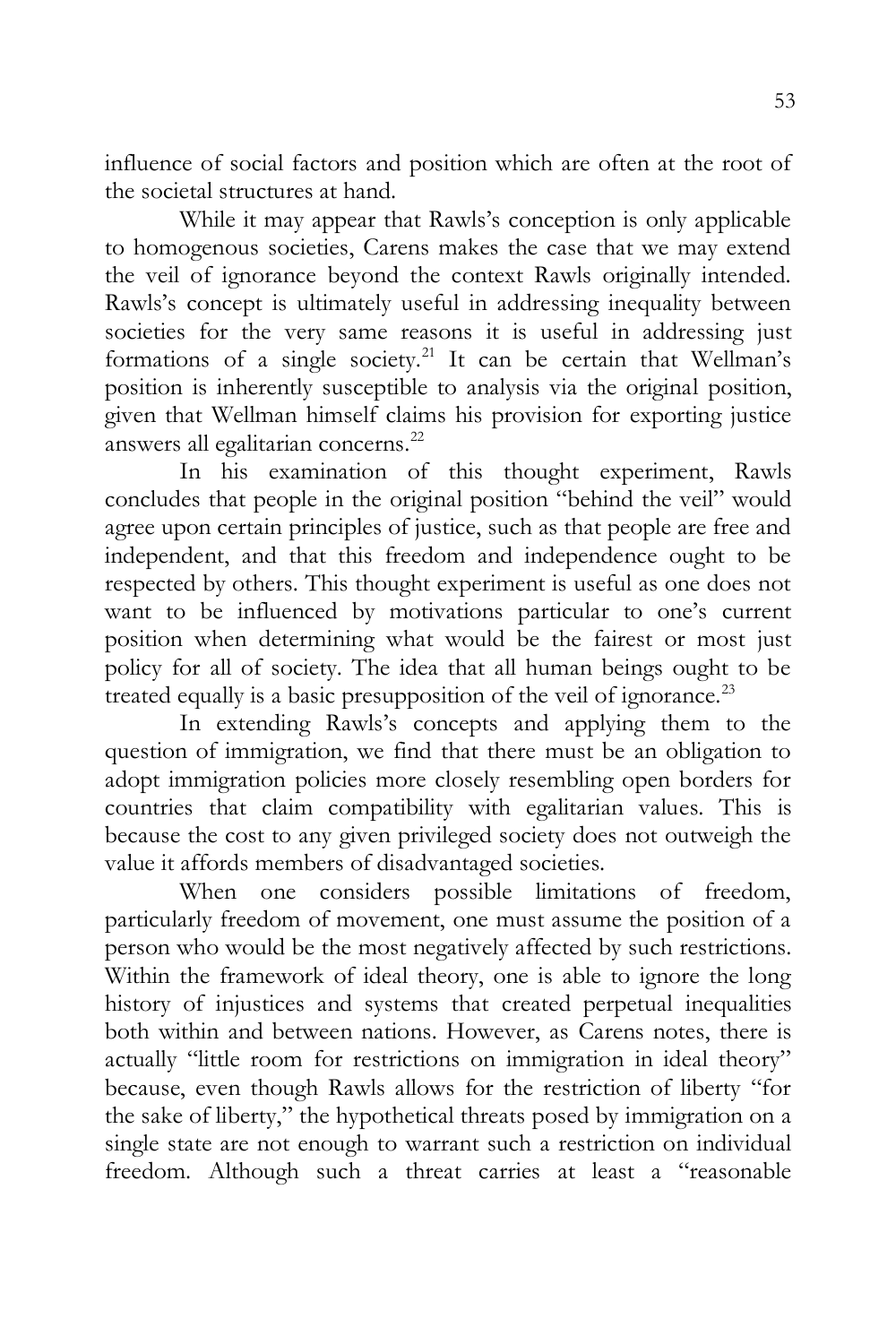expectation" that an increase in immigration could lead to a loss of public order, this loss would have to be the direct result of the arrival of newcomers, rather than the result of current citizens' negative reactions to incoming refugees or immigrants, in order to tilt the analysis in favor of restrictive borders.<sup>24</sup>

While it is clear there is little room for the endangerment of public order under an ideal framework, there is also little room for an endorsement of restrictive borders in a non-ideal framework. Once historical inequalities and contexts are considered, the case against Wellman's claim that the right to exclude is compatible with egalitarian values becomes even stronger.

Wilcox's critique of Wellman can be incorporated within the Rawlsian framework to further illustrate how the "exportation of justice" through policies like BIP and NAFTA does not sufficiently fulfill commitments to egalitarianism. Such policies ultimately allow large corporations and countries at the top of the global hierarchy to benefit from further exploitation of non-developed nations.<sup>25</sup> A state's commitment to make trade deals and export labor, rather than adopt less restrictive border policies, illustrates that their commitment to maintaining current structural hierarchies outweighs their commitment to egalitarian values. Arguments such as Wellman's illustrate the way in which modern-day defenses of restricted immigration fail to uphold egalitarian standards given real-world considerations.

Rawls himself explained that, "Since the boundaries of people are often historically the outcome of violence and aggression, and [since] some people thereof are wrongly subjected to others, the law of peoples in its nonideal part should, as far as possible, contain principles and standards - or at least some guidelines - for coping with these matters."<sup>26</sup> Restrictive immigration policies that enforce these borders, born from a violent colonial history, serve to perpetuate wealth disparity between developed and less developed nations. Wellman's provision for exporting justice effectively fails to address these matters, leading to a failure in his system to fully consider and meet the standards of an egalitarian commitment.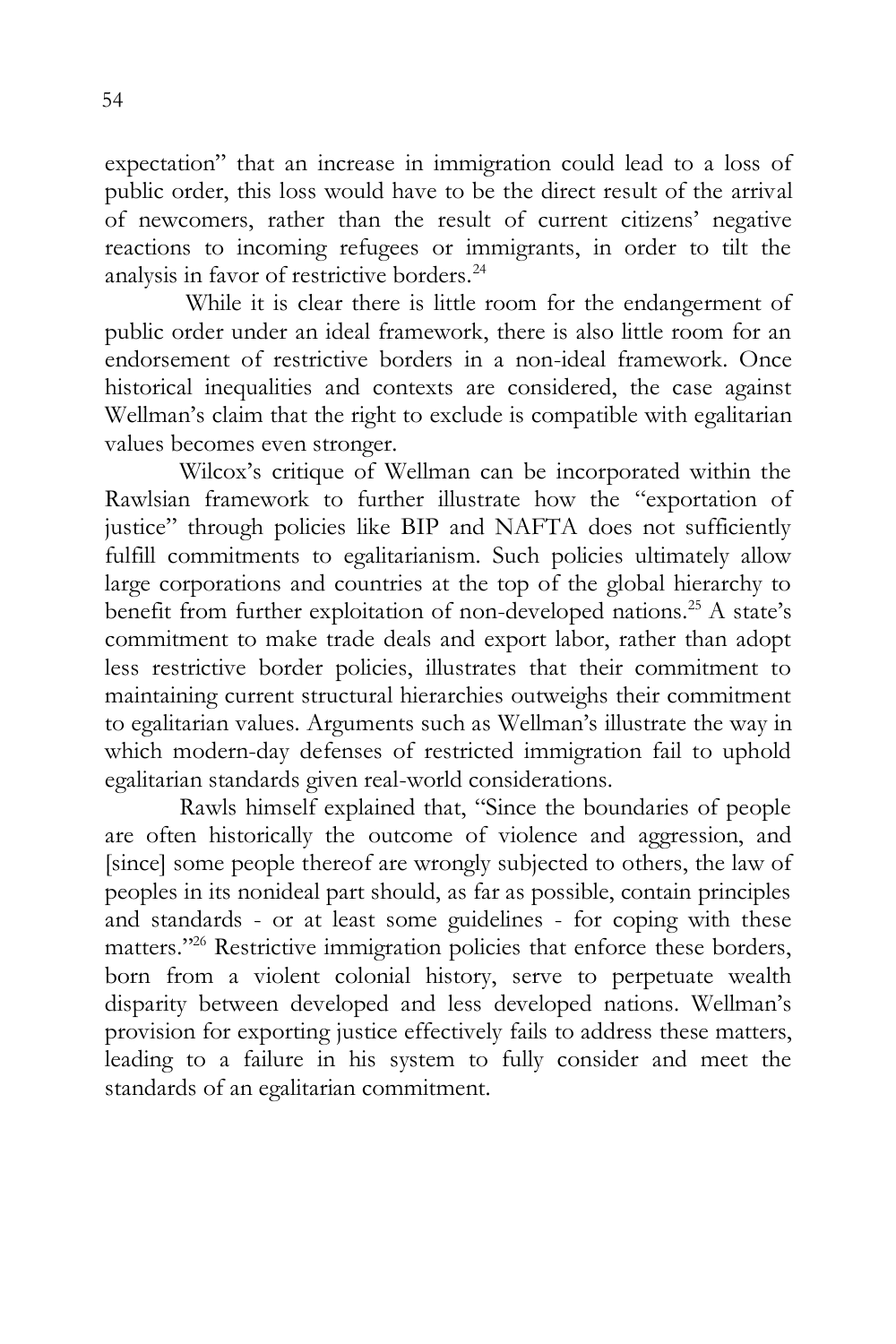#### **Conclusion**

While Wellman tries to claim that a right to freedom of association grants states a right to close their borders and limit immigration, an exploration of counterarguments, combined with an application of Rawls's veil of ignorance, illustrates how our current conceptualization of borders perpetuates systems of inequality that are ultimately incompatible with the duties of a legitimate, liberal state. Wellman's argument for the right to exclude rests on the idea that there is no obligation to provide aid in situations of luck inequality, and that when there is an obligation, it can be fulfilled through an exportation of material aid. However, the introduction of a non-ideal framework illustrates that situations of luck-equality do not really exist due to a long history of imperialism and the development of a global economy. All examples of global inequality are ultimately relational. A further examination of the ways in which nations provide material aid through policies such as BIP and NAFTA shows exactly how Wellman's argument for the state's right to exclude fails.

When one examines the process through which borders are maintained and the power dynamics that led to their formation, it becomes clear that states claiming to be both legitimate and liberal have a duty to adopt less restrictive immigration policies. As only goods and not people are allowed to move freely, a true commitment to egalitarianism can never be fulfilled. Restrictive border polices preserve and protect the existence of relational inequalities between peoples. Nations that claim to be either legitimate nations or liberal democracies have a responsibility to adopt immigration policies more closely resembling open borders than the policies they currently adopt. In maintaining restrictive border and immigration policies, developed nations perpetuate historical and economic inequalities between developed and undeveloped nations, and the practice of "exporting justice" fails as a sufficient justification for such a policy.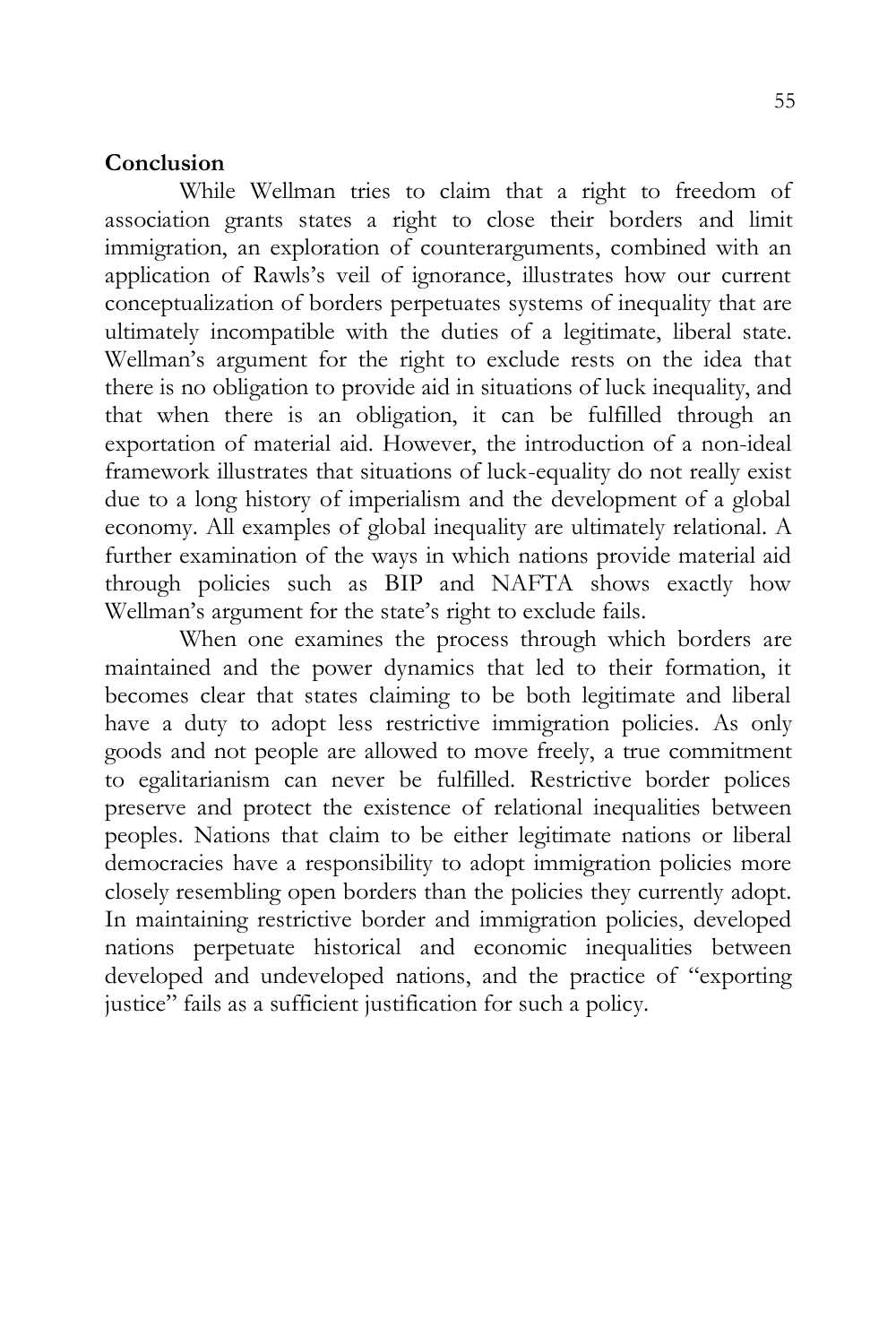## **Notes**

<sup>1</sup> Rutger Bregman, "The Surprisingly Compelling Argument for Open Borders," *Fortune*, Time Inc., April 17, 2016,

https://www.fortune.com/2016/04/17/immigration-open-borders.

2 José Jorge Mendoza, "Enforcement Matters: Reframing the Philosophical Debate over Immigration," *The Journal of Speculative Philosophy* 29, no. 1 (2015): 74.

<sup>3</sup> Christopher Heath Wellman, "Immigration and Freedom of Association," *Ethics* 119, no. 1 (2008): 2-3.

<sup>4</sup> Wellman, "Immigration and Freedom of Association," 20-21.

<sup>5</sup> Wellman, "Immigration and Freedom of Association," 10-11.

<sup>6</sup> Wellman, "Immigration and Freedom of Association," 14.

<sup>7</sup> Wellman, "Immigration and Freedom of Association," 20-21.

<sup>8</sup> Wellman, "Immigration and Freedom of Association,"15, 21-22.

9 John Rawls, "Justice as Fairness: Political not Metaphysical," *Philosophy and Public Affairs* 14, no. 3 (1985): 248, JSTOR.

<sup>10</sup> Wellman, "Immigration and Freedom of Association," 10-11.

<sup>11</sup> Mendoza, "Enforcement Matters: Reframing the Philosophical Debate over Immigration," 73-75.

<sup>12</sup> Mendoza, "Enforcement Matters: Reframing the Philosophical Debate over Immigration," 76.

<sup>13</sup> Shelley Wilcox, "Do Duties to Outsiders Entail Open Borders? A Reply to Wellman," *Philosophical Studies: An International Journal for Philosophy in the Analytic Tradition* 169, no. 1 (2014): 130.

<sup>14</sup> Wilcox, "Do Duties to Outsiders Entail Open Borders? A Reply to Wellman,"128. <sup>15</sup> Wilcox, "Do Duties to Outsiders Entail Open Borders? A Reply to Wellman," 125- 127.

<sup>16</sup> See study by Global Citizen Trade Watch;

"NAFTA's 20-Year Legacy and the Fate of the Trans-Pacific Partnership," *Public Citizen*, Public Citizen's Global Trade Watch, Feb. 2014, www.citizen.org/our-

work/globalization-and-trade/nafta-wto-other-trade-pacts/trans-pacific-partnership. <sup>17</sup> Wilcox, "Do Duties to Outsiders Entail Open Borders? A Reply to Wellman," 128. <sup>18</sup> Wilcox, "Do Duties to Outsiders Entail Open Borders? A Reply to Wellman," 128- 129.

<sup>19</sup> Wilcox, "Do Duties to Outsiders Entail Open Borders? A Reply to Wellman," 129. <sup>20</sup> John Rawls, "The Law of Peoples," *Critical Inquiry* 20, no. 1 (1993): 45, *JSTOR*.

<sup>21</sup> Joseph H. Carens, "Aliens and Citizens: The Case for Open Borders," *The Review of Politics* 49 no. 2 (1987): 256. https://doi:10.1017/s0034670500033817.

<sup>22</sup> Wellman, "Immigration and Freedom of Association,"10-11.

<sup>23</sup> Of course, the veil of ignorance is a hypothetical ideal. No human reasoning can be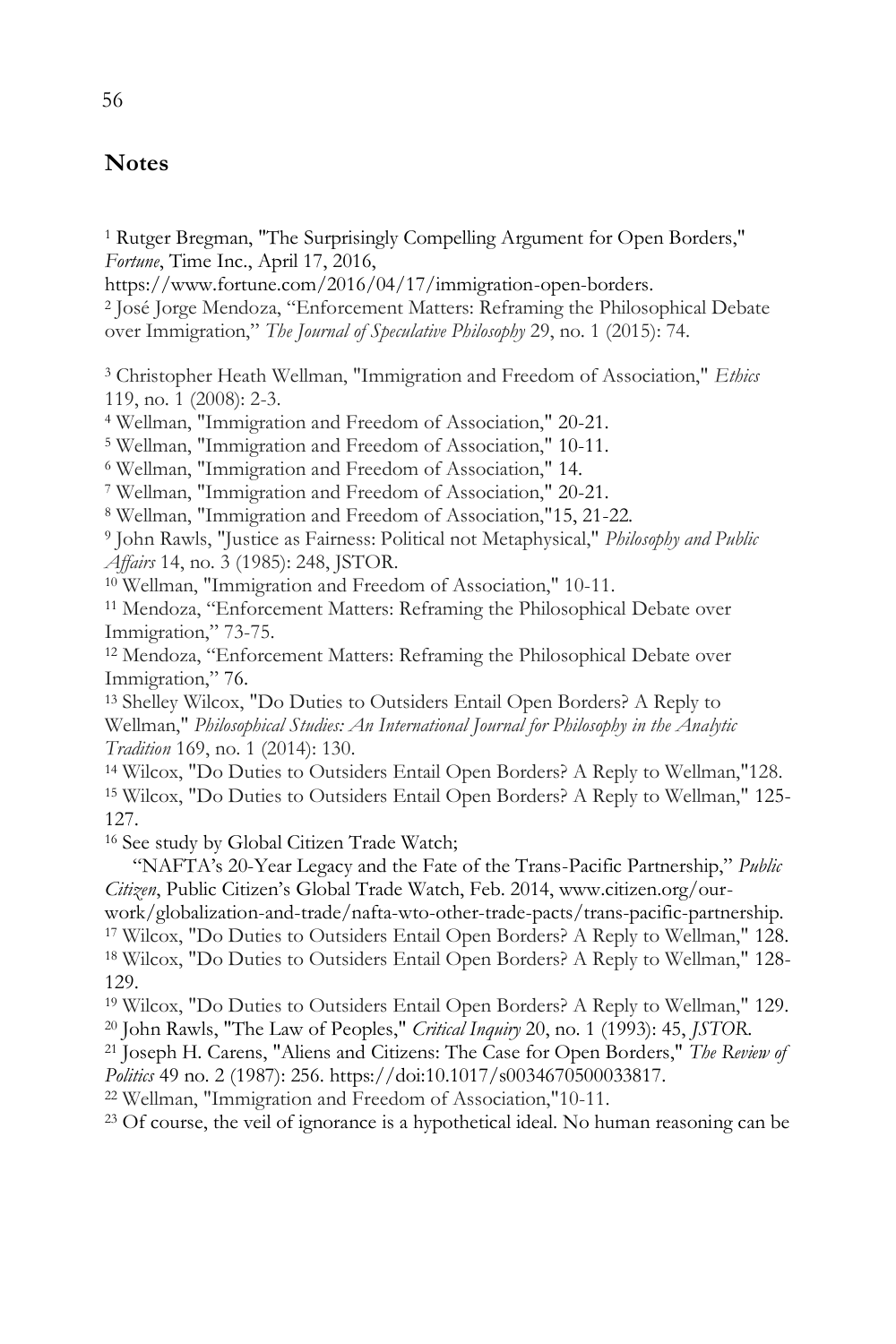entirely uninformed by an individual's prior experience. As humans, we can only try our best to be neutral and to engage with Rawls's conception 'from the original position,' as he intended. Rawls's believes, and it is a widely-accepted notion, that the vast majority of people, having adopted this position, would desire a society with some conception of equality.

<sup>24</sup> Joseph H. Carens, "Aliens and Citizens: The Case for Open Borders," *The Review of Politics* 49 no. 2 (1987): 256. https://doi:10.1017/s0034670500033817.

<sup>25</sup> Considerations regarding the ethical enforcement of border policies introduced by Mendoza in "Enforcement Matters" may be paired with the Rawlsian framework in order to provide further objections to Wellman's argument regarding the right to exclude. While limitations of space prevent this critique from being fully explored here, this subject could serve as the focus of a future investigation.

<sup>26</sup> John Rawls, "The Law of Peoples," *Critical Inquiry* 20, no. 1 (1993): 26, *JSTOR*.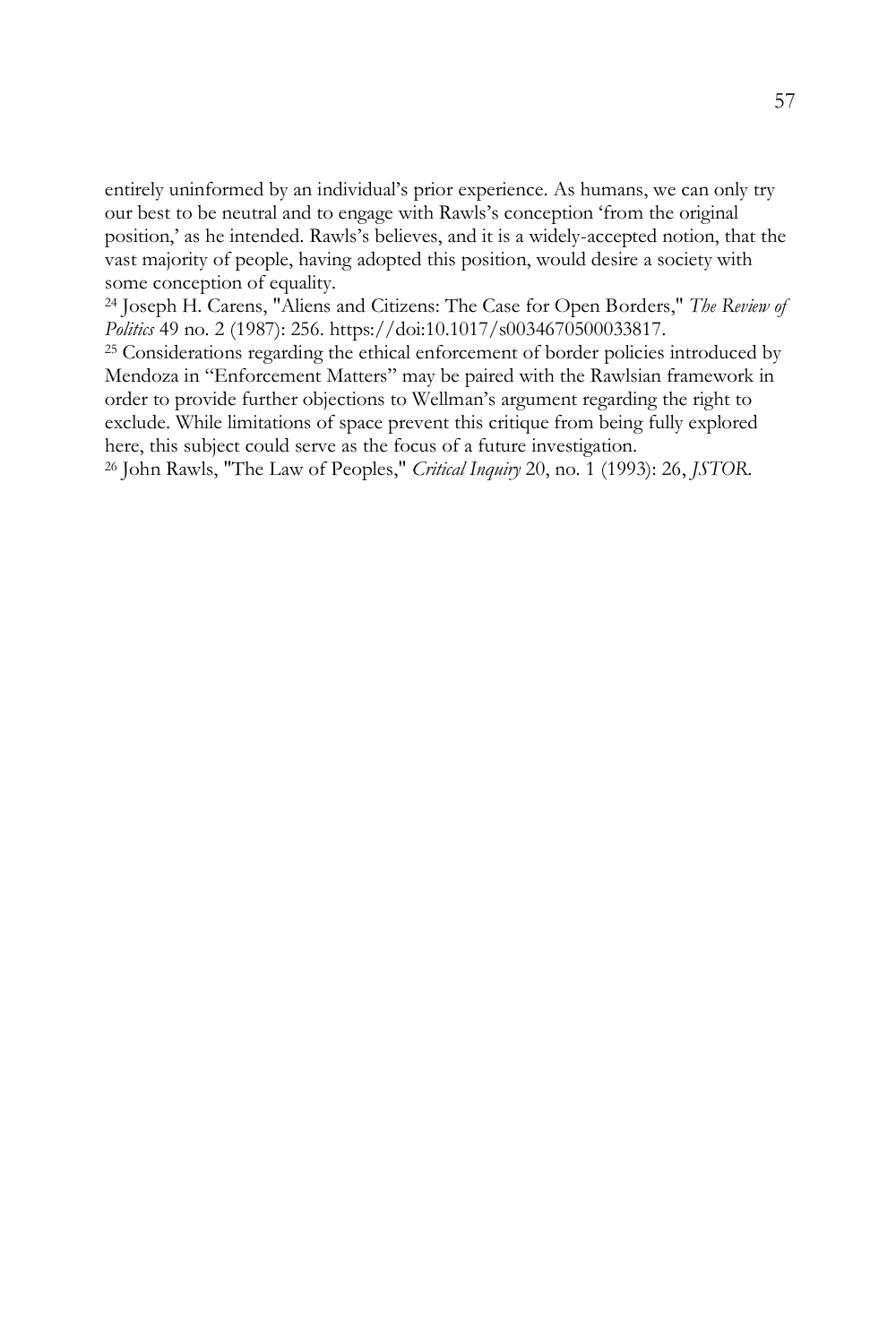## B**ibliography**

- Bregman, Rutger. "The Surprisingly Compelling Argument for Open Borders." *Fortune*, Time, April 16, 2016. https://www.fortune.com/2016/04/17/immigration-openborders.
- Carens, Joseph H. "Aliens and Citizens: The Case for Open Borders." *The Review of Politics* 49, no. 02 (1987): 251–273. https://doi:10.1017/s0034670500033817.
- Mendoza, José Jorge. "Enforcement Matters: Reframing the Philosophical Debate over Immigration." *The Journal of Speculative Philosophy* 29, no. 1 (2015): 73–90.
- "NAFTA's 20-Year Legacy and the Fate of the Trans-Pacific Partnership." *Public Citizen*, Public Citizen's Global Trade Watch, Feb. 2014. www.citizen.org/our-work/globalizationand-trade/nafta-wto-other-trade-pacts/trans-pacificpartnership.
- Rawls, John. "Justice as Fairness: Political not Metaphysical" *Philosophy and Public Affairs* 14, no. 3 (1985): 223-51. *JSTOR*.
- Rawls, John. "The Law of Peoples." *Critical Inquiry* 20, no. 1 (1993): 36- 68.
- Wellman, Christopher Heath. "Immigration and Freedom of Association." *Ethics* 119, no. 1 (2008): 109-141.
- Wilcox, Shelley. "Do Duties to Outsiders Entail Open Borders? A Reply to Wellman." *Philosophical Studies: An International Journal for Philosophy in the Analytic Tradition* 169, no. 1 (2014): 123-32.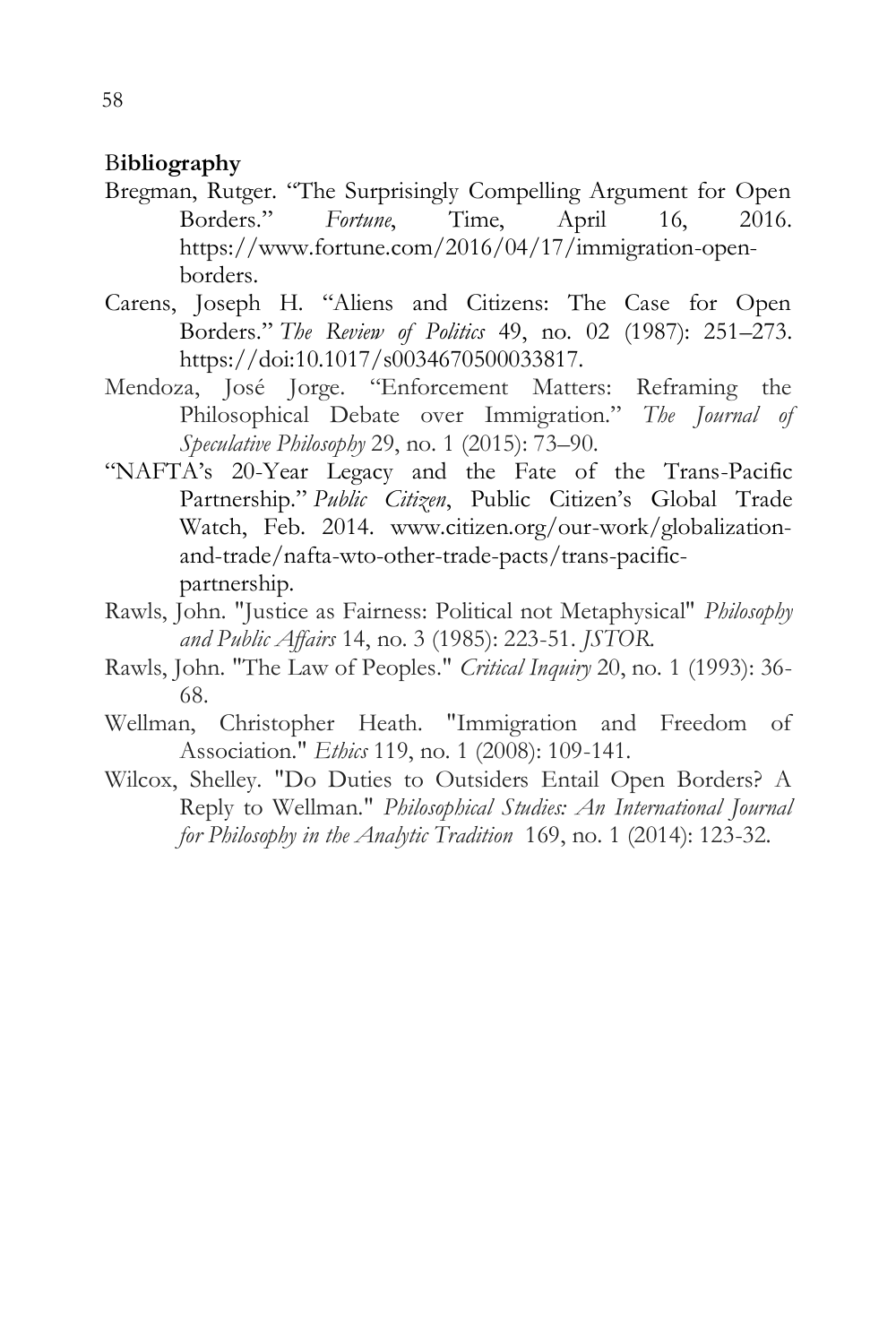# **A REVIEW OF GIORGIO AGAMBEN, TASTE**

Kirk Patrick Testa *Vassar College*

When we think of taste, the pleasurable sensations derived from eating often comes to mind. However, our sense of taste does not only apply to food. The word "taste" is also used to convey an agent's capacity for judgment. For example, in the sentence "She has great taste in books," indicates a certain degree of knowledge that then allows the judgment of taste. Hence, two polarizing orientations arise from taste, one of pleasure and the other of knowledge. The contested border between taste and knowledge is at the center of Italian philosopher Giorgio Agamben's 1979 book, *Taste,* which has appeared in English only in 2017. *Taste* is certain to be a crucial reading for Agamben scholars but it will also be an important contribution to aesthetics and philosophy at large. By suturing the traditional metaphysical fracture between pleasure and knowledge, this book's provocative claim is that taste itself is a type of knowledge, which through the ages and across continents relentlessly haunts and preoccupies our experience of the world.

In "Science and Pleasure", the first section of this five-part essay, Agamben asserts that the Western philosophical and scientific discourse has produced a problematic hierarchy among the five senses. Historically, the senses of sight and hearing have been considered as theoretical senses, those applied to aesthetic matters. Also called "distance senses," sight and hearing do not require an agent's direct physical contact with sensory objects. It is this distance that enables the viewer and the listener to engage their faculty of reason, hence their theoretical capacities. Privileging these two senses comes at the expense of taste, which is relegated to the bottom of the hierarchy along with the other practical senses of touch and smell. Taste, touch, and smell are also referred to as "practical" or "proximal" senses because their engagement with sensory objects requires direct, and at times intrusive, contact. Agamben explains that taste is considered the basest sense because it "does not leave its object free and independent,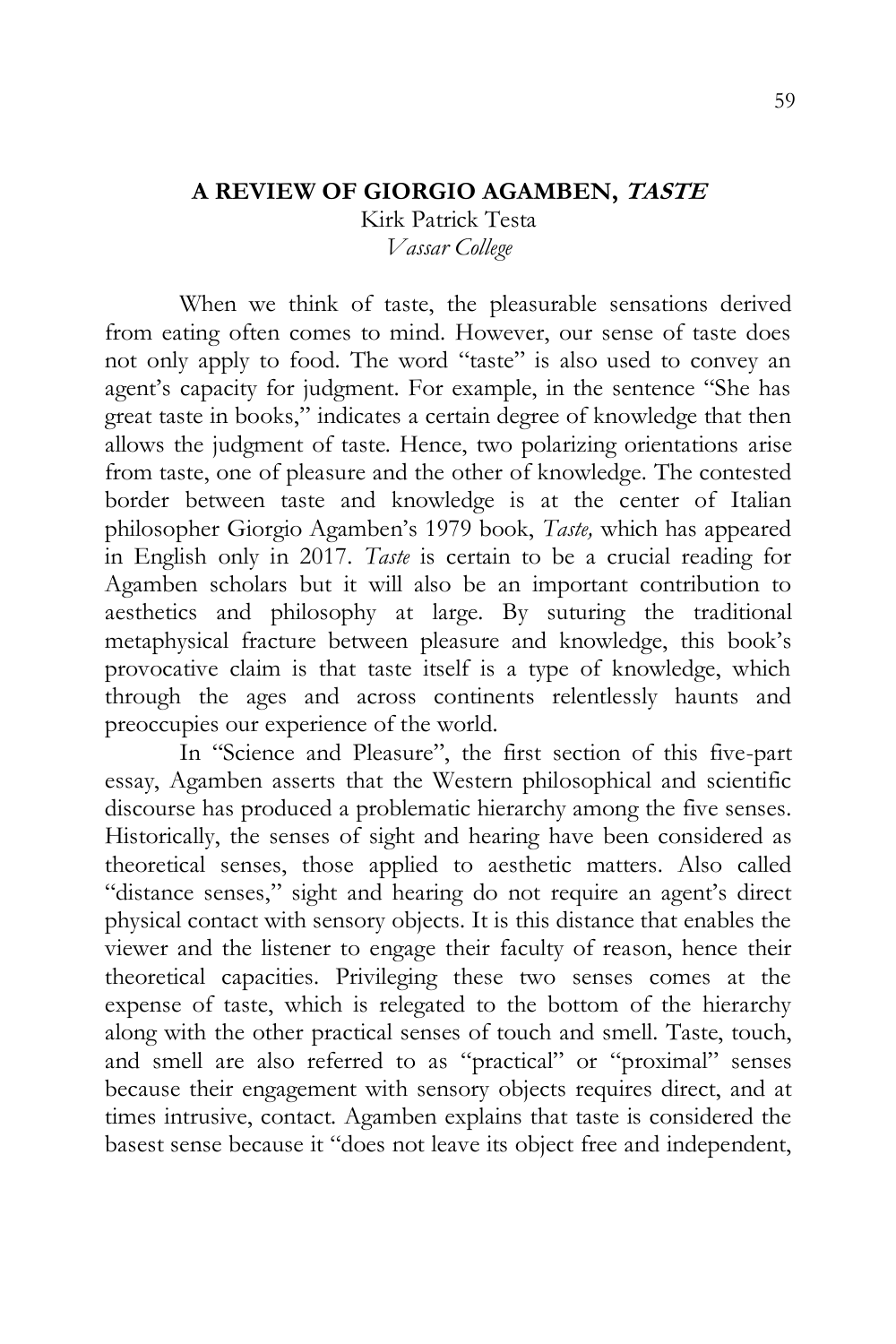but deals with it in a really practical way, dissolving and consuming it"  $(4).$ 

Despite taste's role in uniting human beings with animalistic tendencies, there is a vocabulary of taste which etymologically and semantically connects taste with "the act of knowledge" (4). For example, Agamben explains that *sapiens* [wise man] is derived from *sapor* [taste] and that the Greek word *sophos* [sage] is etymologically related to *sapio* [taste], *sapiens* [the taster], and *saphes* [perceptible to taste]. For the Greeks, taste did not simply link humans to animals, but simultaneously to wisdom. By looking to history and mediating the trajectory of taste in philosophy, Agamben aims to resist the idea that taste is a lower bodily sense and affirm its role in attaining knowledge.

Agamben proceeds to trace taste's role as "a metaphorically opposite and additional sense." Here taste is identified as both a "knowledge that enjoys the beautiful object" and a "pleasure that judges beauty"(5). In short, taste is both the knowledge of pleasure and the pleasure of knowledge. Thus, the philosophical problem of taste*,*  according to Agamben, is that it is a form of knowledge "that cannot account for its judgments but, rather, enjoys them" (5). In distinguishing taste's role as a paradoxical knowledge, that is, an ideal that presents "the fullest knowledge at the same time as it underlines the impossibility thereof,"(51) Agamben poses one of his essay's central questions: "Why is knowledge originally divided and why does it maintain, likewise originally, a relation with the doctrine of pleasure, that is, with ethics?" (8)

Throughout the book, Agamben traces how Western culture has established taste as an ideal of knowledge, which transcends the border between complete knowledge and the impossibility of knowledge. He also investigates how the philosophical history of taste as the knowledge and enjoyment of the beautiful deems it an excessive signifier. Through the peculiar type of knowledge provided by taste, a subject does not know because she cannot explain it. Thus, for Agamben, "[taste] is an empty or excessive sense, situated at the very limit of knowledge and pleasure...whose lack or excess essentially defines the stature of both science...and pleasure..." (51)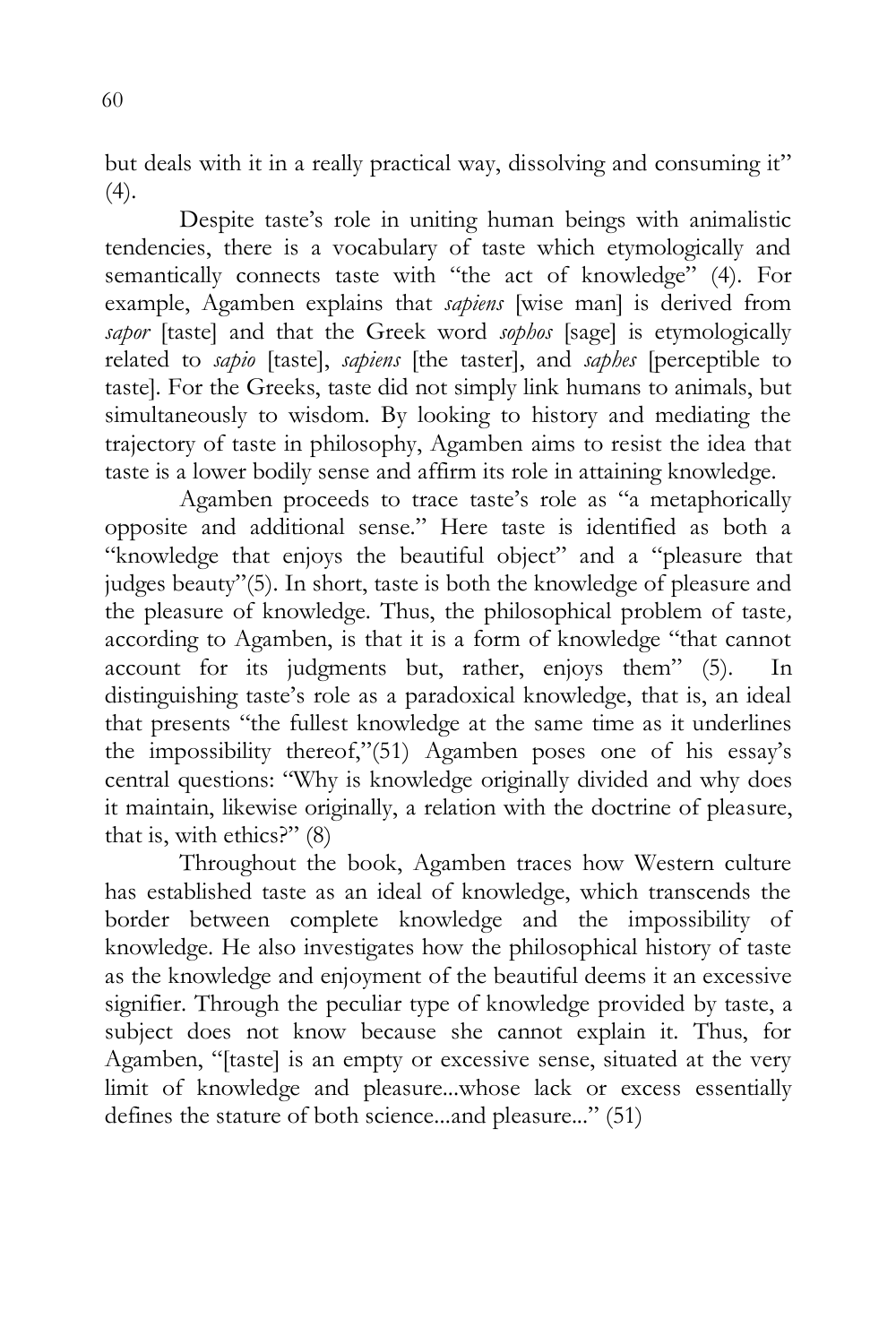In an age in which categories produce pointless ranking systems of what should be considered beautiful (i.e. the competitive arena of social media, which is fueled by affirming "likes"), Agamben's book provides a way to think beyond social and cultural standards of what is good taste. By illuminating taste's problematic history, Agamben suggests new ways for readers to reorient their subjectivities through taste. This reorientation involves questioning the origins of signification, that is, how human beings attach meaning and significance to things. In adopting a critical gaze towards the significance of any and all phenomena, a subject is able to transcend her confinement within socially and culturally constructed standards of being in the world. Hence, *Taste* is a celebration of subjectivity, particularly stemming from Agamben's own conceptions of the human subject's existence as potentiality. By *Taste's* conclusion, the careful reader may have gained the wondrous conclusion that the beautiful both inescapable and ungraspable—is also intrinsically borderless.

## **TASTE**

By Giorgio Agamben Translated by Cooper Francis 96pp. Seagull Books.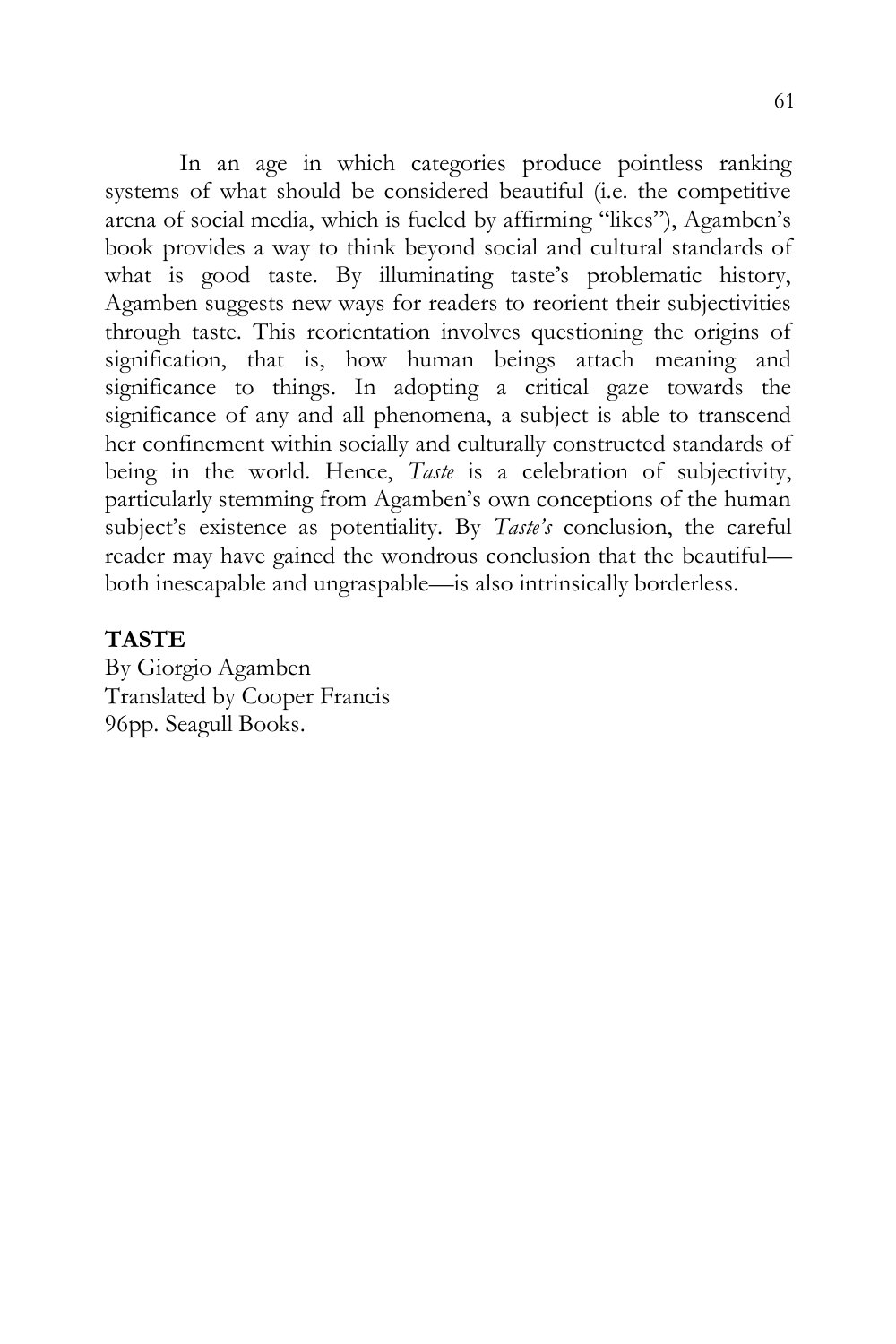### **A REVIEW OF JASBIR PUAR'S THE RIGHT TO MAIM** Griffin Scott-Rifer

*Vassar College*

In *The Right to Maim: Debility, Capacity, Disability*, Jasbir Puar develops a poignant critique of the ways that the United States produces disability worldwide through practices of imperialism and settler-colonialism. Puar's project, in her own words, offers "a muchneeded intersectional critique that destabilizes the white, Euro-American, economically privileged subjects that are most likely to be interpellated as "a person with disabilities." <sup>1</sup> Puar departs from the figuration of disability as an identity. She frames it as a *formation* of three vectors: disability, debility, and capacity. Puar understands debility as the systematic limitation of a population's capacity to act. These vectors do not replace each other, or act independently. They complement and interact with each other through assemblages of state and non-state actors, physical infrastructures, and medical technologies. In doing this, Puar draws upon and expands Michel Foucault's notion of biopolitics to account for the horrors of colonial violence, which Foucault did not sufficiently address in the concept's original formulation. Using the slogan "From Ferguson to Gaza" (ix) to guide her exploration, Puar offers a transnational analysis of global systems of settler colonialism that brings together mass incarceration in the United States and the Israeli occupation of Palestine, ultimately showing the endemic disability that they both produce.

*The Right to Maim* is written in four chapters, each tackling a distinct theme. Puar begins by looking at the intersection of transness and disability in the context of the US. She then turns to how these identitarian categories have been instrumentalized to create both exceptional and normative subjectivities that serve dominant neoliberal modes of power. In this chapter, she examines the ways in which the exclusion of Gender Identity Disorder and gender dysphoria from the category of disability by the Americans with Disabilities Act (ADA) reinforces an identity-based conception of disability. Building upon her first book, *Terrorist Assemblages: Homonationalism in Queer Times*, in *The Right to Maim* Puar expands her theory of homonationalism into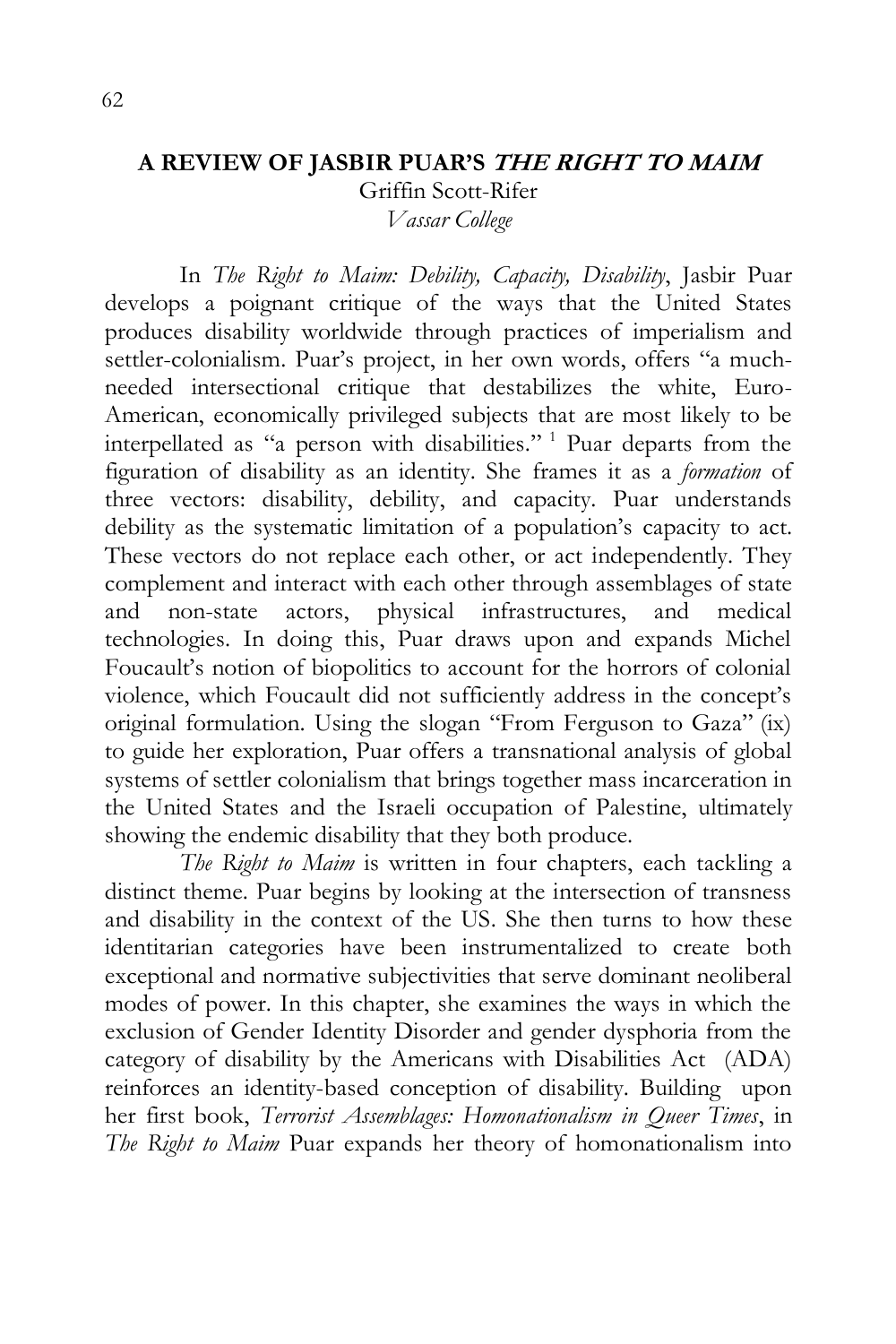what she describes as "trans(homo)nationalism" (34). Puar posits that the conception of transness as a teleological process, with discrete starting and ending states mediated by medical authorities, ultimately creates a normative trans-subject, one that is white, economically privileged, and able-bodied.

In the second chapter, Puar examines the creation of normative subjectivities in the context of disability. She names this process, by which a normative disabled subject is produced and maintained in biopolitical life, "cripnationalism." She contends that the liberal empowerment discourses that dominate the disability rights movement, as exemplified by the ADA driven activism and legislation, are part and parcel of cripnationalism, which excludes many other subjects from recognition as "disabled." The aim of cripnationalism is to regulate the border between inclusion and exclusion by empowering and exceptionalizing those disabled subjects that are included. Here, Puar introduces her conceptualization of debility "as a process rather than an identity or attribute" that challenges the normative disabledidentity formation (73). In *The Biopolitics of Disability*, David Mitchell and Sharon Snyder identify a trend in disability studies by which disabled bodies go from "social pariahs" to "objects of care." Puar sees a cripnationalist element in this reconfiguration, which is further intensified in liberal rights empowerment discourses.

Puar wishes to disrupt cripnationalism through an analysis of how the United States has systematically displaced disability to sites of incarceration and imperial war. For example, she employs Gilles Deleuze and Félix Guattari's concept of the "pre-disabled" to analyze how racialized bodies in Afghanistan and Iraq were/are marked by the US as objects of un-care and how the decline of medical neutrality throughout the war has created massive amounts of disability. Puar contends that these forms of disability created by imperialism and settler colonialism are a "constitutive absence" within the field of disability studies (89). Through their commitment to an empowered disabled identity, this powerful trend in disability studies engage in the erasure of what she calls "southern disability" (89).

Puar then moves her analysis to a discussion of the biopolitical landscape in Israel. She opens her third chapter with a comparative analysis of how cripnationalism functions within Israel. In comparison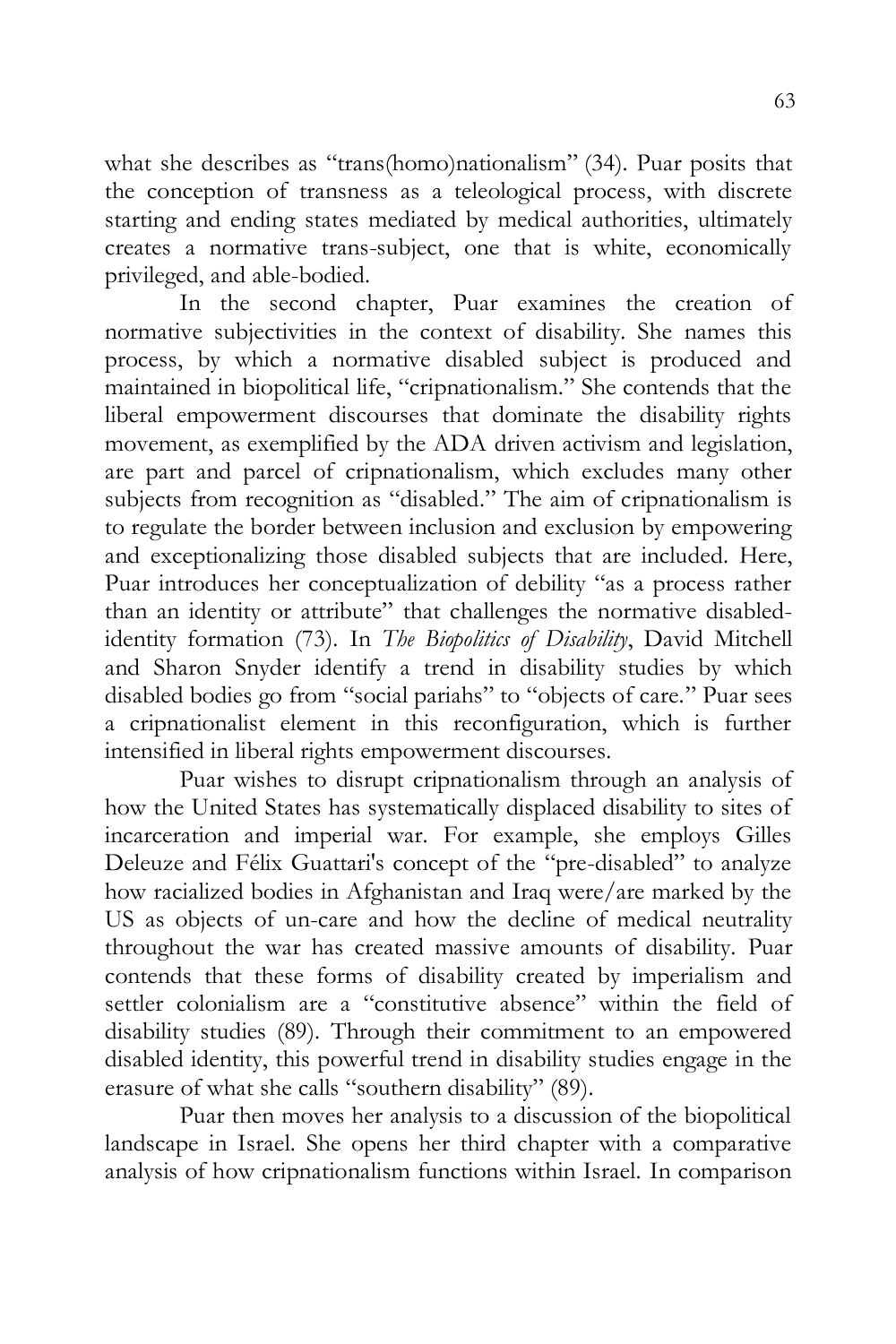to the United States, the exceptional disabled subject in Israel is the disabled Israeli Defense Force (IDF) soldier. Through this figure of the disabled solider, cripnationalism in Israel relies more upon the spectacle and victimhood of disability than the supposed empowerment that American cripnationalism promises. As an example of this victimization, she points to how the IDF uses the potential maiming inflicted by Palestinian bombings, and the narratives of IDF soldiers and civilians harmed in these bombings. This creates a culture of anxiety within Israel around the constancy of a potential Palestinian threat. This anxiety is then marshalled to support the colonial occupation of Palestine as a necessary measure of security, and to justify violence against Palestinian bodies.

Extending her analysis of homonationalism from *Terrorist Assemblages*, Puar analyzes the Israeli assisted reproductive technology industry's efforts to incorporate gay and lesbian subjects into reproductive and family planning narratives, efforts which obscure the industry's encouragement of abortions amongst Arab women and a broader project to control the Arab population. Puar theorizes how gay and lesbian populations and their reproductive capacities are folded into biopolitical management functions to establish a larger Jewish population within Israel.

It is in the final chapter that Puar introduces the titular *right to maim*. The analysis and formulation of the right to maim centers around Operation Protective Edge, a 2014 military campaign by the IDF in which 2,131 Palestinians died and 10,918 were injured.<sup>1</sup> In this campaign, as in Iraq and Afghanistan, medical neutrality was abandoned and infrastructure within Palestinian territories was largely destroyed. Puar contends that these actions represent Israel's claim to a "right to maim" in opposition to a "right to kill" and a "right to life." The right to maim is most explicitly manifested in the IDF's policy of shooting to cripple, not to kill. This is expressed within a liberal rights framework, and is claimed as a liberal, or less violent, practice as compared to the right to kill. However, drawing upon Achille

 $\overline{a}$ 

<sup>1</sup>Al Mezan Center for Human Rights, "Al Mezan Calls for Accountability for War Crimes and an End to Israel's Occupation of the Occupied Palestinian Territory."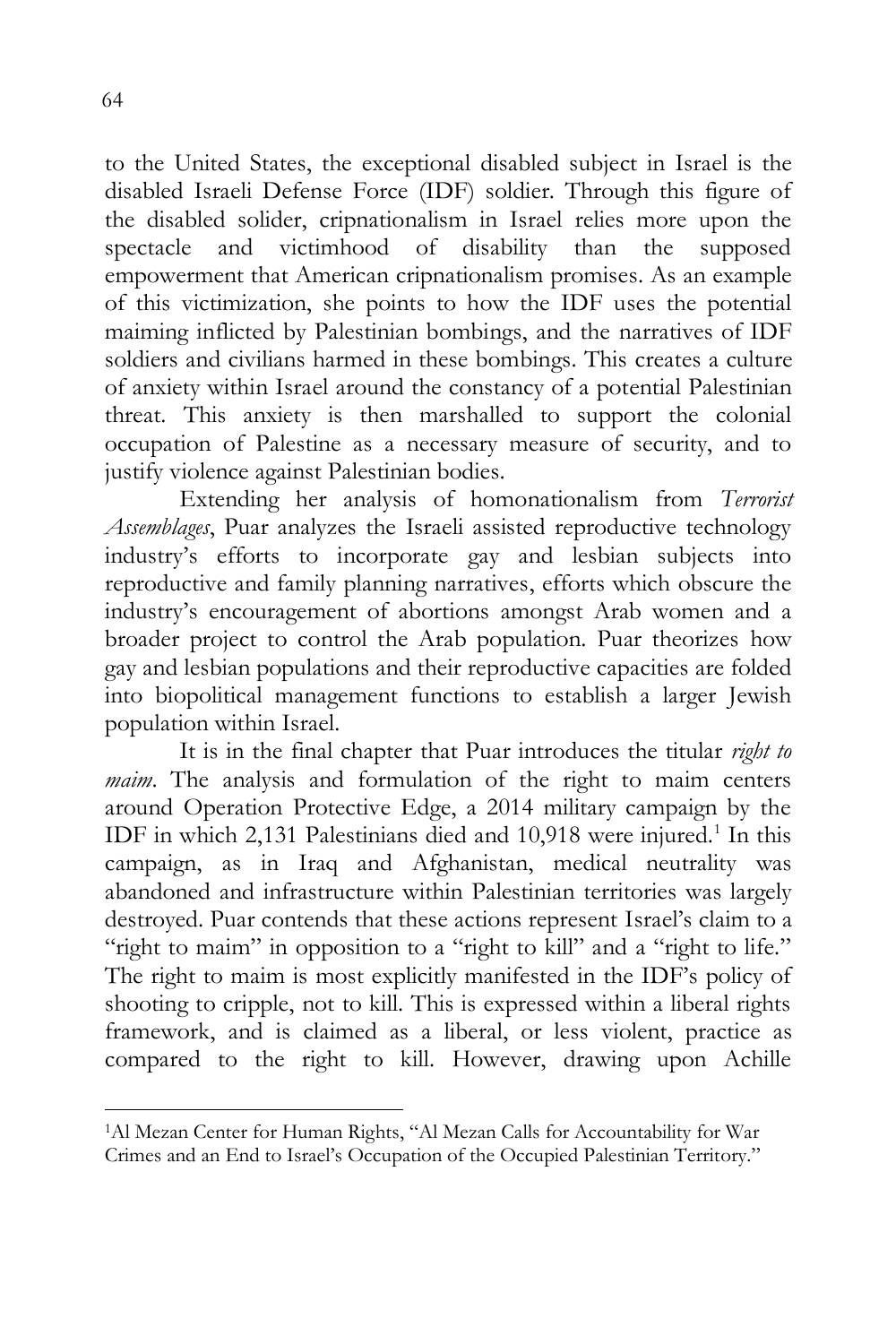Mbembe's formulation of a "war on life support," in which the very capacity of the state to preserve and nourish life is targeted, Puar theorizes that, in the context of this assault, maiming is no less violent, considering the intensive targeting of hospitals and life sustaining infrastructure. Puar then situates this analysis of the right to maim within the larger theoretical tradition of biopolitics. She contends that the right to maim adds a key axis, *debilitation,* to the four traditional axes of biopolitics: let live, let die, will not let live, will not let die. Adding debilitation allows the theory of biopolitics to account for the horrors of colonial violence, which Puar claims Foucault largely ignores in his original formulation.

This right to maim is not exclusively employed by Israel; instead, Puar posits it as a key tactic of settler colonialism. Theorizing the right to maim as a settler colonial practice reveals its connections to the US. Puar's compares the right to maim to Wellman's "right to exclude," a theoretical justification for restrictive border policy<sup>2</sup> Current reports from organizations such as No Más Muertes document how US Border Patrol has been systematically destroying humanitarian supplies<sup>3</sup>, including water jugs, left for people attempting to cross the border. By implementing these practices of border enforcement, the US claims an implicit right to maim immigrant bodies. Following Puar's analysis of Israel's "war upon life itself" in Palestine, it could be argued that the US treatment of border crossers along the US-Mexico border employs a similar logic. Water represent a means to life and its confiscation a cause of death for border crossers. This practice neither deports nor excludes, it opts for violently foreclosing the borders crossers ability to survive. In this specific instance, destroying a water supply maims the immigrant body through dehydration, which inevitably produces suffering. There is certainly much more to be explored in this connection, but even this brief sketch reveals how powerful Puar's framework can be to expand on the understanding of settler-colonial violence.

 $\overline{a}$ 

<sup>2</sup> The right to exclude is characterized and critiqued in "Border Policy Behind the Veil" by Maryellen Stohlman-Vanderveen, an essay included in this issue of the *Journal.*

<sup>3</sup> No Más Muertes, "The Disappeared Report Part II: Interference with Humanitarian Aid"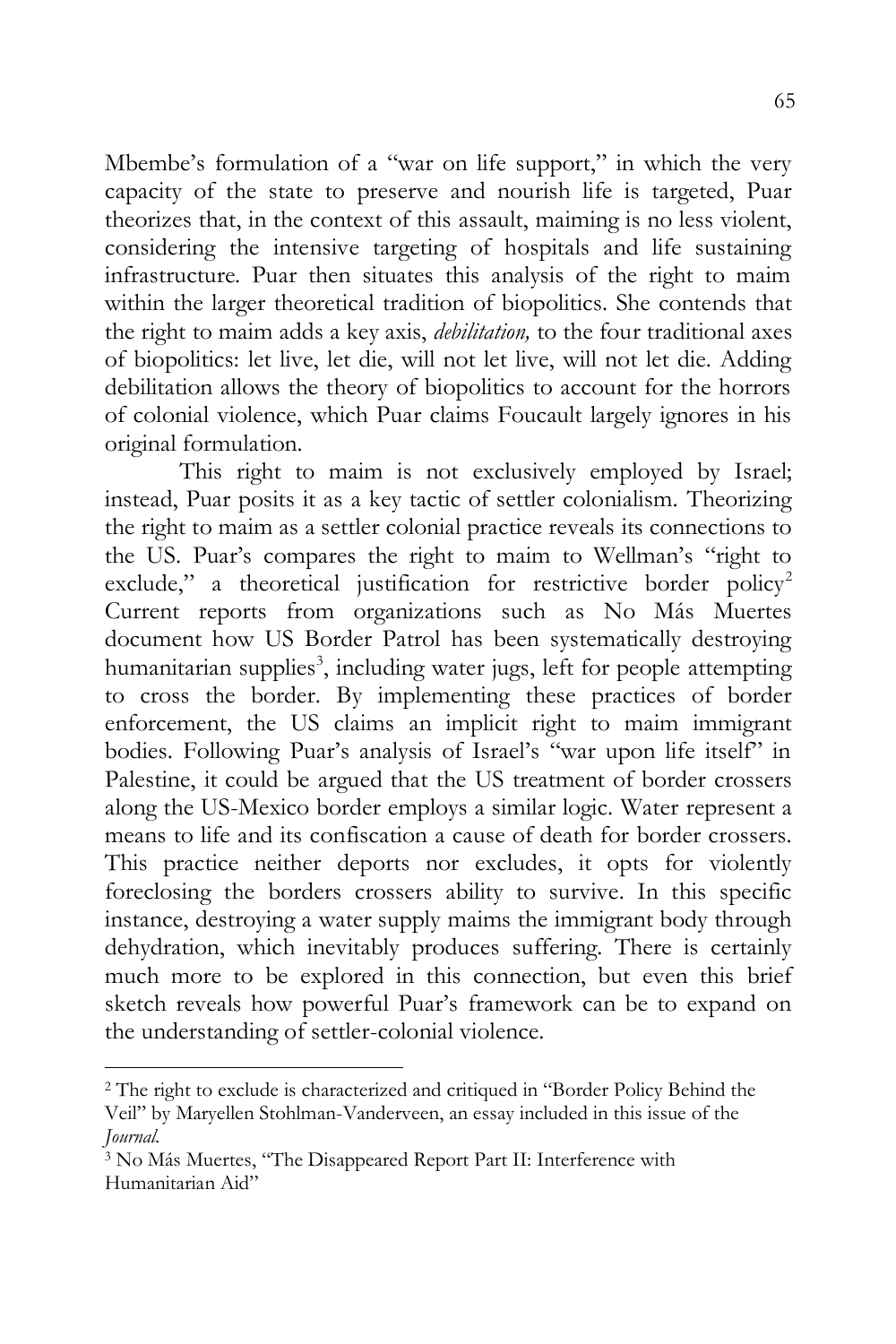Puar's work illuminates the integral nature of borders to the history of Palestine/Israel, the violence inherent in the practice of border-drawing, and the displacement of disability across those borders, wherever they are drawn. Puar considers geopolitical borders but also borders that are more abstractly constituted, such as those that control and mediate who is allowed to claim an empowered disabled identity. *The Right to Maim* provides a powerful set of tools to analyze these various sites and discourses, affirming how critique can still contribute to destabilizing violence and potentially reducing it.

## **THE RIGHT TO MAIM**

By Jasbir Puar 296 pp. Duke University Press, November, 2017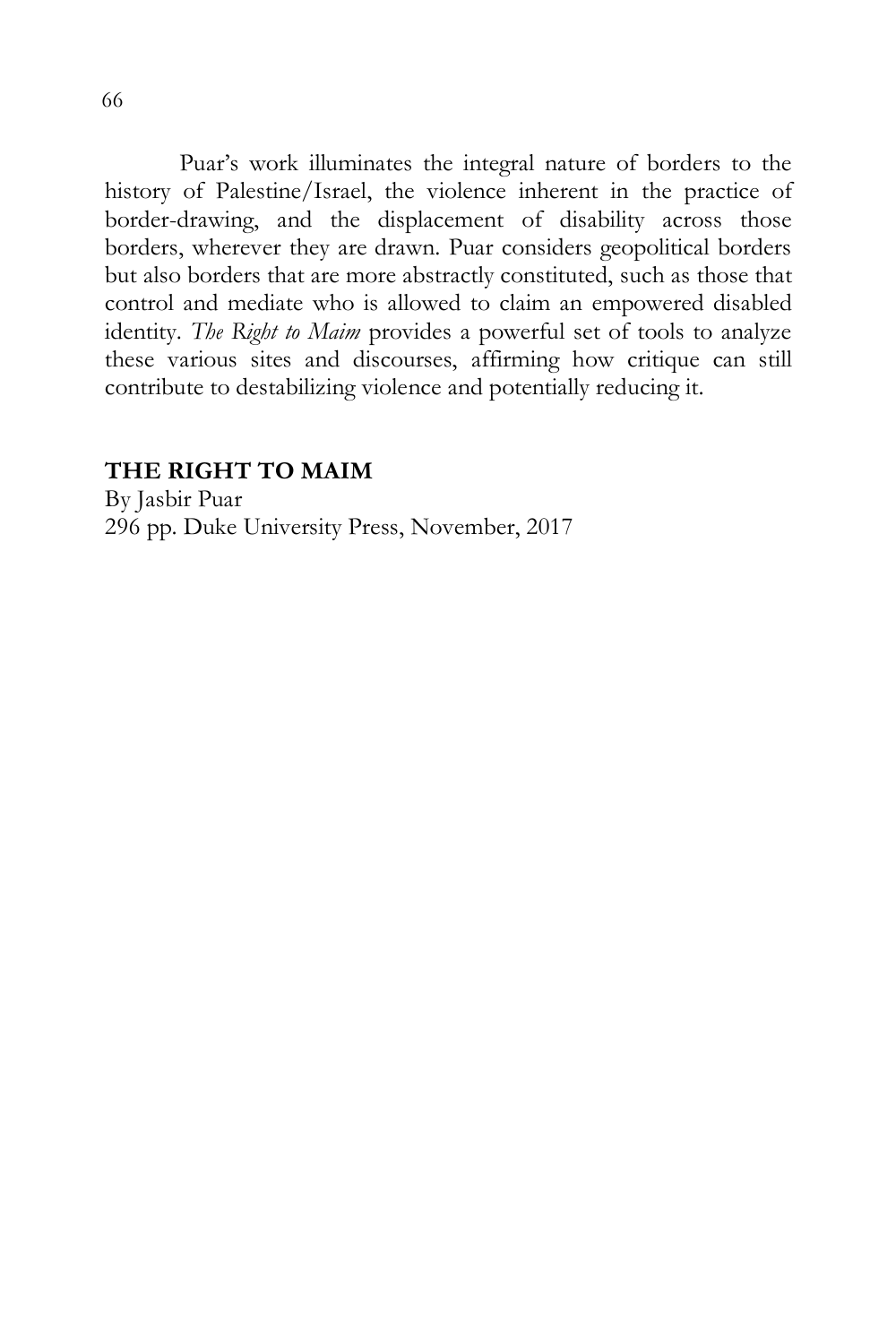# **VASSAR'S BORDERS, WITHIN AND WITHOUT. IN CONVERSATION WITH ELIZABETH BRADLEY**

Sessi Kuwabara Blanchard, Henry Krusoe, and Giovanna Borradori

Since its foundation, the *Journal* has sought to open new channels of communication and intensify existing ones, both inside and outside Vassar. While our tradition has been to devote the "scholarly interview" to an exchange with a philosopher, in light of the exceptional moment that Vassar is facing a wide-ranging conversation with its new president seemed befitting.

Elizabeth Bradley is the eleventh President of Vassar College, a role she assumed on July 1, 2017. As an undergraduate, she focused on economics and art history, graduating magna cum laude from Harvard University. She then earned an MBA from the University of Chicago and a PhD in Health Policy and Health Economics from Yale University, where she taught for many years and served as Head of Branford College. A few months into her tenure at Vassar, President Bradley generously agreed to share with us elements of her intellectual biography, some early reflections on Vassar and the liberal arts, and the challenges of upholding a progressive agenda in higher education today.

A central focus of Bradley's career has been improving health care delivery in the United States and through projects in Ethiopia, China, India, Liberia, Rwanda, South Africa, and the United Kingdom. Her work, supported by the National Institutes of Health, the Bill & Melinda Gates Foundation, and the Clinton Foundation, has led to innovations in the delivery of cardiovascular care, long-term and endof-life care, and health care management. As the founder and Faculty Director of the Yale Global Health Leadership Institute, Bradley has led teams that contributed to transforming Ethiopia's health care system by restructuring hospital management and enhancing the availability of primary care. Bradley has published extensively in her field and authored three books, including *The American Health Care Paradox: Why Spending More Is Getting Us Less,* appeared in 2015.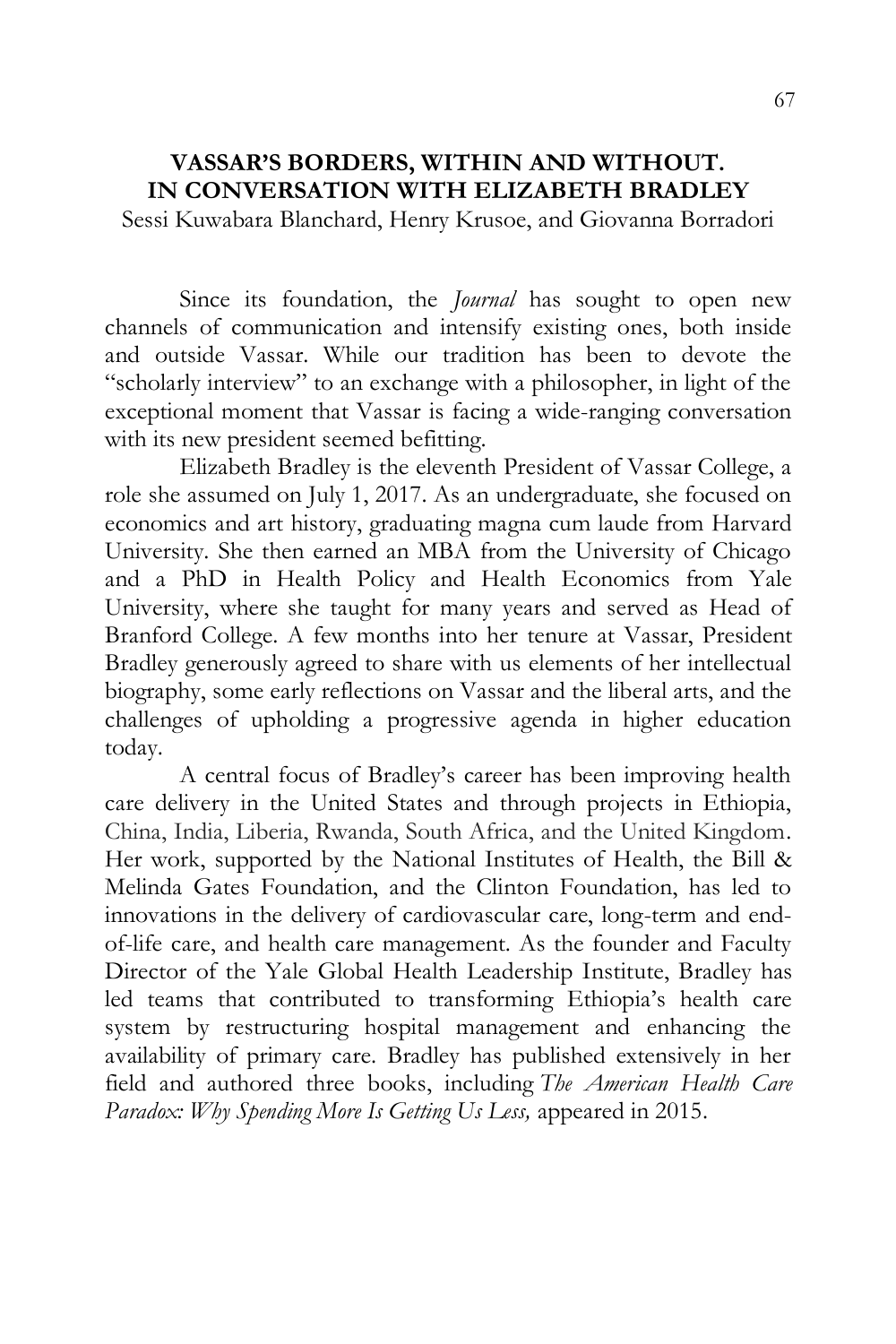From the beginning of 2016 until her departure from Yale to Vassar, President Bradley was the Director of the Brady-Johnson Program in Grand Strategy at Yale. The Brady-Johnson Program's goal is to train undergraduates interested in leadership through the theoretical framework of Grand Strategy, which was first articulated by British military historians after World War II. We started our conversation with President Bradley by discussing the core principles and intellectual commitments of Grand Strategy, whose comprehensive approach centers on achieving large ends with limited means. President Bradley pointed out the interdisciplinary scope of Grand Strategy, which draws from fields such as history, political science, and classical literature to address current-day challenges, including security, economic inequality, global health, and climate change. Especially illuminating were President Bradley's views on how the perspective of Grand Strategy might be applied to contemporary issues facing Vassar College and the world of liberal arts education.

The exploration of Grand Strategy led us to reflect on its relevance to thinking globalization and interdependence, two trends that both global health and the liberal arts must reckon with. We then prompted President Bradley to share with us her early impressions on the distinct contexts of Yale and Vassar, and to speculate on how the value of a liberal arts education may be perceived in a globalized world. Finally, we addressed ongoing concerns about sexual assault and Title IX policy at Vassar. We hope that this in-depth interview will help trace Vassar's emerging borders, within and without, which determine the possibilities of a productive engagement between our President and the Vassar community.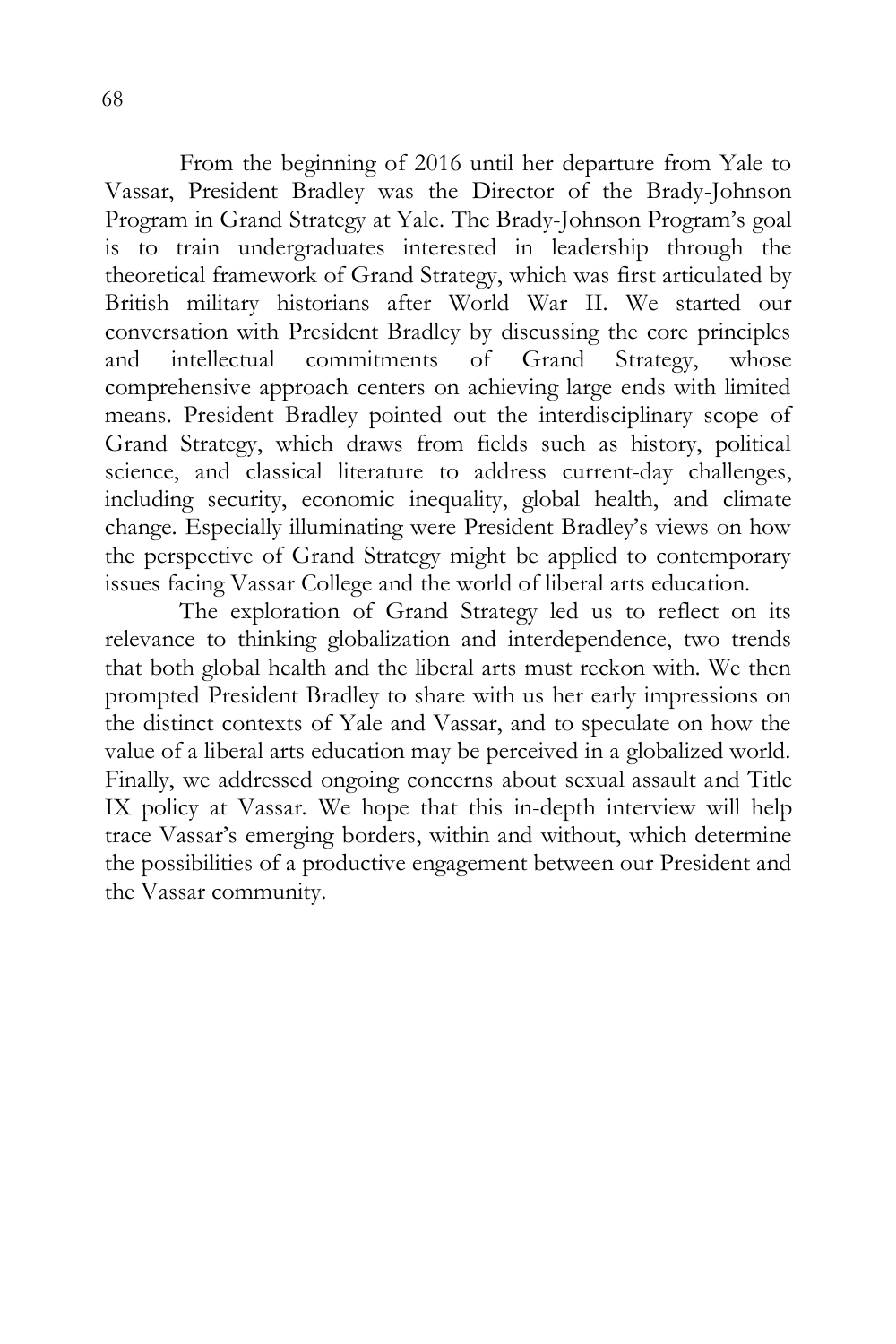#### *Giovanna Borradori*

When we founded the *Journal* five years ago we had two goals in mind: on the one hand, to build a bridge between the Vassar philosophical community and the global community of undergraduate scholarship; on the other, to create a center of observation and critical thinking about the agenda of the liberal arts as it is advanced by Vassar College, an institution with an important legacy in the history of progressive politics in the United States. To mark the fifth anniversary of the *Journal* 's flourishing with an interview with you, Vassar's new President, it is therefore a great opportunity for which we would like to thank you in advance. At Yale, you were the Head of Branford College, the Founder and Faculty Director of the Yale Global Health Leadership Institute, and the Brady Johnson Professor of Grand Strategy. We are very interested in your impressions of Vassar as filtered through your experience at Yale in all these capacities. And if you are willing to share with us a bit of your intellectual biography, my first question to you would start from a reflection on your engagement as a faculty. How did you encounter Grand Strategy and what role does it play in your present thinking?

#### *Elizabeth Bradley*

In 2006, I had been tenured already and during a sabbatical leave, in December, the CEO of the Clinton Foundation contacted me. "We've heard you understand hospital administration. We have just been back from Ethiopia and we have a project that we'd like to talk with you about." I was completely shocked by this because I had never been to Ethiopia, had never been to Africa, in fact, and I had no idea. But I thought I would first invite them to Yale and triage the situation by bringing some Africanists to the same room. I figured that I would send them off and say, "Here is the Clinton Foundation, they want you to do something." But as the Clinton Foundation people came and described what they were doing, I realized, "Oh, jeepers, I think I actually could help you." Bill Clinton had met with the Minister of Health in Ethiopia in 2005, a democratizer, someone who wanted to work with the communities to improve healthcare. So, I wrote a grant that the Clinton Foundation funded and I ended up by spending a good chunk of my sabbatical in Ethiopia.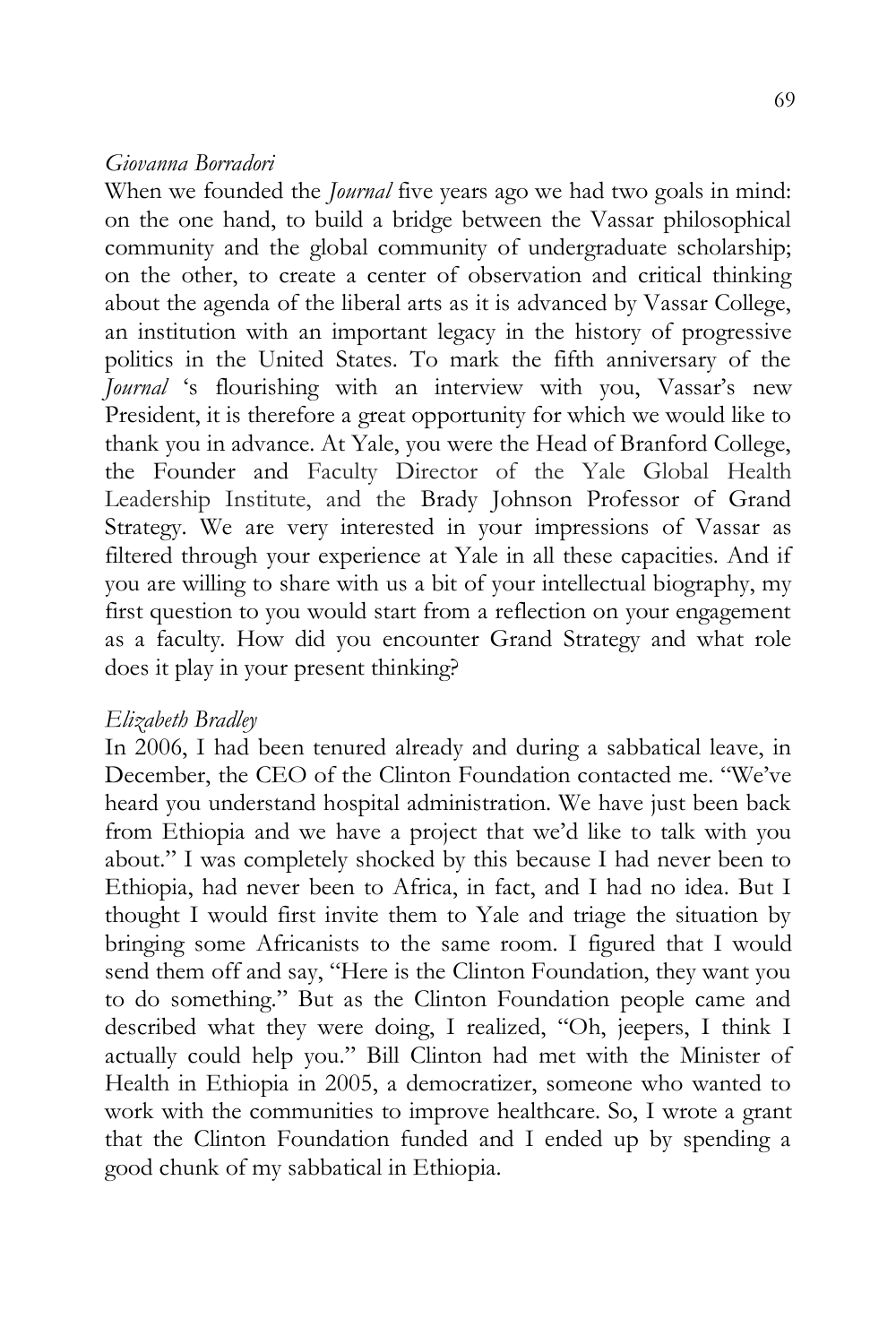When I got there the Minister of Health said, "I really need a huge strategy. I need to spend this amount of money, here are all our problems, I need to find the very best way to do this. And I want you to help us." So I did a lot of research on this and when I came back to Yale, I talked to one of my mentors about it. He said, "Have you ever heard of the Grand Strategy Program at Yale?" And I simply said, "No. I'm in the School of Public Health, how would I know about this history program?" And he said, "You must take it. Because they convene huge problems and think over history and ask: how have people tackled these large problems?" That's when I first encountered Grand Strategy: by taking a course with Professor John Gaddis and Professor Paul Kennedy. As a professor myself, I obviously only sat in on their class. And even though their focus was about military history and people having *military* objectives, and how you used and deployed the military to get these objectives – even though that's what the course was about, which was not an interest for me at all, and I had no experience in it, they were asking the key question: "How do I achieve large ends with limited means?" Which was exactly the nature of the question I was dealing with: How are we going to bring health outcomes of a middle-income country to this very low-income country? And the possibility of even asking this question fascinated me. Maybe I could learn something from the ways in which, over time, people have solved these very large problems, considering all the individuals, of course, but also their contexts and ecology. So, fast forward, I don't know how many years, seven or eight years of working with that Program, when John Gaddis, who was about to retire, said: "We would really like you to direct the Program." At that time, I answered: "Well, I don't think I am qualified. I don't study World War I or World War II. But maybe I could write you a two-page memo about how I see it, because I think Grand Strategy can be used for climate change, human rights, poverty, and many other large-scale problems." So I wrote him a memo about what I'd like to do with the Program, and he told me: "Great. Go to it." The President agreed, so I got to reshape the Program.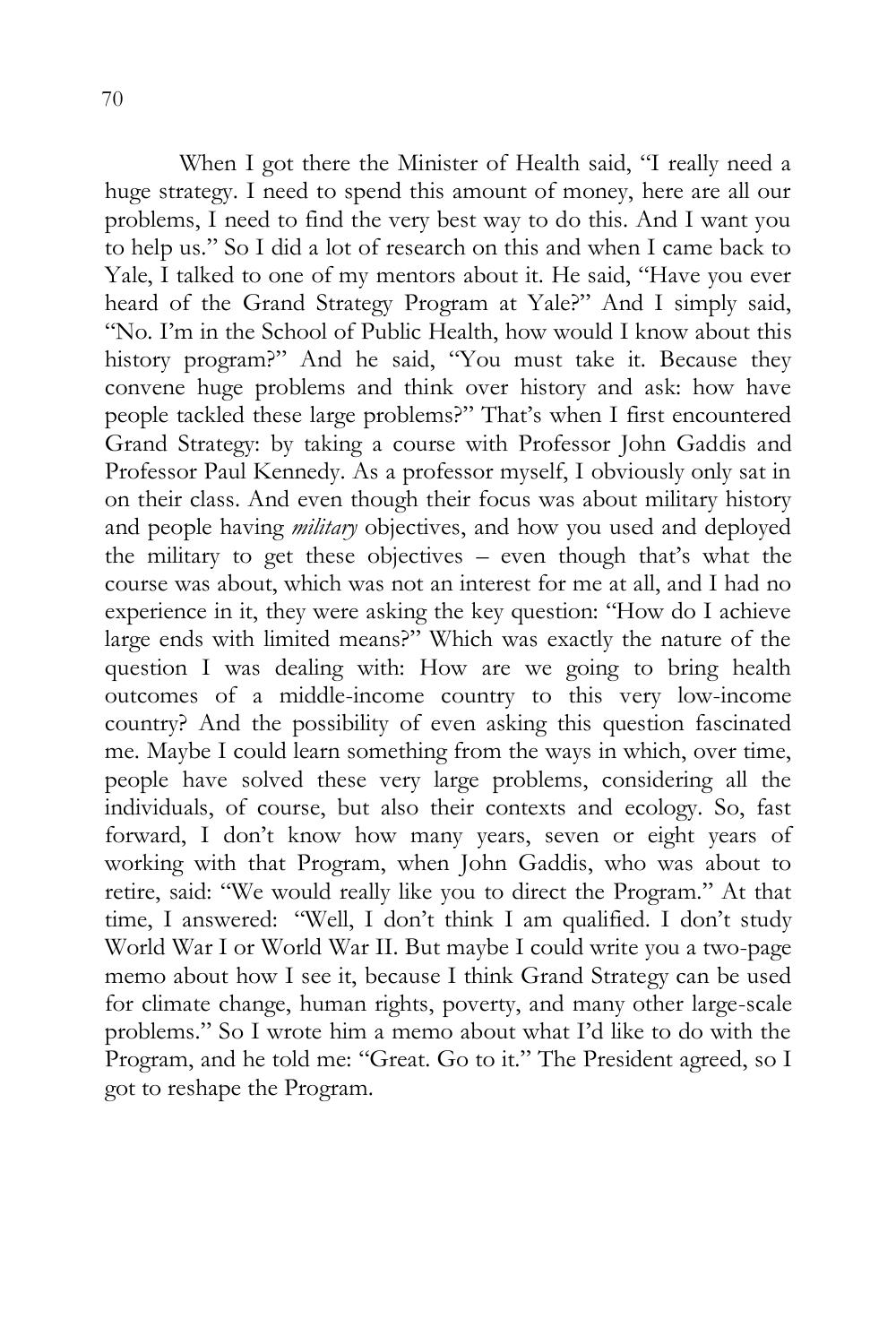#### *Giovanna Borradori*

Thank you for sharing this story with us, which, as all great stories, has an element of chance. But to get a little more in depth on Grand Strategy: would you say that World War I and World War II are, pivotal examples for the kind of thinking about historical events that Grand Strategy opens?

### *Elizabeth Bradley*

Technically, the British came up with this term. There is a book on the history of Grand Strategy that asks precisely this question, because people could argue that Grand Strategy had been developed in more ancient times. Maybe even ever since Sun Tzu's *Art of War*, although not using the same words. But words really do shape the discourse of Grand Strategy too. Lidell Hart claims that Grand Strategy is born just before World War II at a time when people started to ask: "We need a grand strategy for the globe. We, the Allies, need to think about a *global order*." This is the context Grand Strategy has come out of.

It was a very interesting class to teach because it attracted historians, most of them a little right-leaning, which made my presence odd. When I was teaching it, people were puzzled: "What is happening here? Why do we have a public health professor teaching this?" I changed the curriculum considerably, but I still tried hard to keep the conversation going from the far right to the far left. An example of this is Carl Von Clausewitz, a 19th century thinker and war strategist during Bismarck's time. He is really interesting because his book, *On War,* has been interpreted as "us, them, total war! You got a goal: win." But at the end of his life, he rewrote the first three chapters and if you go back to those first three chapters, I think he makes an interesting point: since we are all connected to each other, we have to understand that other people may have other interests, but we can't get what we want unless we get them to get what they want, too. He was much more what we may call today "inclusive" at the end of his life. This is why I love teaching Von Clausewitz, because his writing always surprises people: even someone who was so "us and them," at the end of his life came around to, "Wait, the world is one globe."

This is really central to global health. You're a global citizen and we live on one globe. You see, I find this an intellectually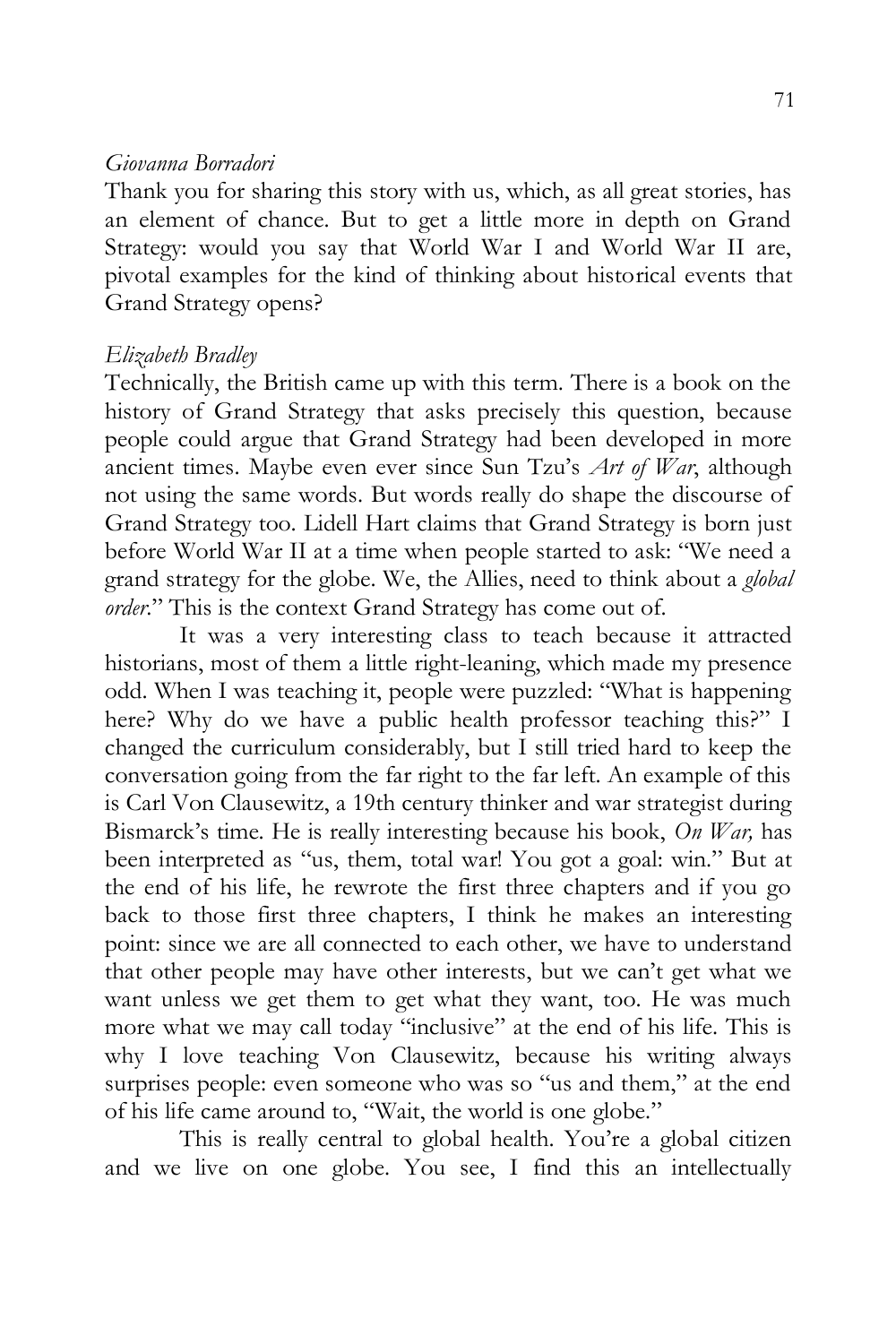fascinating question: how do we conceptualize each other, how do we conceptualize the world? Is it us and them, or are we all in one, or both? How do we navigate those different boundaries?

#### *Giovanna Borradori*

It sounds like the global scale, and perhaps globalization as a historical process, is part of the DNA of Grand Strategy.

### *Elizabeth Bradley*

Yes, definitely. But what does one globe mean? We did a fair amount of work on globalization, on the good and the bad, who are the winners and who are the losers. And then we would convene that other side of the conversation: we're one globe. Everybody's a loser if anybody is a loser. But it's nice, in the classroom, to allow those different voices to emerge because, on the right, they would be much more like, "No, they're the bad guys, we're the good guys. Done." And then on the left, it would be like, "No, no, no, we're all in it together." I liked having those debates in class. I thought it helped us grow.

There was one other part of the class that I found really important and that I have thought a lot about in anticipating teaching here next year. At Yale, we would teach "heroes." I am putting quotes around this term. For example, Augustus. We would teach the life of Augustus. You read the beginning of Augustus: in his first eighteen to twenty years, he is this amazing kid who gets tapped by Julius Caesar to be the next "Julius Caesar," and he does really cool things. And the way life is often written, you are encouraged to like him. He is twenty years old and students love him. "Imagine if I were given the Roman Empire!" Then you watch him as he decides that he is going to kill four to six hundred people who are his enemies, Cicero being one of them, so that he can get all the land. We just talked about how you liked this guy last week! It allows students and faculty to say, "Wow, the world is really nuanced and people are good and bad at once." They do things that we can't understand even though we really respect them. I think that "ah-ha moment," challenges the idea that everything is only reducible to "This is the good side, this is the bad side." Rather, we are all a blend of good and bad. I always thought that was a really cool class.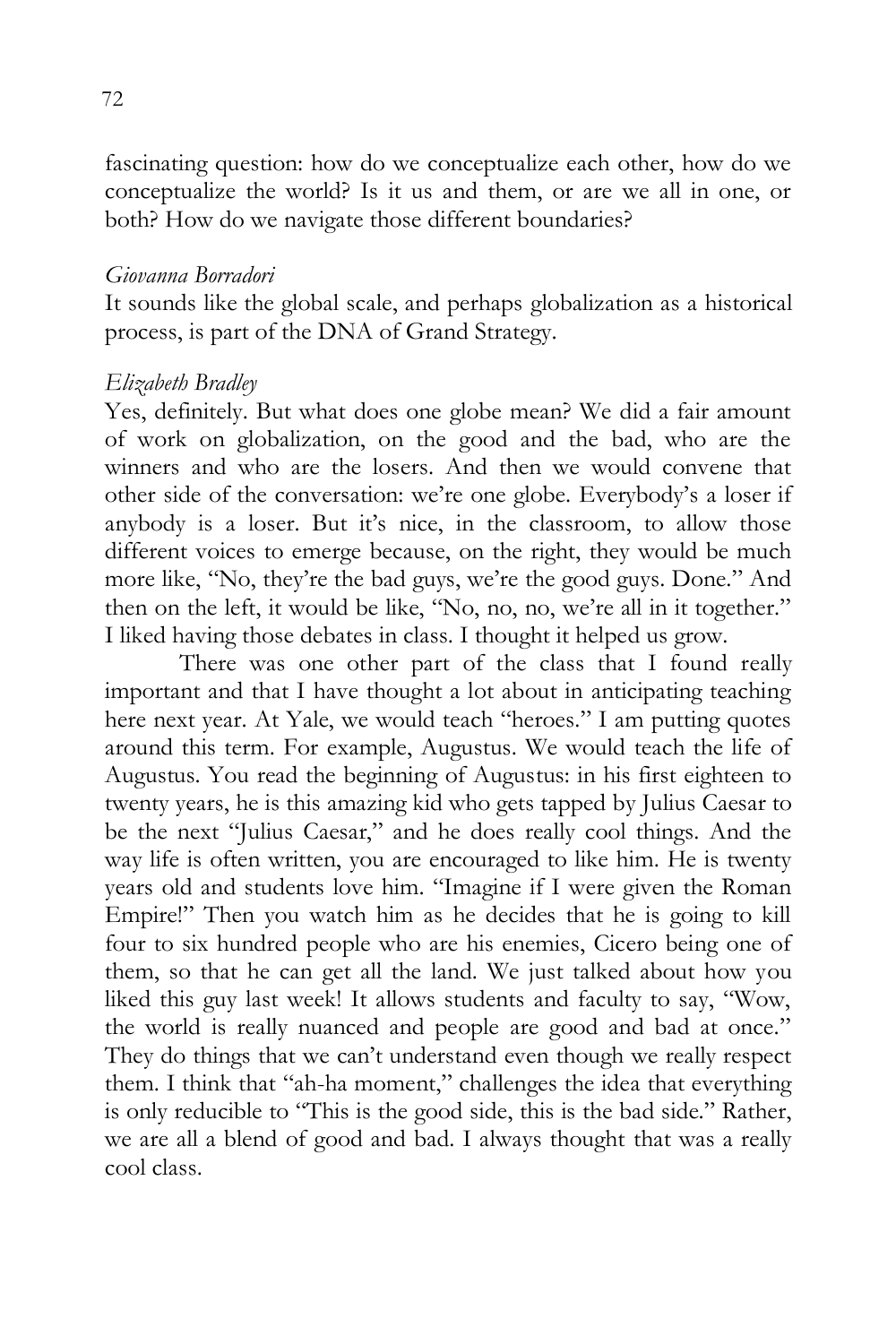## *Giovanna Borradori*

And you're going to teach it next term?

## *Elizabeth Bradley*

It is going to be called "Strategic Thinking in Global Health." I'm going to use a lot of Grand Strategy concepts but in my field of expertise, which is global health. I might teach Augustus and Von Clausewitz as part of it just for fun. All things are connected.

## *Giovanna Borradori*

All things are connected–that is true. So you've encountered global strategy and applied it to healthcare. Do you think that Grand Strategy has a place in the liberal arts? Which place would it occupy in the liberal arts curriculum and can it be of any specific use to thinking critically about it?

## *Elizabeth Bradley*

Definitely. I think the important part of Grand Strategy is the careful study of moments in time where a group or an individual has achieved amazing things with existing resources. This is what I think is very useful in the liberal arts. Do we need to study all these war heroes? War is always a fascinating thing to understand. How it erupts and how it ends or doesn't end. But the question of how people used resources to achieve some vision and aspiration, and how they have made compromises, because our aspirations are always infinite but our resources are finite, is key. How have people made those determinations over history? This, I think, helps each one of us today, as thinkers, to ask: "Well, I have big ideas too, but I only have these few pennies to put together; what should I do?" And I think those insights from history are still relevant to the world today.

#### *Giovanna Borradori*

To close the circle on Grand Strategy, if the global as a perspective is one half of its focus, history is the other half.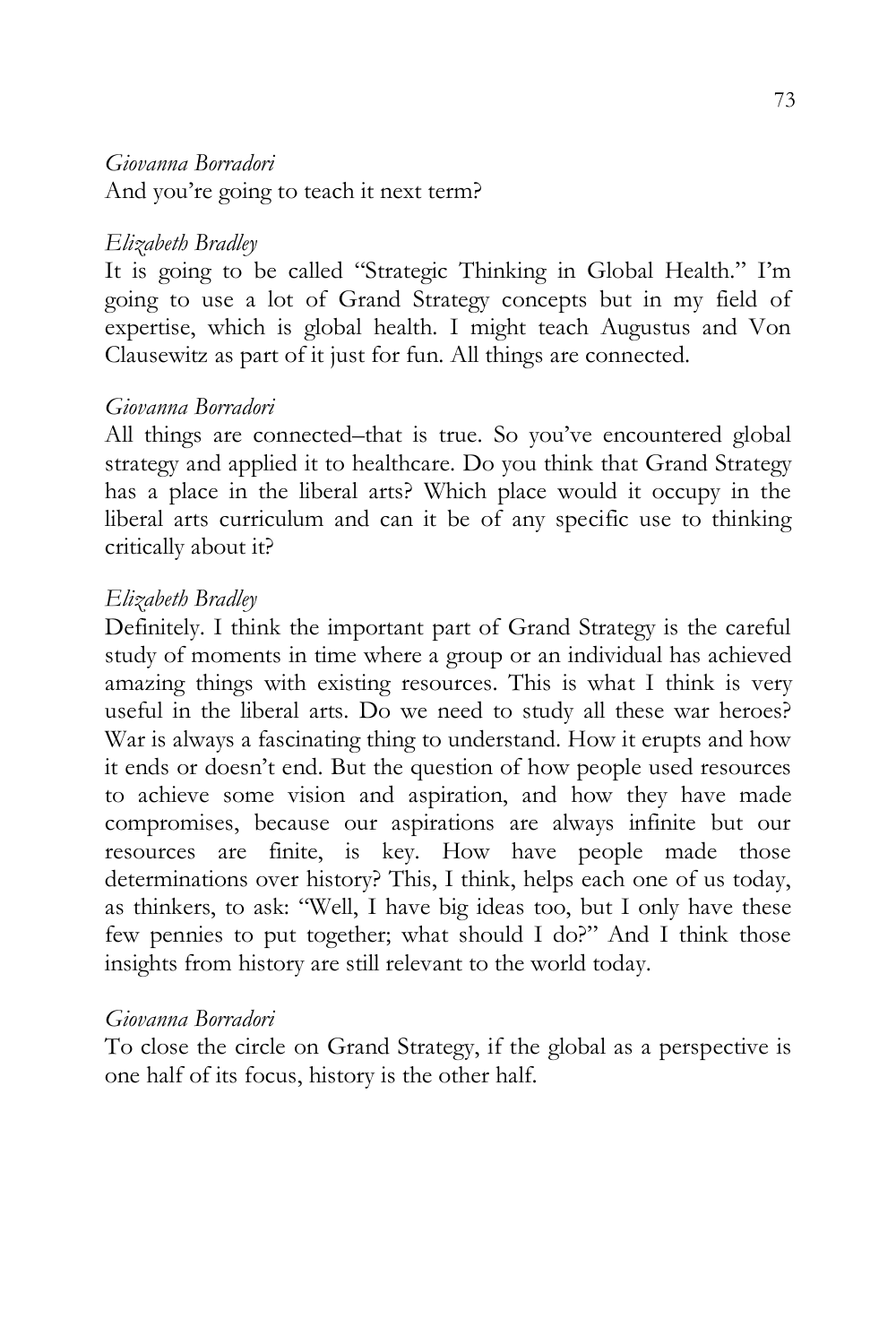History is fundamental. The whole rubric and concept of Grand Strategy have been developed by historians. At Yale it is a year-long course, and the first semester--this was always a very interesting challenge--you just study history. Then you throw people out into the world. Students get summer internships and they see the world. And then in the fall they come back, and we would give them real life problems. "So what would you do, how are you going to think about this knowing the history?" The connection between the history and a current day problem is very exciting. But the history is fundamental and I think we make so many errors if we don't humbly see our little place in the world based on millennia of history; millennia that have a lot of information for us to learn from. I often wish I was more of a historian; and yet, even though I love history, I certainly am not a historian.

## *Henry Krusoe*

We were just talking about the liberal arts and about site specificity - places having deep histories of their own. I was wondering if you could characterize how you see the challenges facing the liberal arts today.

#### *Elizabeth Bradley*

Good question. The way I see the liberal arts, generally, is as being very broad and very open. But also as a very empowering course of education for students – young adults trying to intersect, or find the intersections, between what they're seeing and experiencing in the world, and a whole body of information that has come before them. I think the liberal arts, by way of allowing students to use primary sources, pushes them to think, "Why? Why is this exactly this way? Why is that that way? Is this connected to that?" The ability to ask any question you want and research it. We always say that the liberal arts develop critical thinking but I think they also develop a certain empowerment, a disposition that "My ideas matter. I am humble because there is all this other good work that's been done but my ideas matter too." Two of us could look at the same piece of art and have a completely different experience of it and that's okay.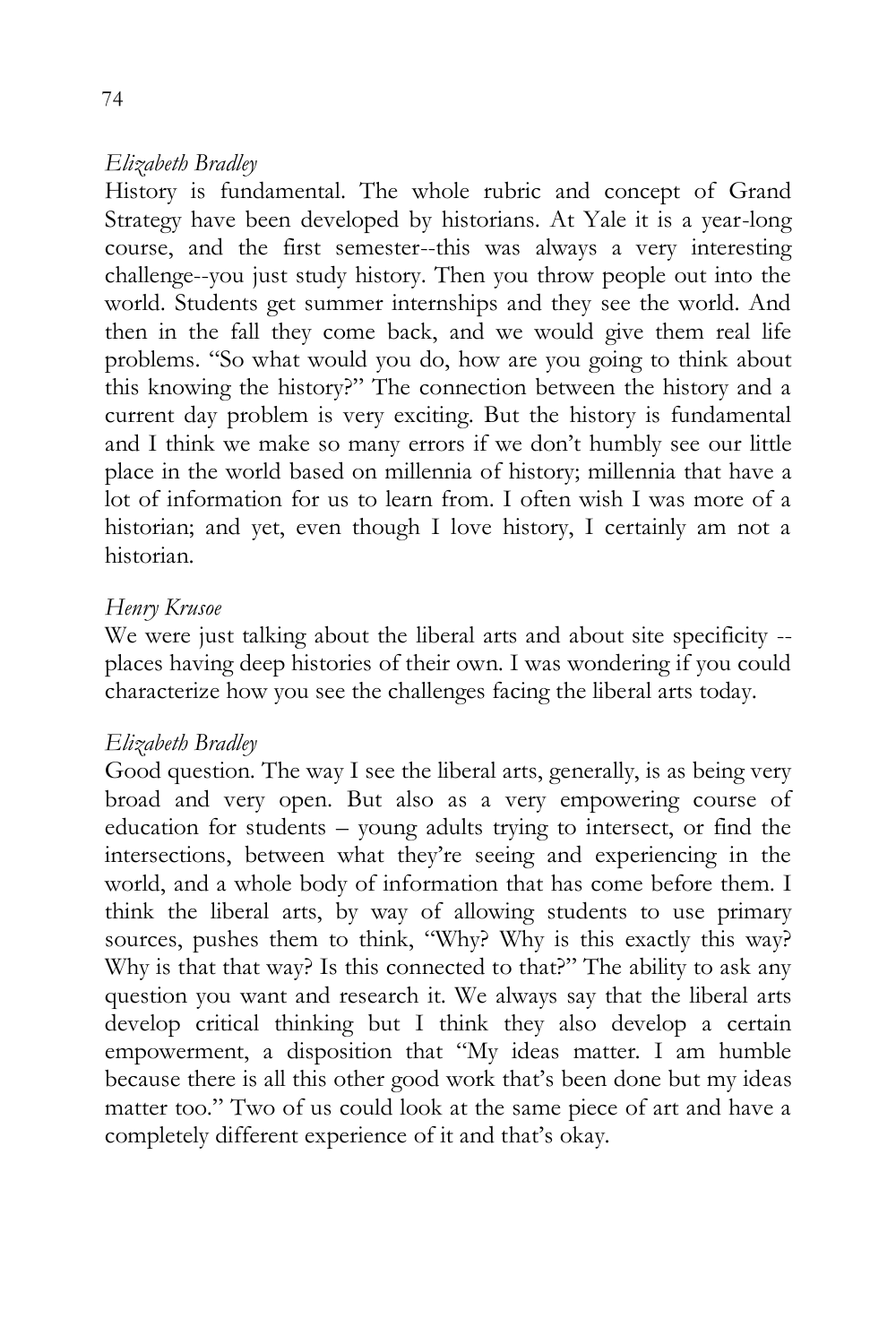I appreciate this aspect especially from the perspective of having taught so much in Africa, where the education is not liberal arts. That is a context in which education comes from the British system and colonization. And the British brought this system of just lecturing at you. And the poor students are supposed to take it. To be a professor teaching in Africa is different because you have to work a long time to convince students that expressing your opinion educates you. That's part of becoming an educated adult. That you look at something, you give an opinion, you maybe got criticized for that opinion, and now you reshape the opinion, and doing that develops leadership, intellectualism, and confidence. I want you to question me. Socrates knew that. The liberal arts came from ancient Greece as the educational system of free people. They wanted people to be able to think and express their voice because they were living in a democracy and they needed people to be educated and be able to say what they think. Otherwise, how could a democracy work? All that fell apart post-antiquity. Anyways, the British educational system is not based on the liberal arts. And in the end, only America really has it. This is really interesting because, if you just talk *at* people and haven't asked them to think for themselves, then you have made them very vulnerable to authoritarianism. Which we Americans aren't immune to. This is why I'm very interested to think about our model of education at Vassar, which can be thought of as something that does make someone free in lots of ways. As individuals, but also as participants in society.

From my perspective, the liberal arts are fundamental at this very juncture in our world, and Vassar is one of the best places where the liberal arts is taught and practiced. I'm inspired by what we can do. After the Nixon-Kissinger era in the 1970s, the U.S. with the opening of China set a framework for accelerated international trade. A middle class is emerging in China, India, and even Africa where US corporations now are invested. While in the US, institutions of higher education in the liberal arts are under fire, international audiences are looking for a liberal arts approach to higher education. And we really should think about our international presence, because it is a model that can be uplifting for a developing country. You are equipping people with power through education. They will be empowered. When I taught in Ethiopia, I always felt this way: there is so much donor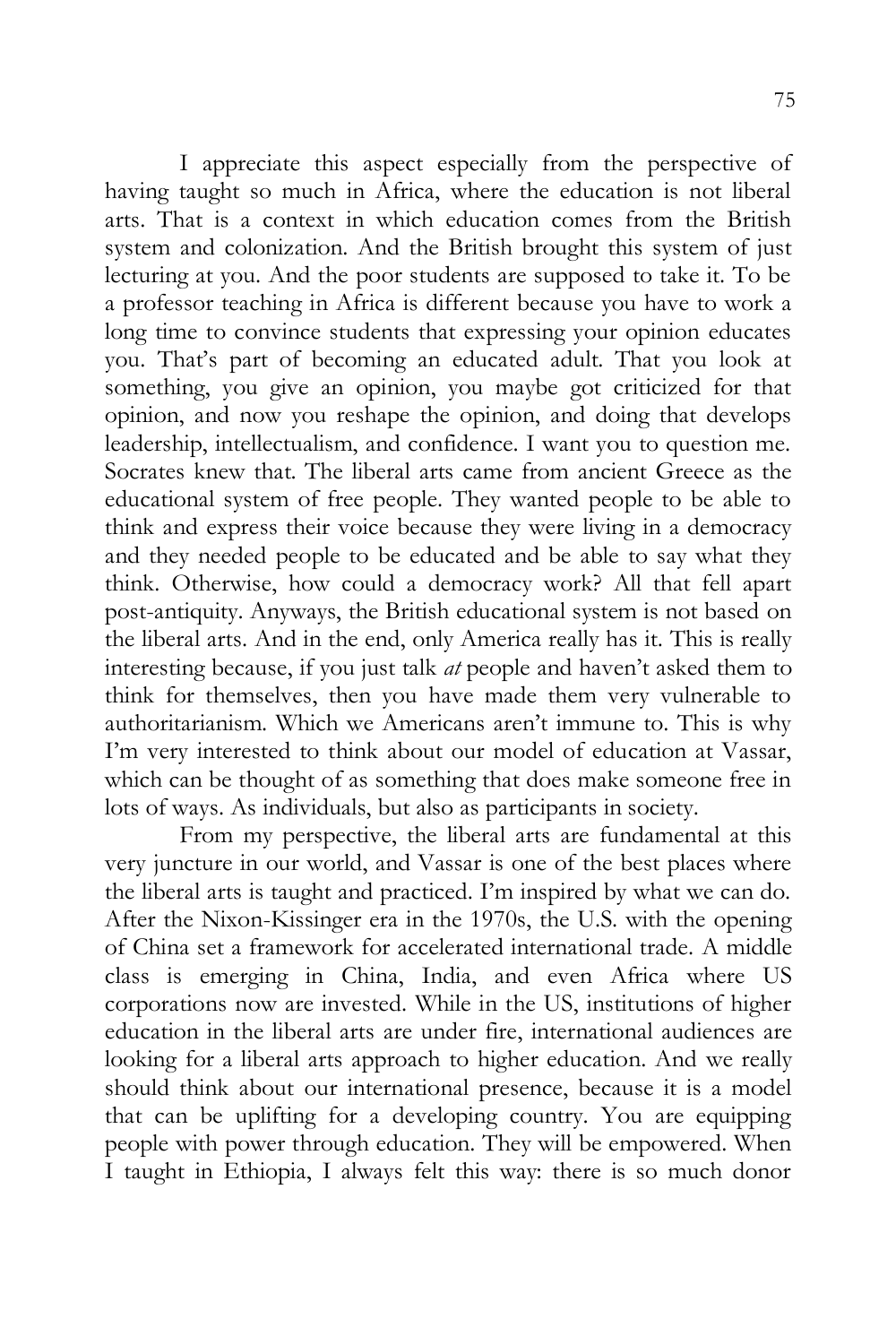money but the donors just tell you what to do. What if you can enliven young adults and say, "You know what you want. You've read; you've got to think for yourself. Then maybe you could lead rather than just be told what to do."

### *Henry Krusoe*

And what would you say of the difference of academic contexts in which the liberal arts is taught? Based on your direct experience, which differences strike you most between a small college like Vassar and a large university like Yale?

## *Elizabeth Bradley*

They are just so different. The size of the classes and the amount of hours a student gets from a faculty member who is devoted to developing their intellect, their questioning, and their curiosity – well, it is unparalleled here at Vassar. In a big place like Yale, you are going to get some hours of the faculty member's time each week, in a lecture hall with sometimes another hundred people. And you can ask a few questions and go to their office hours. That is so different than meeting twice a week for an hour and a half and having the faculty member right there with you in the class. That is hours of input into the person's way of thinking from faculty that you just don't get in a university setting. And I would say that a student leaving Yale would probably have had a dozen small classes. Here, by contrast, you easily could have as many as thirty-two small classes. The contact time with faculty members is totally different.

The impact of having these small classes is also that students are stimulated by each other's intellect. The impact of that is that students are much more questioning and much more intense, which is good and bad! They're much more likely to say, "Hey, why not?" I love the way people are pushing you all the time here, but sometimes I think students can get overly obsessed with making changes and anxious from that. I worry about that sometimes; that we also need to remember that things take a long time and that community is important. In this respect it is not just what individuals want but how a whole community works. That aspect is very strong at Yale. They are very good at branding the whole and maybe less successful in their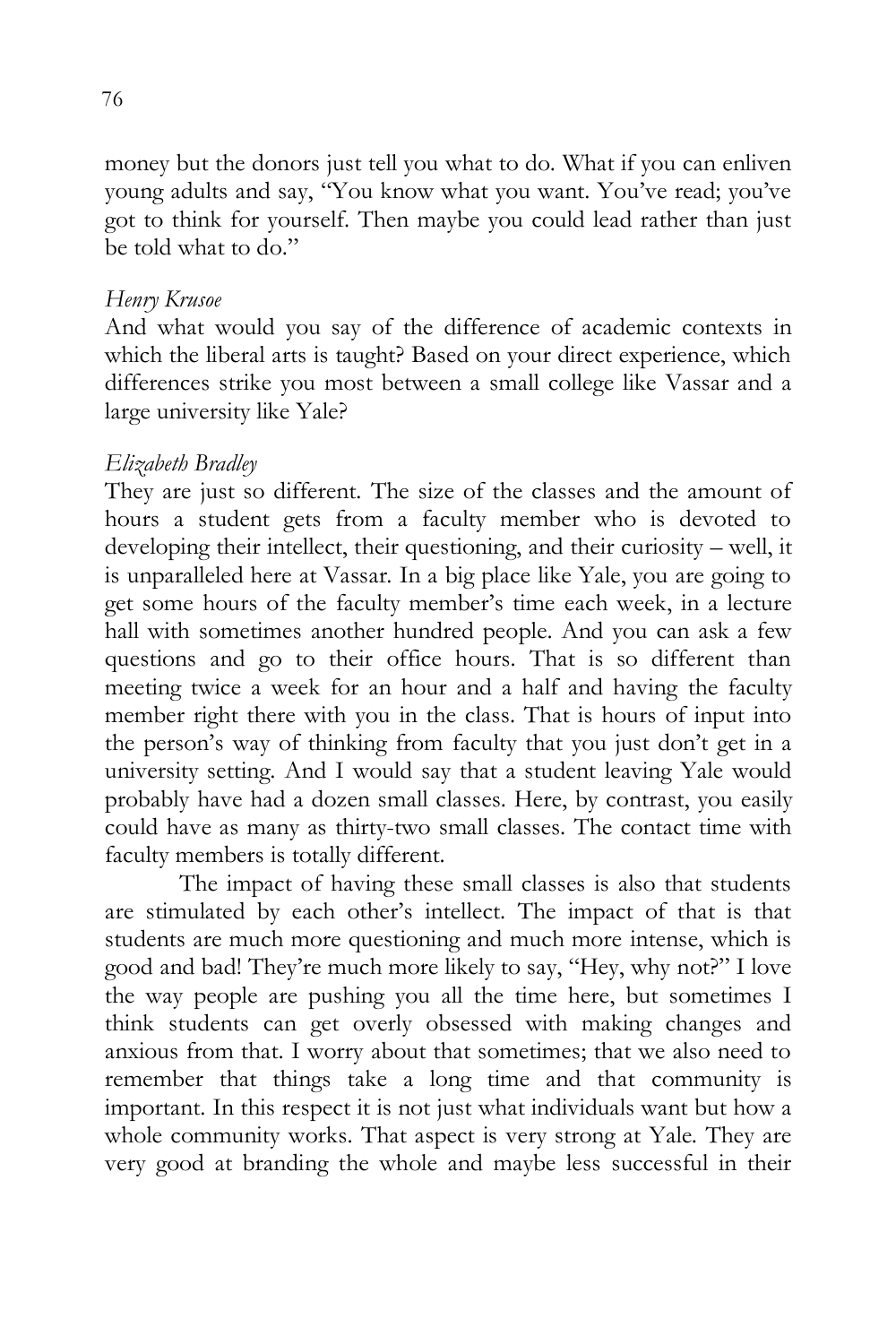focus on each individual. Here, it may be the opposite of that; there's a lot of individualism and less attention to, "Who is Vassar?" and less expression of appreciation for Vassar. I don't know. You need two aspects in society: you need individuals who are free and you need holism. And you sacrifice some of your individual freedom to be part of a whole.

#### *Giovanna Borradori*

It is interesting to think of what you are saying in relation to Yale's branding on the global scale: I am thinking of Yale-NUS College in Singapore.

## *Elizabeth Bradley*

Absolutely. They did a ton of international work, including with Singapore, prior to the creation of Yale-NUS. Liberal arts colleges are being asked by China and India whether we will start liberal arts colleges there. I haven't raised this issue with the faculty and I would never do it unless the faculty wanted to do it. It depends a lot on the relationship. Is it born out of authenticity? Or is it merely part of a good business model for one partner?

## *Giovanna Borradori*

Well, that's the key [question?], right?

## *Elizabeth Bradley*

For sure. So for instance, if our faculty worked in China, had truly authentic relationships with collaborators, and they said, "I think we could work together on creating something." That could be very cool. When money is involved, it is challenging, isn't it? Because there's a lot of wealth in these places. And they'll pay for a lot of things. But I never think it's worth it if you don't have a bond of authenticity. It's just the tail wagging the dog. And really if what we're trying to do is to create an understanding, globally, that is very interesting. Create more peaceful relationships globally–that would be the goal.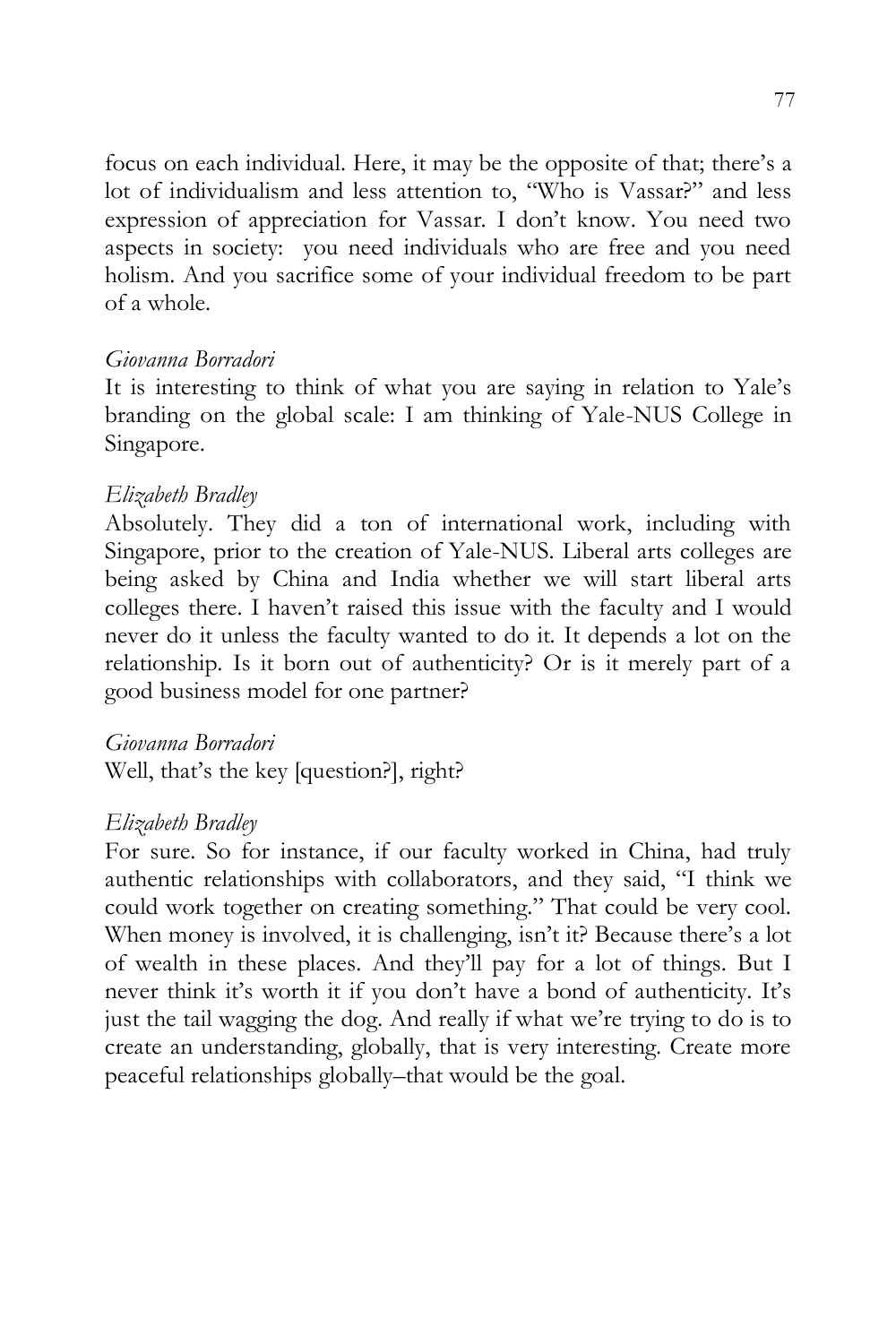#### *Giovanna Borradori*

What you are saying is interesting in terms of connection to the community, what you called the whole. Where do you think is the whole of a place like Vassar? This is an especially important question when we think of globalizing liberal arts education.

## *Elizabeth Bradley*

There is certainly an opportunity to do that but I think we would have to do a lot of self-introspection to figure out what the project is – what are we really trying to do. And we'd have to find partners who we could truly feel together with us in terms of the objective.

## *Henry Krusoe*

Right. The liberal arts have a very enriching and powerful effect, and that is in and of itself an asset, an asset that has a certain density in America and even more specifically at Vassar. On the other hand, there is a commitment to trying to see the world as interconnected. And that harbors an impulse to share, because it's so dense here and scarcer in other places.

## *Elizabeth Bradley*

I think that sharing is such a good word to use because sharing involves two; you've got this side and that side, and the relationship between the giver and the receiver is an authentic sharing. We have assets, and you're right, it's dense here, but usually, at least in a strong partnership, you recognize the other partner's assets as being weak here and strong there. And then you've got a sharing that is complementary, because as you are using it, you are complementing each other. And if what they are sharing is money, and what we're sharing with them is our heart and soul, is that enough of a basis for real sharing?

#### *Giovanna Borradori*

These decisions are challenging, for sure. But even more in general, what are the challenges that you have encountered so far and that you expect to still face here at Vassar?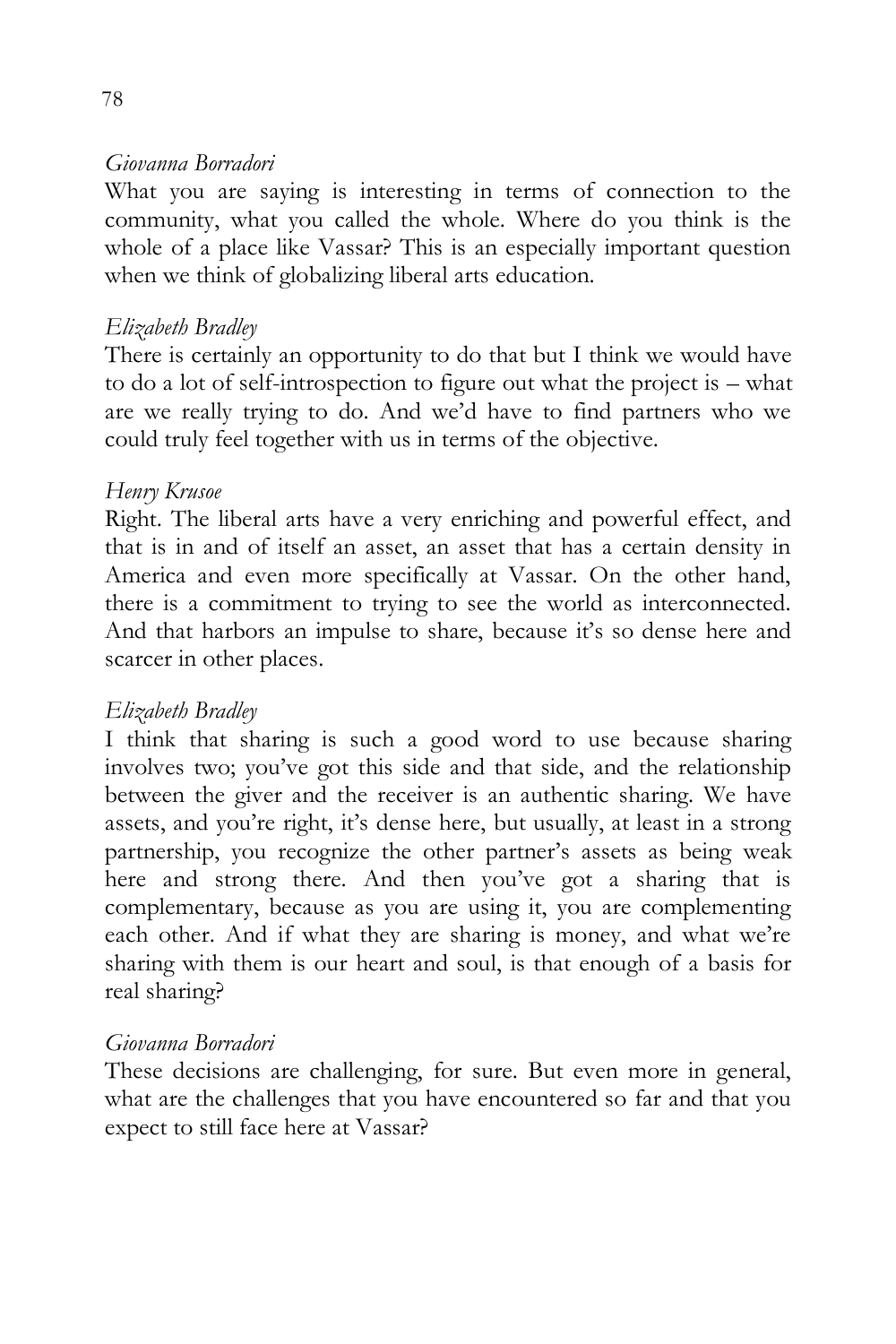Well, first there are broader challenges than even the liberal arts. I mean, our government is not always supportive, shall we say, of the liberal arts, of non-for-profit, and of higher education. And to run a place like Vassar is expensive; so I think the common person on the street is really wondering why is it so expensive and why can't we do it for cheaper. That's a big threat because when someone says it's really expensive, they are not seeing the value. Our challenge is, then, to be able to articulate the value of a liberal arts education.

Now I think we can do that, because if you look at people who are very successful, presidents, Pulitzer Prize winners, Fulbright scholars, they are much more likely to be liberal arts educated. So, it comes back, but it is a hard sell. Not everyone who gets a liberal arts education is going to be a Pulitzer Prize winner. We need to be able to articulate our story better: to get it up and out is fundamental. The way our globe is going, it faces some dire existential questions. It is precisely institutions such as ours that can really play a role in largescale questions like these. It can be pivotal in re-escalating, re-elevating the liberal arts to a place of relevance and real value. This is one challenge, which I'll talk about more in future faculty meetings. This challenge is external; but there is also an internal one: how to honor the individualism that is at the heart of free thinking and the liberal arts while also creating a community in which we can listen to and learn from each other, in all our differences.

#### *Sessi Kuwabara Blanchard*

I was wondering if we could take Title IX as a specific case-study, and bringing it in as we talk about different strategies to be deployed in a more holistic or ecological approach, along with the challenge that you are facing: how do we work through the divisiveness of Vassar? How do we bring back a commitment to holism and contain individualism?

#### *Elizabeth Bradley*

Before getting to Title IX, I think it begins even in Orientation. It's really important to talk and learn about identity and the timing and support structures that are available during that time are also critical. It's a lot easier to talk about identity if already people feel an affinity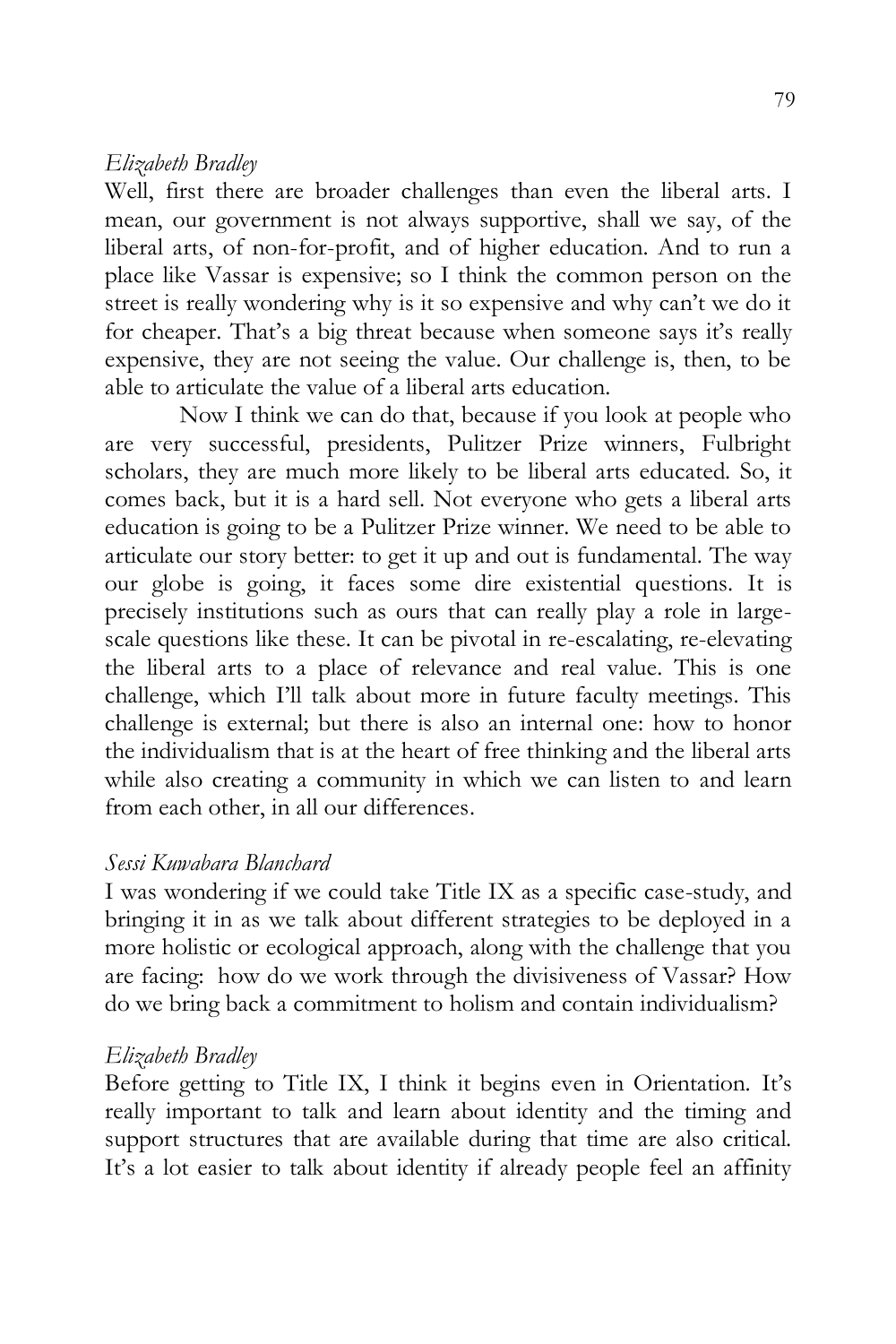for each other, they already have a sense of belonging. If we can work on community early, the identity discussion can be rich and fulfilling. In other words, to first meet through something that brings us together across our diversity and really strengthen that, give it enough common experience. "We all went out to dinner at the same place, or we all ran across the field together, or we all have coffee together at the same place." In other words, realize, "We like each other because we were just physically put in the same entryway in that house. And we're part of one group, a fellow group." This is the first approach and then, once those bonds are made, then you can say, "We're really interesting because we're so different from each other." How do people identify? And only then, I think, there could be identity exercises that are much less a calling out and much more, "We all face times of being identified through our identity but how does that identify me and influence my experience in this group?"

In Grand Strategy, we used to do a very interesting group identity exercise that was done one month into the class because we wanted to make sure that the class bonded as a whole. Once they were bonded, then we would do the identity exercise. And it takes three hours and it's transformational. And people didn't come away from it feeling isolated; they came away feeling like, "Oh, I understand you better now. You're black, I'm white. Or you're an athlete, I'm not, but I think I understand what you're about better than I did before." That is so important, and I don't know that, so far, we have done that here.

#### *Sessi Kuwabara Blanchard*

We have SAVP (Sexual Assault and Violence Prevention), which is more of a prevention-based program; but Title IX is very much responding to an incident. I am wondering: how do we negotiate students' desires to not be put in the position of being sexually assaulted and having to deal with that. In other words, Title IX's primary, if not only, function is to handle the violence after it's happened. So how do we even get to a point of common ground with a joint interest, when Title IX cannot organizationally see beyond, or think about, sexual assault before it happens?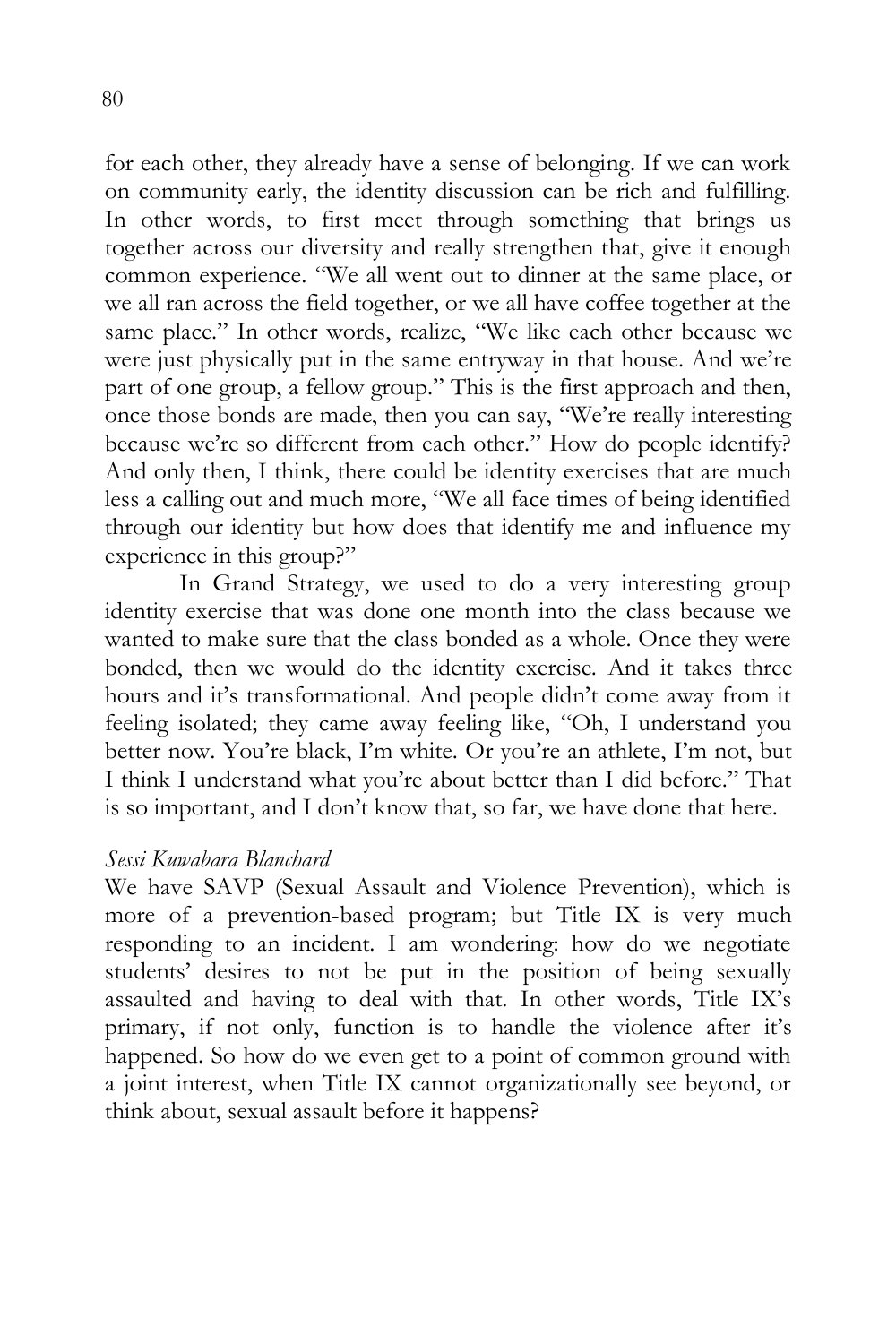Yes, that's a great question. I think you're absolutely right; it's like public health and medicine. Medicine intervenes once you're sick and public health works on prevention. So how do they collaborate? I think the place of collaboration is this: everyone cares about preventing sexual assault and about ensuring if it occurs, we have effective support systems for all parties involved. I am eager to constantly look for and support best practices in this area. We have an amazing SAVP group; our Title IX process is clear and strong, and we have like the country does a lot more work to do in collaboration with students and faculty to figure out how to foster a culture where sexual assault can be discussed, prevented, and I hope one day eliminated.

#### *Giovanna Borradori*

It is indeed massive. It is massive in our society at large and it is massive here at Vassar. I guess one of the questions that underlies this massive wave is how to engage the context and its local and untranslatable specificity. I think that what you earlier called freedom also depends on that. In this sense, in order to earn a sense of affirmation of who one is and of enabling each one of us to care for the other, it may be useful to start thinking about the history of this place.

#### *Elizabeth Bradley*

That would be a great project.

#### *Giovanna Borradori*

I want to put this on the table because, in my twenty-seven years at Vassar, I've seen changes, I've seen waves of transformations, and even tectonic shifts. So I really appreciate your interest in history, because we can look at history from a very large, long-term perspective, but also from a very local one. I am suggesting to look at the local history of this campus to gain some insight into the kind of community that we aim at strengthening.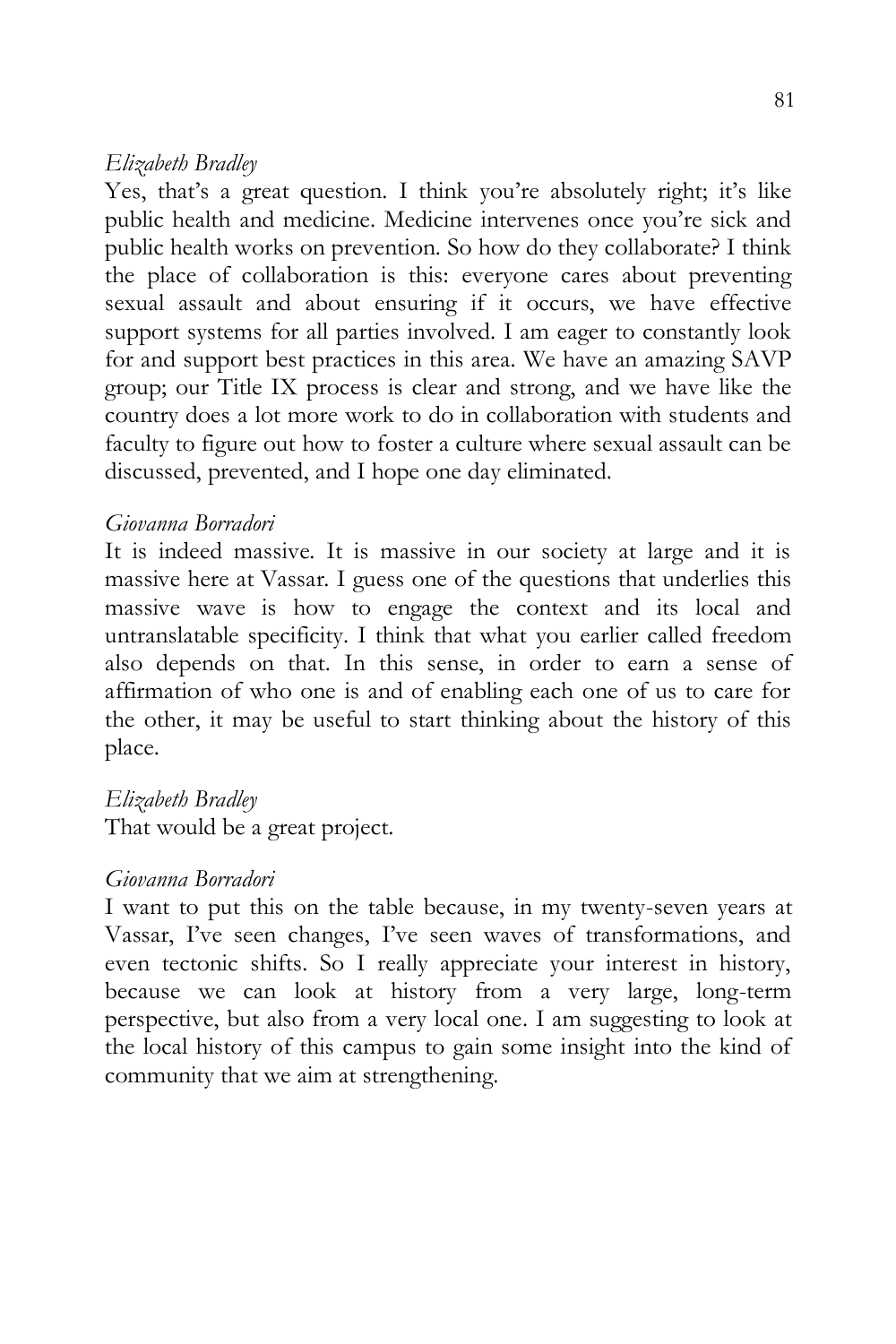I like what you said about the relation between community and time, and the time needed for building community. My point is that we need more time creating community early, before we go into our identities. I think this could really work through the student fellow program, if augmented a bit, and the house fellows. You create community so that people watch out for each other and are equipped and supported to help—through bystander interventions and other programs—to keep their friends and our community safe and healthy.

## *Giovanna Borradori*

Which is a good point: no place is perfect. And that should be affirmed. To idealize a nation or an institution has its dangers.

## *Elizabeth Bradley*

And you know, in that vein, even in light of some tumultuous times I have had here I remain so impressed with what Vassar is. Here people talk about these difficult things, which does not happen everywhere. So even though we're not doing it perfectly, we've got all the ingredients on the table. No one's afraid to say, "This is a problem." And I just feel like that's so much more optimistic when you can actually face your issues and then start to work on them. Faculty are amazing. The students are so highly committed. The campus is beautiful. We have all the ingredients we need.

#### *Giovanna Borradori*

But again, we have to look at the past.

*Elizabeth Bradley* Yes, I agree.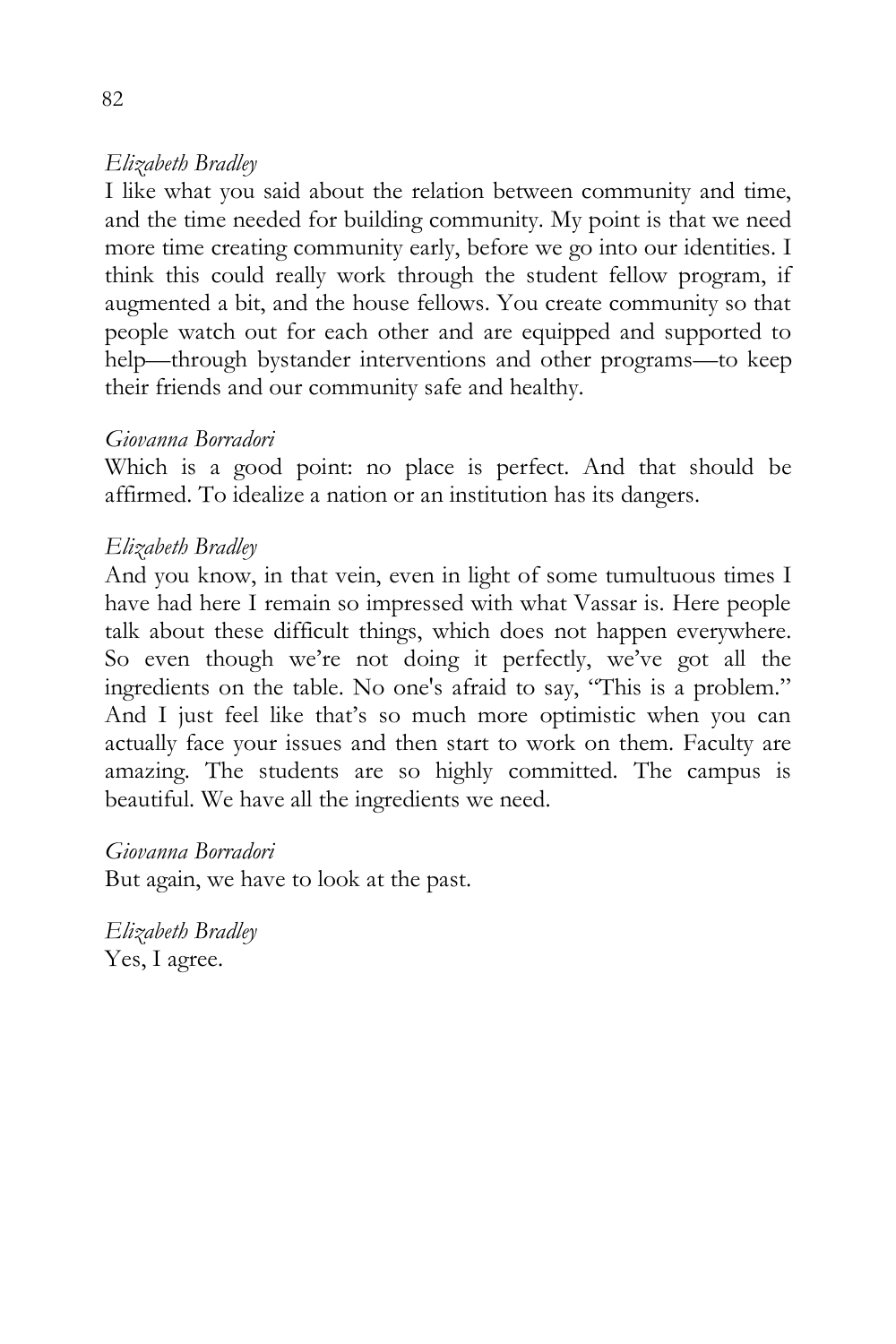## **CALL FOR PAPERS**

*The Vassar College Journal of Philosophy* is a student-run publication supported by the Philosophy Department of Vassar College. Dedicated to both quality and accessibility, it seeks to give undergraduate students from all disciplines a platform to discuss and express philosophical ideas.

All those interested in contributing an essay to the issue of the *Journal* to be published in the Spring of 2019 are invited to review the submission guidelines listed below. Every issue of the Journal has an overall theme. Submissions ranging across a variety of topics are welcome as long as they can be related to that theme, which this year is "Codes/Secrets."

"Codes/Secrets" is a theme that can be explored within a variety of philosophical frames, including (but not limited to): philosophy of language, philosophy of mathematics, logic, metaphysics, epistemology, ethics, social and political philosophy, Critical Theory, and aesthetics. In recent years, the Journal has also published essays generated within disciplines and departments traditionally considered exterior to philosophy. So long as an essay engages a specific philosophical problem related to codes or secrets, the Journal's staff will be excited to review and potentially publish relevant writings on literature, history, political science, sociology and anthropology, cognitive science, and psychology. An essay on the theme of "Codes/Secrets" may investigate concepts such as private language, intellectual property, denial and deception, publicity, moral codes, information theory and computer ethics, genetics, and digital art.

# **Submission Guidelines**

**Format:** 12 point Times New Roman font, 5000 word maximum for the Paper, 100 word maximum for the Abstract. There is no minimum word count, provided that the topic of the paper is suitably addressed. Papers should not include your name or other identifying information. Please provide your paper title, name, email, and major in a separate attachment.